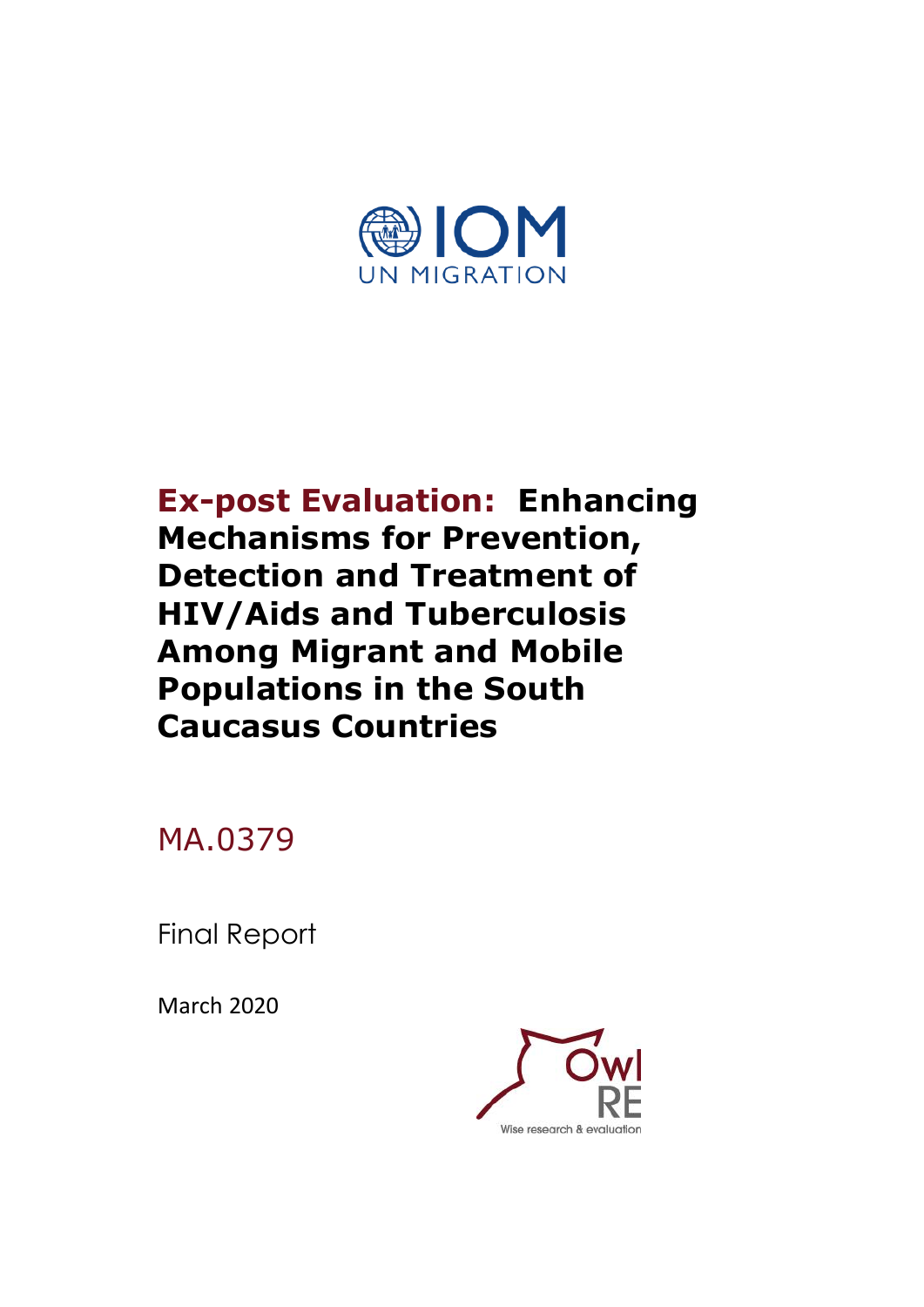# **Table of Contents**

| 1 <sup>1</sup>                     |  |  |
|------------------------------------|--|--|
| 2.                                 |  |  |
| 3.<br>3.1.<br>3.2.<br>3.3.         |  |  |
| 4.<br>4.1.<br>4.2.<br>4.3.<br>4.4. |  |  |
| 5.                                 |  |  |
|                                    |  |  |
|                                    |  |  |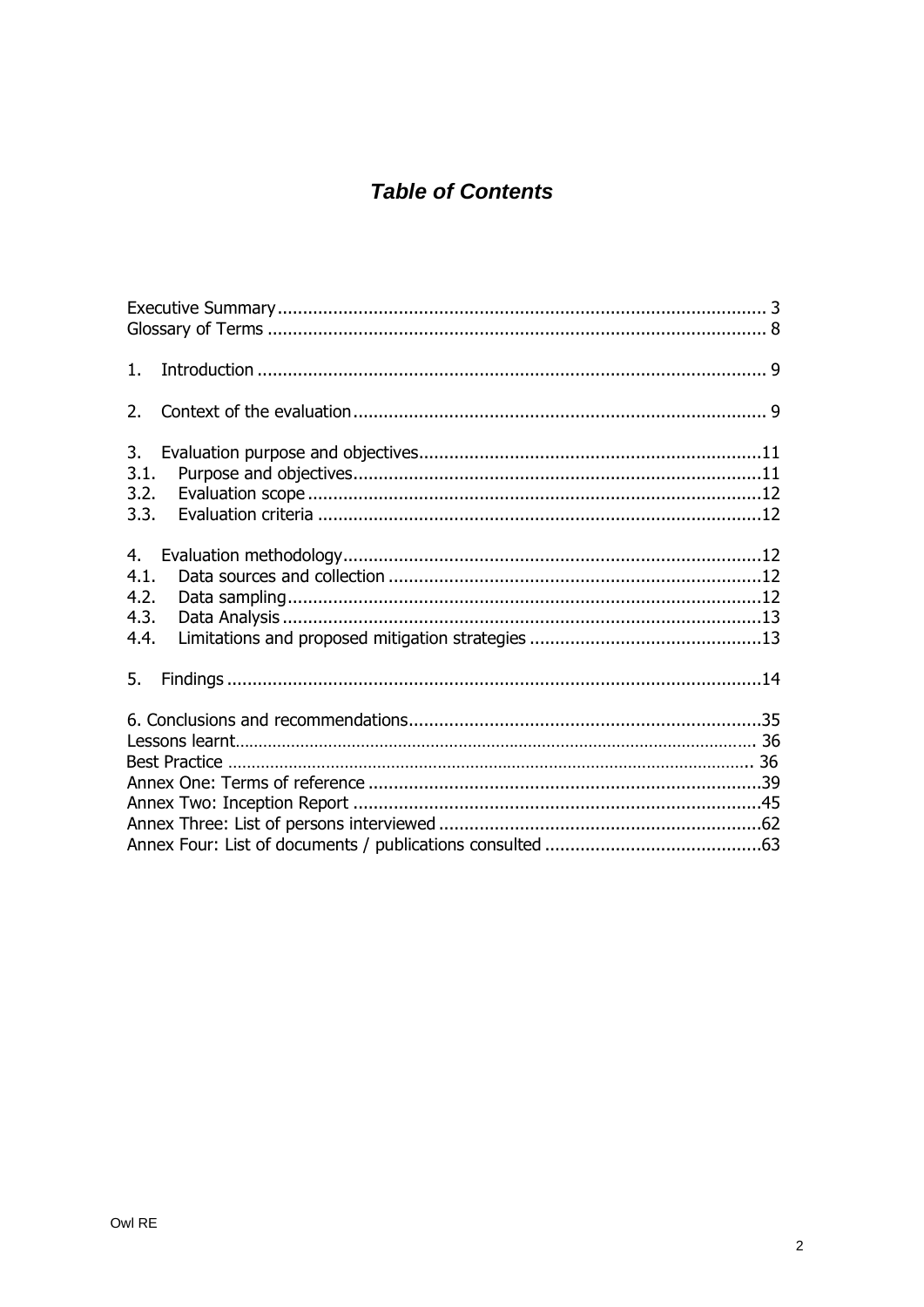# **Executive Summary**

<span id="page-2-0"></span>The following report is an ex-post evaluation of the project MA. 0379: '*Enhancing Mechanisms for Prevention, Detection and Treatment of HIV/AIDS and Tuberculosis Among Migrant and Mobile Populations in the South Caucasus Countries*,*'* managed by the Georgian office of the International Organization of Migration (IOM) and funded by the IOM Development Fund ("the Fund" or IDF).

This ex-post evaluation was commissioned by the Fund and was carried out by Owl RE, research and evaluation consultancy, Geneva, from December 2019 to February 2020. The purpose of this evaluation was to assess the relevance of the project for the stakeholders and beneficiaries, the effectiveness and efficiency of project management and implementation, the expected impact, how well cross-cutting themes of human rights and gender were mainstreamed in the project, and how sustainable the desired effects were or could be.

The evaluation was carried out primarily through a desk review of available data and documents and key informant interviews with 20 project stakeholders.

#### **Findings**

The project was found to be very relevant, identifying a pertinent issue to the region - that of migrant health as it relates to TB and HIV/ AIDS, as well as aligning to the national healthcare priorities of the Government ministries of Armenia, Azerbaijan and Georgia, and their counterparts. In addressing the challenges relating to referral and treatment continuity/ compliance throughout migration process, and the need to strengthen cooperation between healthcare systems of sending, receiving and in-transit countries to address this, the project was extremely ambitious and innovative with 15 different activities spread over 3 countries. The project's success was also notable within the political context of the region and the ongoing tensions between Armenia and Azerbaijan, although this was not included as a factor in the project proposal thereby potentially limiting a full interpretation of the project results.

Available evidence shows the project was effective in its outcomes and outputs. Collaboration between stakeholders in-country was strong and cooperation between the 3 countries resulted in the project setting an important precedent in establishing a first step in a regional migrant-centred approach on HIV/AIDS and TB prevention and surveillance. As such, the project demonstrated clear short- mid-term results but was more difficult to assess longer term impacts. The regional survey, regarded as the central success of the project, provided valuable information and addressed a deficit of knowledge on TB and HIV/AIDS case detection among migrants but as it did not produce the degree of robust `evidence` initially envisaged, it was not clear the degree to which it would inform relevant policy and programme formulation. This relates to what can be considered the main shortcoming of the project - the sustainability of results. While it was clear that there was support from the majority of project stakeholders for the ongoing development of results achieved, the lack of financial resources available for the continuation of activities was identified as the main barrier to this occurring.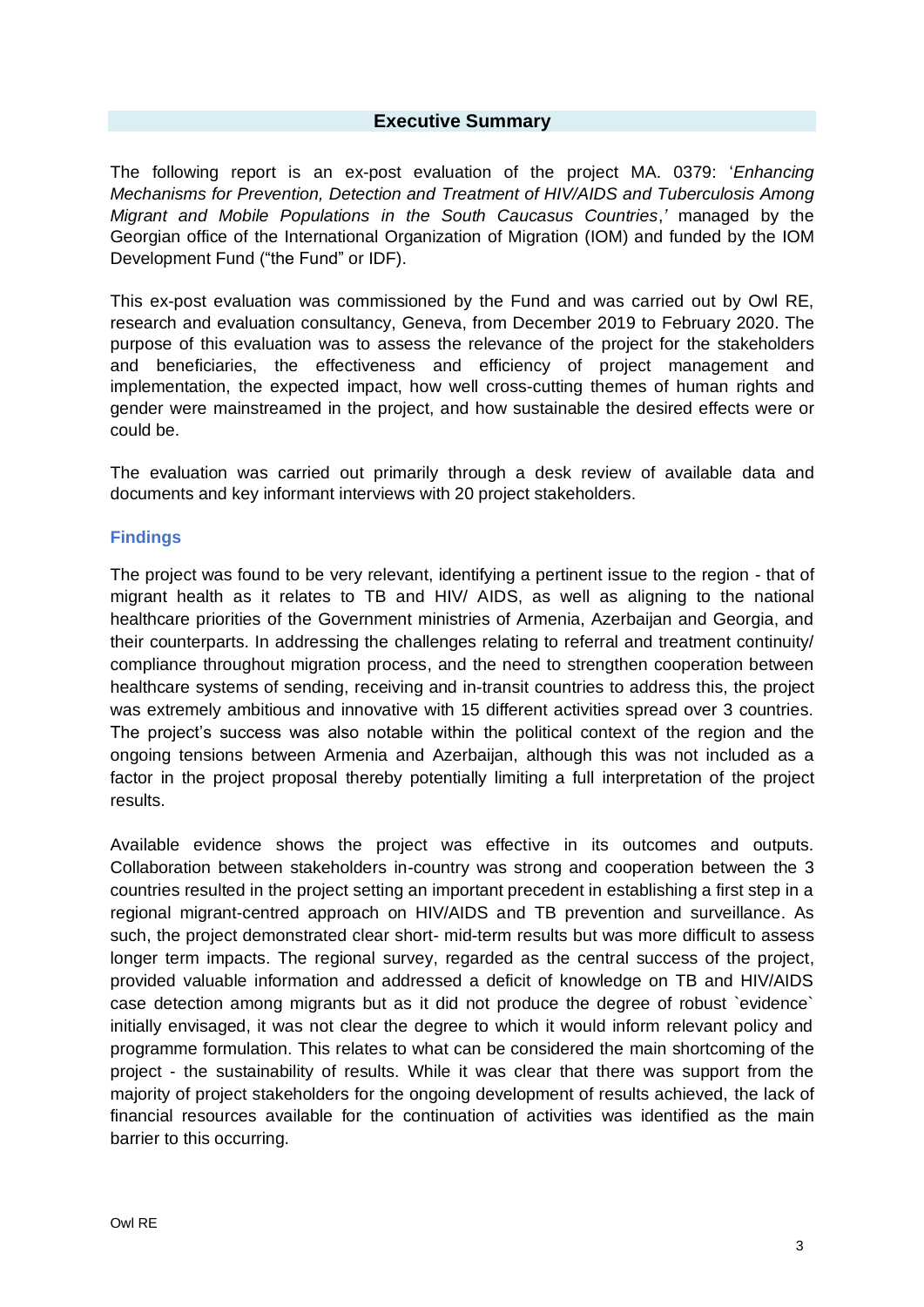#### **Relevance, (rating: Excellent – 5)**

The project was found to be highly relevant and aligned to the government priorities of all three counties, to differing degrees. It identified an issue of key importance for the region and was developed and implemented with the Government ministries and counterparts representing the 3 participating countries. Collaboration within each country was very high and there was evidence of country coordination through joint agreements signed and attendance at the bilateral and regional meetings. Gender-disaggregated data was provided for all project activities but further consideration of gender issues was largely not extended beyond this.

#### **Effectiveness, (rating: Very Good – 4)**

Based on evidence available, the project was found to be very effective in achieving its outcomes and outputs which were achieved or mostly achieved through the 3 main components of the project (the regional health promotion campaign, regional migrant health survey and training/sensitisation of healthcare professionals). Cooperation between countries was also demonstrated and through working together successfully the project set an important precedent between the 3 countries in establishing a first step in a regional migrantcentred approach on HIV/AIDS and TB prevention and surveillance.

#### **Efficiency and Cost Effectiveness, (rating: Excellent – 5)**

The project was managed very efficiently given the logistical challenges of coordinating a regional programme in 3 countries. It was found to be very cost effective with additional resources being donated by each country. The project timeframe was extended by 3 months with a no-cost extension which was needed to conclude the activities (the publication of survey results). It was not possible to assess to what extent the project is a good example of seed funding given its relatively low level of sustainability.

#### **Impact, (rating: Very good – 4)**

The project produced wide-ranging results. In the short term it improved health services to targeted groups of migrants in relation to detection and referral of TB and HIV/AIDS and set an innovative precedent for further regional collaboration between the 3 participating countries. In a context in which funding was restricted to a finite project, interviewees were positive about the outcomes of the project and what it had achieved in terms of awareness raising, piloting migrant sensitive services, generating important data on migrant health and initiating a joint approach to the need for regional healthcare services. However, they were less positive about the potential of longer-term impact of the achievements without further funding secured.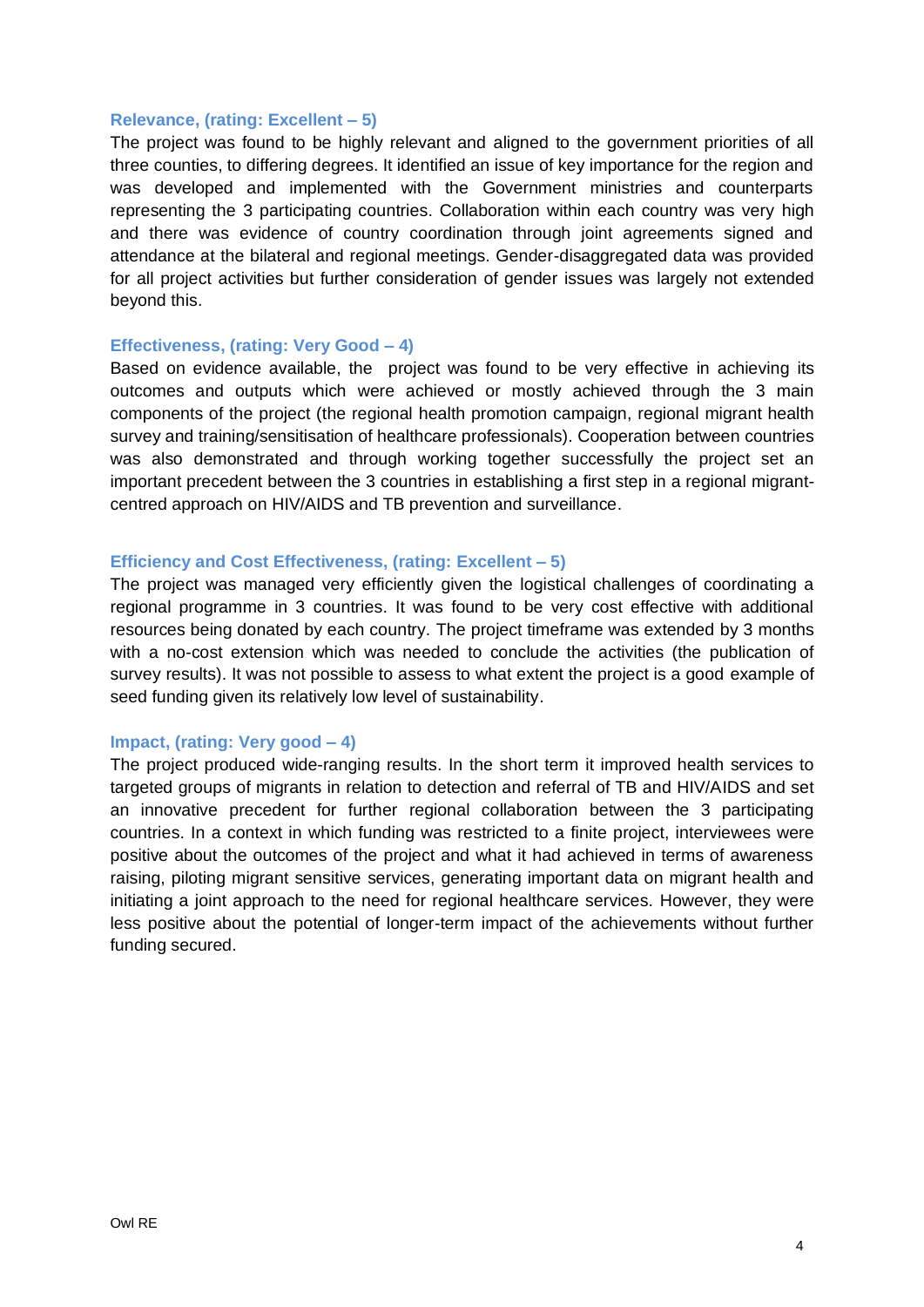#### **Sustainability, (rating: Acceptable – 2)**

Owing primarily to an overall lack of financial resources, the sustainability of the project's outcomes is not guaranteed. Support for the project outcomes was extremely strong from the majority of project beneficiaries and stakeholders but interviews indicated mixed views as to the sustainability of the results. The migrant health survey produced joint recommendations endorsed by all three countries at the regional concluding conference but there were no planned activities to ensure its follow up. Furthermore, the potential of the survey to inform future policy planning and health programme improvements is unknown given the results did not produce the actionable `evidence` anticipated. Further steps have been taken to promote joint activities between IOM offices and related partners to secure funding for the continuation of project related activities but these had been unsuccessful to date, and the general consensus was that there is increasingly less funding available for TB and HIV/AIDs projects.

#### **Conclusions and recommendations**

The regional project was ambitious, with 15 activities spread across Armenia, Azerbaijan and Georgia, and demonstrated an innovative approach to an extremely important issue - the need to strengthen cooperation between healthcare systems of sending, receiving and intransit countries to address migrant heath as it relates to TB and HIV/ AIDS. The project was endorsed by the relevant health ministries of all countries and collaboration was strong incountry from partner organizations. As a result, the project successfully enhanced crossborder mechanisms for sensitive migrant health services through raising awareness, voluntary counseling and testing. It also established an important first step in a regional migrant-centred approach between the 3 participating countries. However, given the ongoing tensions within the region, the sustainability of this approach will depend upon continued political will, as well as further resources to support activities; the lack of financial resources was cited as the main barrier to this occurring.

Although the regional migrant health survey did not provide the level of robust `evidence` initially planned, it did provide valuable information to the Governments and health stakeholders as interviews indicated,

#### **A. Project Design**

The project would have benefited from a more detailed description of the political context in which it was set, which included the ongoing conflict between Armenia and Azerbaijan. In such a context the project goal of having a viable regional network of healthcare services is ambitious and against which the project made real progress. Without this context described, the project results appear less impressive as substantial tri-lateral dialogue co-operation was not possible and there was little evidence of inter-country partnerships established.

#### **Recommendation**

For all IOM units implementing IDF projects:

Make sure to describe the political context of the project, and any ongoing tensions, in the project proposal and informing the assumption relating to the objective, against which progress can be accurately measured.

#### **B. Project management**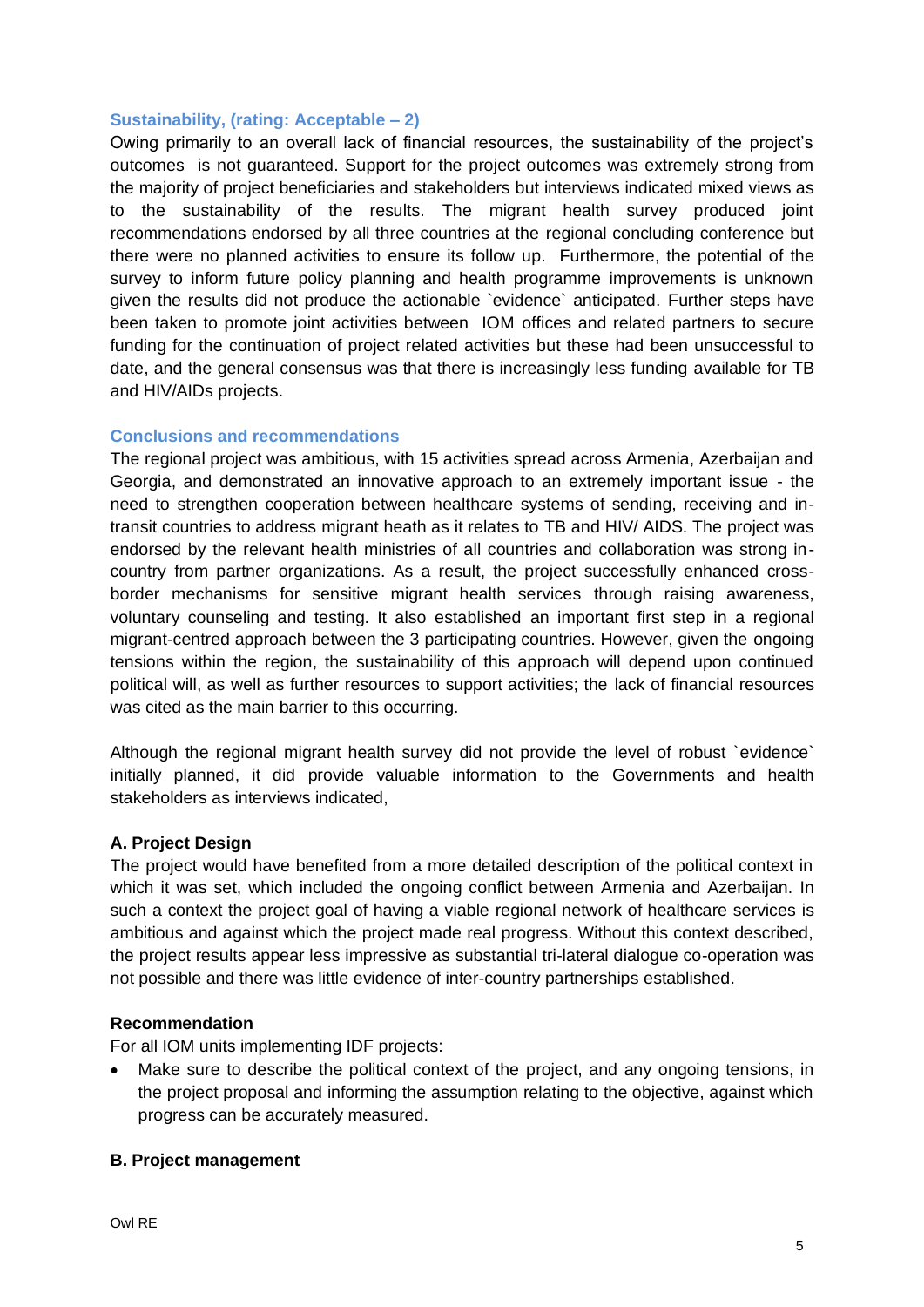The evaluation found that not all data relating to the project was available within the PRIMA system, although most all was available on request. For a regional project involving 15 activities in 3 countries this may not be surprising but is especially important given the turnover of staff which is common within IOM, and for the further development of project goals. It is also key that minutes or reports documenting meetings and major events must also include how decisions were reached and the involvement of the relevant stakeholders in the process.

# **Recommendation:**

For all IOM units implementing IDF projects, especially regional projects:

- All projects should have a national and regional data-base created of all stakeholders and participants involved in activities.
- All projects should have documentation of action of all key events and meetings in the form of a report which must include decisions made, next steps and a list of attendees.
- For regional projects, participating national offices should send all project documentation to the project manager to store on PRIMA.
- Regular updating of the Results Monitoring Framework.

# **C. Sustainability and follow-up**

The evaluation concluded that the sustainability section should be strengthened in both the project proposal and the final report. By more fully considering sustainability at the project proposal stage this would make clear from the offset the extent to which a project is likely to be able to generate sustainable impact and what kind of support it is likely to need to do so. Likewise, as part of the final report, the requirement of a sustainability work-plan which includes a strategy for the dissemination of findings, creation of an active data base of all stakeholders etc. could also help make projects more sustainable. In this regard, the evaluation confers with the recommendations of two other evaluations of IDF-funded projects (CT.0985, PO.0065) to set out a clearer follow-up plan at the end of the project.

#### **Recommendation:**

For IDF:

- IDF should consider requiring a section at project proposal stage which would estimate the level of sustainability possible to attain from the offset and monitor the project`s progress in relation to this. This would allow for a more accurate consideration of projects such as this one, which are aimed at initiating a process and establishing a precedent (in the development of a regional migrant-sensitive healthcare service related network), but are unlikely to be sustainable without further support or intervention.
- IDF projects should have a sustainability and follow-up plan as part of the final report, particularly where this aspect is key to the project's success and falls outside of its timeline (as was the case for this project).

# **D. Research-based projects**

A central component of the project was the research-based Regional Migrant Health Survey which changed from its initial aim due to an under-estimation of the budget needed for an study of this kind. Initially, it was planned as an academic-level study, to provide evidence in the form of comparable sets of data from each of the 3 countries, for example of TB and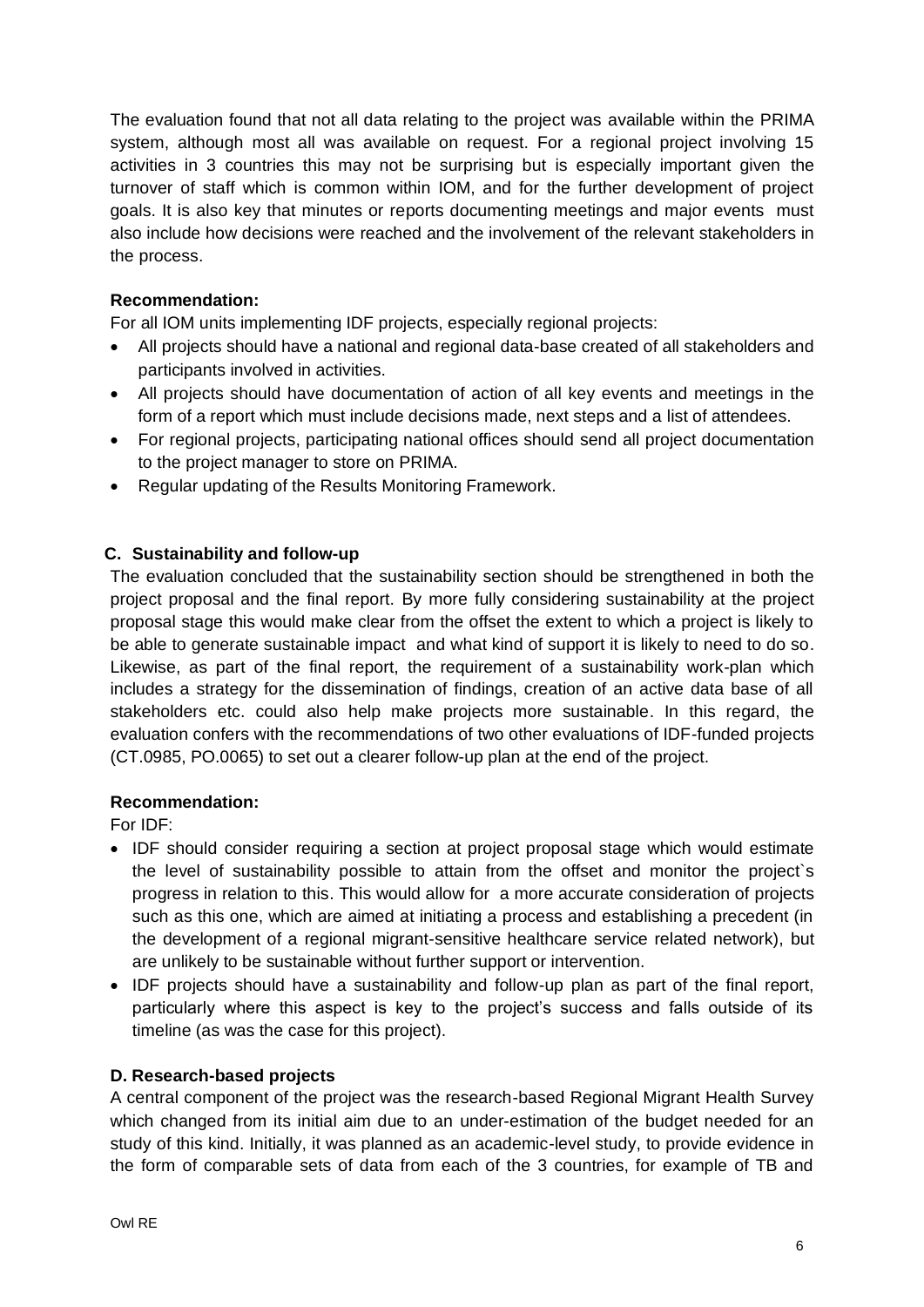HIV/AIDS incidence rates, for which a protocol was developed. However, the methodology was adapted to each country and migrant group (which also differed) thus making comparability impossible. While the regional survey was very valuable it raised important questions within IOM about the research governance of the project, how decisions were made and who had the 'duty of care' to ensure the survey fulfilled its initial goal. Involved in the survey with different responsibilities and expertise in migration and health and research were: an independent researcher, the project coordinator, 2 project managers from the country offices, and 2 IOM migration health experts. Protocols were developed for the research after which joint agreements were established during the regional preparatory meeting. The joint agreements correctly captured what were the final conclusions regarding the change in survey design but there was so no subsequent amended research protocol.

# **Recommendation**

For all projects with a research component:

- IOM should consider developing a protocol on management and decision-making for projects which includes a clear delineation of responsibilities between all staff involved according to the different components of the project covered.
- Project proposals featuring research components should be carefully budgeted to match their intended scope.

#### **E. Gender equity assessment**

As noted in a previous evaluation, (TC.0993), a disconnect was observed between IOM gender policy, which includes a very comprehensive gender analysis and mainstreaming and the reality of how this is applied when designing a project relating to research and to service provision such as this one. Gender equity assessment was demonstrated in the form of including gender - disaggregated data.

#### **Recommendation**

For IDF and the Gender Unit:

• The Gender Unit should review all IDF project proposals and make suggestions as to what is required in order to comply with IOM gender policy, (such as a 'gender project checklist' developed in relation to different thematic areas), with an indication of what is feasible to achieve within the project context and timeframe.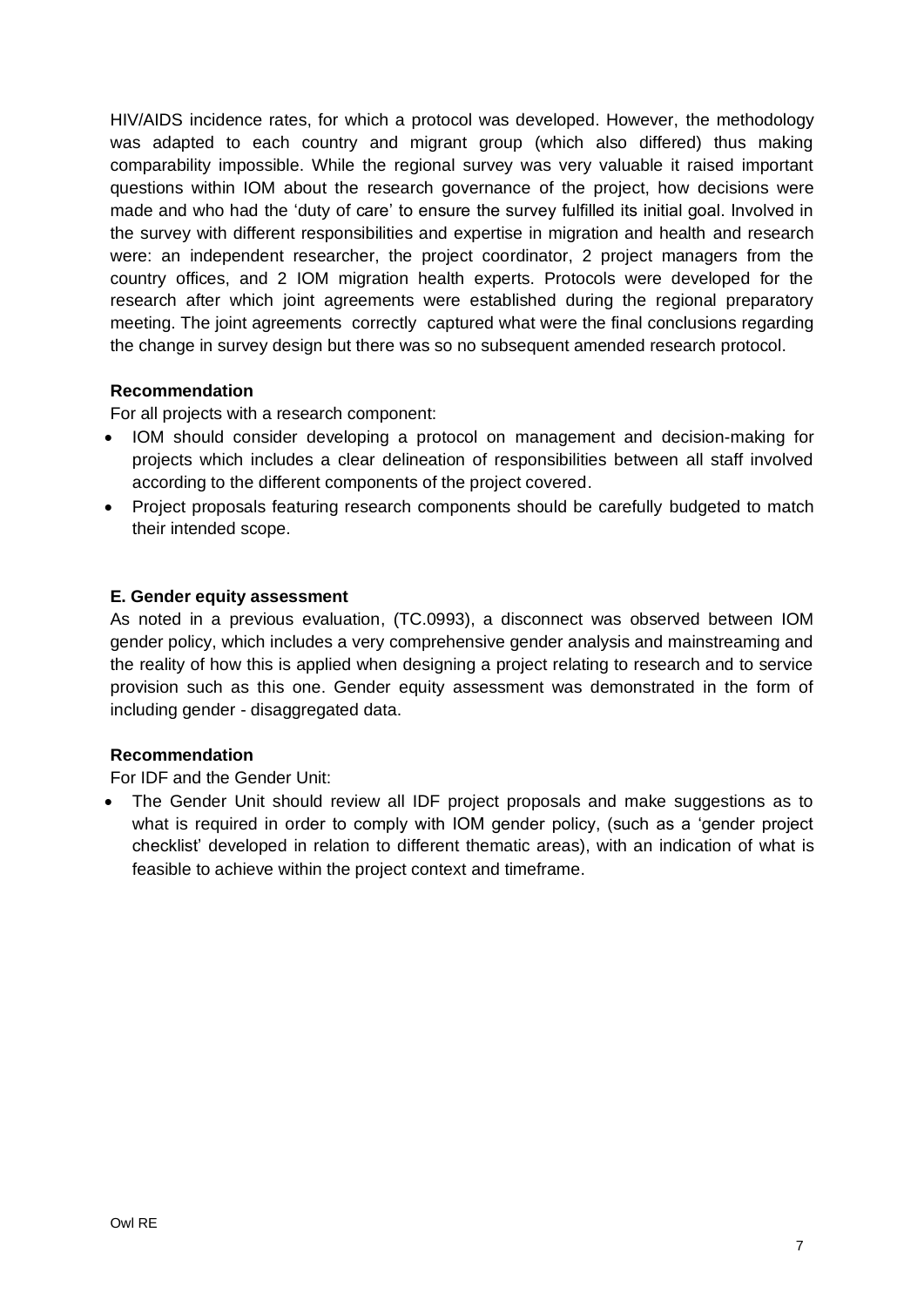# **Glossary of Terms**

- <span id="page-7-0"></span>DAC Development Assistance Committee
- EU European Union
- GCM Global Compact on Migration

HIV/AIDS Human immunodeficiency virus infection and Acquired immune deficiency

syndrome

HRN Harm reduction network

- IBM Integrated Border Management
- IDF IOM Development Fund
- IEC Information, education and communication
- IOM International Organization for Migration
- MGI Migration Governance Indicators
- MMPS Migrant and mobile populations

MIGOF Migration Governance Framework

MoI Ministry of the Interior

MoLHSA Ministry of Labour, Health and Social Affairs 1

MS Member States

- NCDC National Center for Disease Control and Public Health
- NGO Non-Governmental Organisation
- OECD Organisation for Economic Co-operation and Development
- RM Results Matrix
- SDG Sustainable Development Goals
- SG Steering Group
- TB Tuberculosis
- UN United Nations

<sup>1</sup> This is now the Ministry of Internally Displaced Persons from the Occupied Territories, Labour, Health and Social Affairs of Georgia.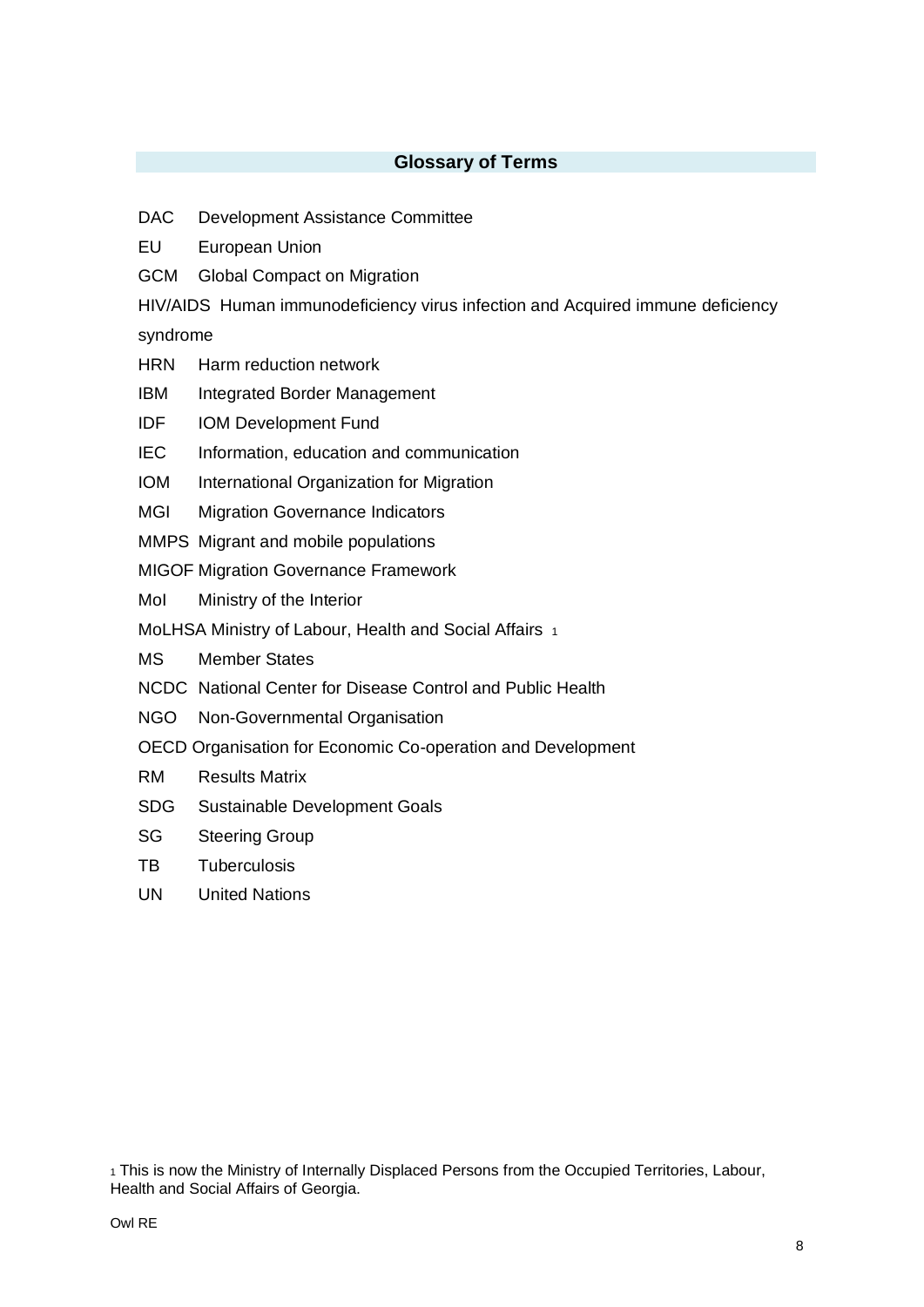# <span id="page-8-0"></span>**1. Introduction**

| <b>Project for Ex-Post Evaluation</b> | MA.0379                                 |
|---------------------------------------|-----------------------------------------|
| <b>Duration of the Project</b>        | 27 months, 01-12-2016 - 30-11-2018      |
| <b>Budget (USD)</b>                   | \$250,000                               |
| <b>Donor</b>                          | IOM Development Fund (IDF)              |
| <b>Relevant National and</b>          | IOM Georgia, IOM Armenia, IOM           |
| <b>Regional Offices</b>               | Azerbaijan                              |
| <b>Countries covered</b>              | Georgia, Armenia and Azerbaijan         |
| <b>Evaluation</b>                     | External Independent Ex-post Evaluation |
| <b>Evaluation Team</b>                | Owl RE Research and Evaluation          |
| <b>Evaluation Period</b>              | November 2019- February 2020            |

The following report is an ex-post evaluation of the project, MA 0379 '*Enhancing Mechanisms for Prevention, Detection and Treatment of HIV/AIDS and Tuberculosis Among Migrant and Mobile Populations in the South Caucasus Countries*,*'* managed by the Georgian office of the International Organization for Migration (IOM) and funded by the IOM Development Fund ("the Fund" or IDF).

This ex-post evaluation was commissioned by the Fund and was carried out by Sharon McClenaghan, Owl RE research and evaluation consultancy, Geneva, from December 2019 to January 2020. The evaluation focused on five main  $OECD-DAC_2$  evaluation criteria: relevance, effectiveness, efficiency, impact and sustainability. Human rights and gender equality were integrated into the evaluation criteria, where relevant.

The evaluation was carried out primarily through a desk review of available data and documents and key informant interviews with 20 project stakeholders.

#### <span id="page-8-1"></span>**2. Context of the evaluation**

Tuberculosis and HIV/AIDS represent a significant public health concern in Armenia, Azerbaijan and Georgia. Particularly alarming are the rates of multi-resistant and extensively drug resistant tuberculosis forms in the South Caucasus countries along with the increasing prevalence of HIV/Aids registered cases. Effective TB and HIV/AIDS control is further undermined by high rates of interrupted treatment courses.

Inter-connectivity between the three countries is strong and mobility along the South Caucasus transit corridors has increased with the recent introduction of Integrated Border Management to the region, (IBM).<sup>3</sup> However, in view of the aforementioned challenges in

<sup>2</sup> Organisation for Economic Co-operation and Development - Development Assistance Committee; 'DAC Criteria for Evaluating Development Assistance':

<http://www.oecd.org/dac/evaluation/daccriteriaforevaluatingdevelopmentassistance.htm>

<sup>3</sup> Integrated Border Management (IBM) is a key element of IOM's Immigration and Border Management programming and support for States in their efforts to enable fluent border crossings and facilitate the entry of bona fide travelers while enhancing security. The European Commission developed the concept of "Integrated Border Management" in order to respond to the challenge of ensuring the right balance between open, but at the same time secured and controlled borders within the context of the increasing mobility of persons and goods. For more information see:

[https://www.iom.int/sites/default/files/our\\_work/DMM/IBM/updated/05\\_FACT\\_SHEET\\_Integrated\\_Border\\_Manage](https://www.iom.int/sites/default/files/our_work/DMM/IBM/updated/05_FACT_SHEET_Integrated_Border_Management_2015.pdf) [ment\\_2015.pdf](https://www.iom.int/sites/default/files/our_work/DMM/IBM/updated/05_FACT_SHEET_Integrated_Border_Management_2015.pdf)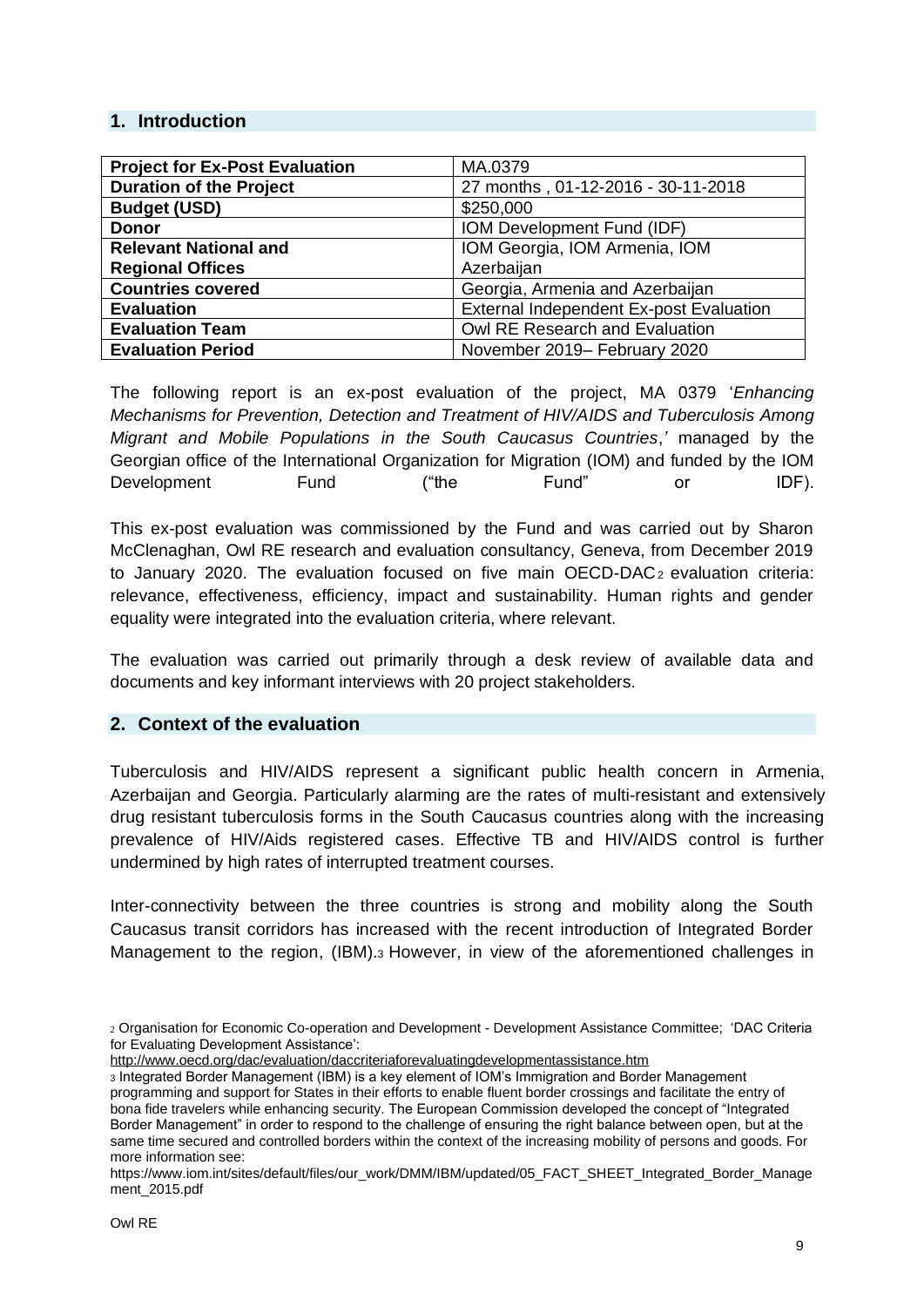HIV/AIDS and TB control and the absence of cross border migrant sensitive healthcare services for early detection of HIV/AIDS and tuberculosis, as well as the likelihood of a high occurrence of treatment course interruptions, this poses a significant public health concern as migrants and mobile populations represent one of the main vulnerable at-risk groups.

The Results Matrix (RM) is reproduced below to illustrate the intervention logic foreseen for the project.

# Figure 1:

Results Matrix

**OBJECTIVE** The project will contribute to the enhancement of cross border mechanisms for prevention for increased detection, referral and treatment of HIV/AIDS and TB among migrant and mobile populations in the South Caucasus region

**OUTCOME 1:** Regional health promotion campaign targeting migrant and mobile populations raises awareness on HIV/AIDS and TB with particular emphasis on preventive screening for early case detection purposes.

#### *Output 1.1*

Migrant populations throughout the South Caucasus countries are well informed on HIV/AIDS and TB preventive and early detection measures and are willing to undergo preventive screening to scale up screening and referral mechanism.

#### *Output 2.1*

South Caucasus HIV/AIDS and TB healthcare systems are advanced owing to the applied cross-border Migrant Health Survey results serving as evidence base for relevant policy and programme formulation.

#### *Activities*

2.1.1. Conduct regional preparatory meeting of the regional project team of key national stakeholders and IOM, to define cooperation modalities, outline cross-border Migrant Health Survey design and regional health promotion campaign, incorporating gender specific considerations, in the framework of the regional project action plan; 2.1.2. Conduct three national stakeholders' meetings to plan and prepare for the cross-border Migrant Health Survey and the regional

health promotion campaign; 2.1.3. Plan, design and conduct South Caucasus regional cross-border and in-country Migrant Health Survey on the incidence and prevalence of HIV/AIDS and TB in migrants and people on the move.

2.1.4.Survey mobile and prone to migration target groups in the South Caucasus countries, including through mobile clinics at key border check-points at Georgia-Armenia, Georgia-Azerbaijan and Georgia-Turkey providing voluntary counselling, testing and diagnostic services for promotion of HIV/AIDS and TB early detection and referrals;

2.1.5. Conduct three national conferences (one per S. Caucasus country) to discuss cross-border survey outcomes and plan country specific actions;

2.1.6. Conduct two bilateral workshops (one in Armenia for Georgian and Armenian authorities and one in Azerbaijan for Georgian and Azerbaijani authorities) to draw bilateral recommendations along migratory routes;

2.1.7. Compile and publish multilingual (Armenian, Azerbaijani, English and Georgian) cross-border Migrant Health Survey report, including recommendations mainstreaming gender specific components to inform further migrant-inclusive policy and healthcare programme planning;

2.1.8. Disseminate cross-border Migrant Health Survey results among relevant stakeholders and healthcare professionals in the South Caucasus region.

**OUTCOME 2:** Enhanced capacities of the S. Caucasus health systems are focused on migrant-friendly HIV/AIDS and TB prevention, detection, referral and treatment based on applied research of mobile populations.

#### *Output 2.2*

Healthcare personnel & border authorities of all three South Caucasus countries are capacitated to enhance crossborder referral mechanisms and to provide migrant-friendly HIV/AIDS and TB voluntary counselling and testing services.

#### *Activities*

2.2.1 Conduct one regional workshop in Tbilisi gathering relevant professionals from all three S. Caucasus countries aiming at elaboration and validation of guidelines and country specific plans on provision of HIV/AIDS and TB voluntary counselling and testing services to migrant populations considering their needs and geographic dislocation;

2.2.2. Organize and conduct Regional Concluding Conference in Tbilisi to promote cross-border cooperation on prevention and early detection of infectious diseases in migrants, including facilitation of referrals and treatment continuity support through capacity building of healthcare providers and border authorities;

after 2.2.3. Conduct Internal Evaluation (beyond the project's lifetime – 6 to 12 months after project' completion.)

#### *Activities*

1.1.1 Draft, design, coordinate, translate and print 12,000 copies (4,000 per country) of multilingual health promotion booklet on the importance of preventive screening and early case detection of HIV/AIDS and TB considering gender related issues and cultural context of South Caucasus countries including referral mechanisms in place;

1.1.2 Disseminate multilingual booklet among migrant populations and people on the move, including at border check points and along the South Caucasus transit corridors in a targeted manner;

1.1.3 Produce and print posters, information and promotional materials, including public announcements;

and TB prevention events (one per 1.1.4 Conduct promotional HIV/AIDS each country);

1.1.5 Web-based information provision.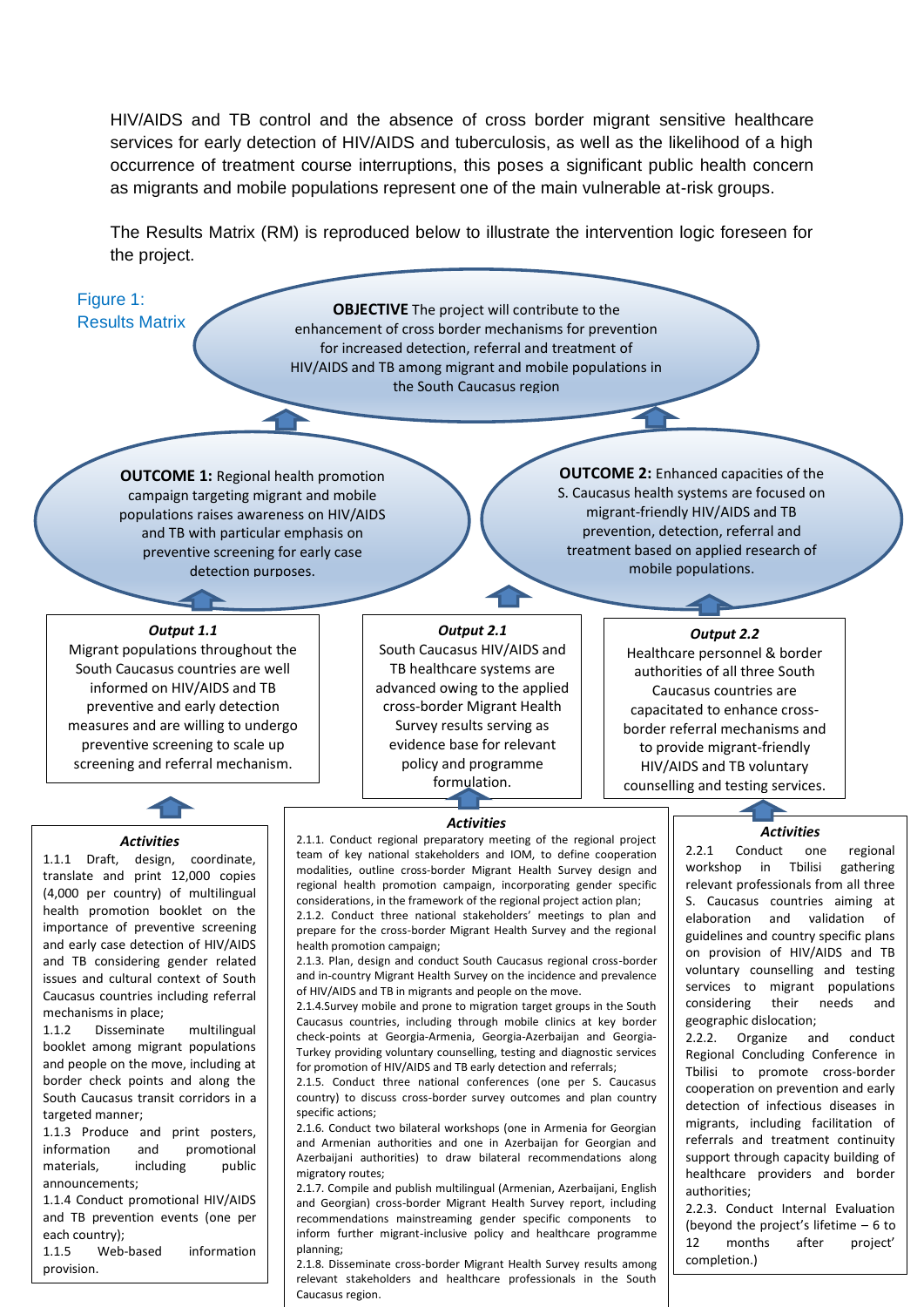# <span id="page-10-1"></span><span id="page-10-0"></span>**3. Evaluation purpose and objectives**

## *3.1. Purpose and objectives*

The purpose of this evaluation was to assess the relevance of the project for the stakeholders and beneficiaries, the effectiveness and efficiency of project management and implementation, the expected impact, how well cross-cutting themes of human rights and gender were mainstreamed in the project, and how sustainable the desired effects were or could be.

The evaluation aimed to promote transparency and accountability, assist the Fund in its decision-making, better equip staff to make judgments about the project and to improve the effectiveness for potential future project funding. The primary objectives of the evaluation were to:

- (a) Assess the relevance of the project's intended results;
- (b) Assess the Theory of Change:
- (c) Assess the effectiveness of the project in reaching their stated objectives and results, as well as in addressing cross-cutting issues such as gender, human-rights based approach, etc.;
- (d) Assess the efficiency and cost-effectiveness of project implementation;
- (e) Assess the impact prospects and outcomes to determine the entire range of effects of the project (or potential effects) and assess the extent to which the project has been successful in producing expected change;
- (f) Assess the sustainability of the project's results and benefits (or measures taken to guarantee it) or prospects for sustainability;
- (g) Assess how effectively issues of gender equality and human rights protection were mainstreamed in the process of project design and during project implementation;
- (h) Identify lessons learned and best practices in order to make recommendations for future similar projects and help the Fund in its decision-making about future project funding.

These objectives are operationalised in a series of evaluation questions and indicators (see section 3.3 below).

The findings, recommendations and lessons learned from this evaluation are to be used by IOM Georgia, IOM Azerbaijan, IOM Armenia, all IOM units implementing IDF projects and the Fund, as described in the following table:

| <b>Intended Users</b>                          | <b>Intended Uses</b>                                                                                                                                                                                                                                                                                                                                                           |
|------------------------------------------------|--------------------------------------------------------------------------------------------------------------------------------------------------------------------------------------------------------------------------------------------------------------------------------------------------------------------------------------------------------------------------------|
| IOM Georgia, IOM Azerbaijan<br>and IOM Armenia | To improve identification of country's needs and<br>alignment of IOM's interventions with national,<br>regional and global development agenda;<br>To improve identification of and alignment of IOM's<br>interventions with national, regional and global<br>development and migration agenda.<br>To improve efficiency and effectiveness of future<br>project implementation. |
|                                                | To demonstrate accountability of project<br>implementation and use of resources.<br>To identify specific follow-up actions/initiatives and                                                                                                                                                                                                                                     |

#### **Table 1: Evaluation Intended Uses and Users**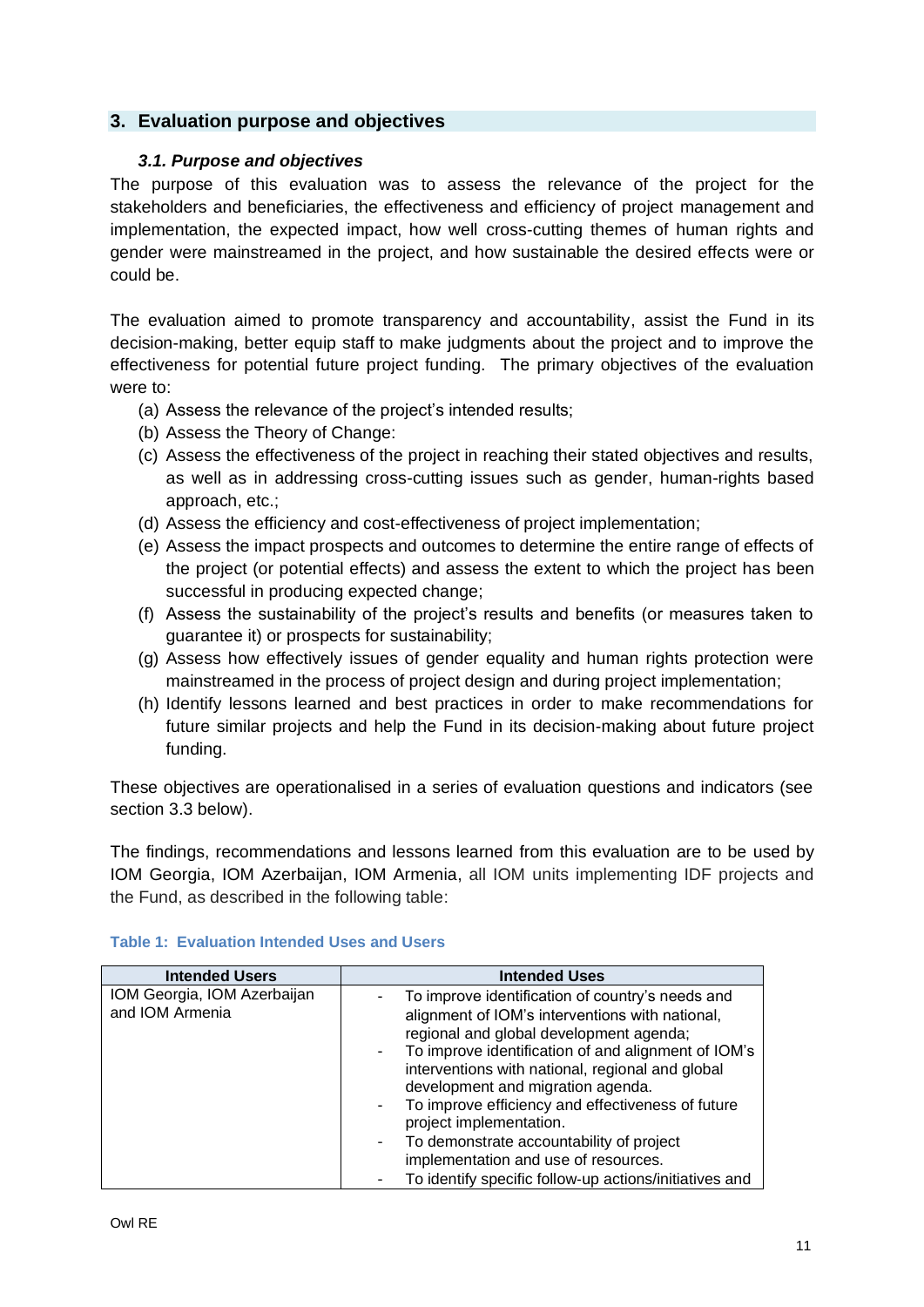|                                            | project development ideas.<br>To document lessons learned and best practices.<br>$\overline{\phantom{a}}$                                             |
|--------------------------------------------|-------------------------------------------------------------------------------------------------------------------------------------------------------|
| All IOM units implementing IDF<br>projects | To improve efficiency and effectiveness of current<br>$\overline{\phantom{a}}$<br>and future IDF funded projects                                      |
| <b>IDF</b>                                 | To assess value for money.<br>To use the findings and conclusions in<br>$\overline{\phantom{a}}$<br>consideration of future project funding approval. |

# <span id="page-11-0"></span>*3.2.Evaluation scope*

The evaluation covered the full project period from 01 December 2016 – 28 February 2019. Partners and stakeholders interviewed were chosen based on the extent of their involvement in the project and were identified in collaboration with the IOM project manager. The terms of reference (TOR) for the evaluation can be found at annex 1. The Inception Report can be found at annex 2. The list of interviewees can be found in annex 3. The main documents consulted are listed in annex 4.

# <span id="page-11-1"></span>*3.3.Evaluation criteria*

The evaluation focused on the following five main evaluation criteria, based on the OECD/DAC guidelines: relevance, effectiveness, efficiency, impact and sustainability. Gender and human rights were also mainstreamed where pertinent. In response to the evaluation purpose and scope, the evaluation focused on 23 out of the 30 evaluation questions found in the evaluation matrix (as outlined in the Inception Report found in annex 2). Responses to cross-cutting questions were integrated across the findings.

# <span id="page-11-2"></span>**4. Evaluation methodology**

The evaluator used a participatory and mixed methods approach, involving and consulting with the relevant stakeholders as much as possible, integrating this approach into the methodology as feasible. Data was collected from a number of different sources in order to cross validate evaluation findings.

# **4.1. Data sources and collection**

<span id="page-11-3"></span>Two data collection methods were employed to ensure reliability of data:

- 1) Desk review of available data and documents (see annex 4);
- 2) Key informant interviews; interviews were conducted with IOM and stakeholders involved in the project.

# <span id="page-11-4"></span>**4.2. Data sampling**

A sample of 20 stakeholders involved in the project were identified by the project manager, in consultation with the evaluator. The stakeholders included:

- 8 IOM staff: 3 from the Georgia Office, (including 1 former staff), , 2 from the Armenia office, 1 from the Azerbaijan office (former staff), 1 from regional , 1 from Vienna;
- 1 consultant contracted by IOM to support the project;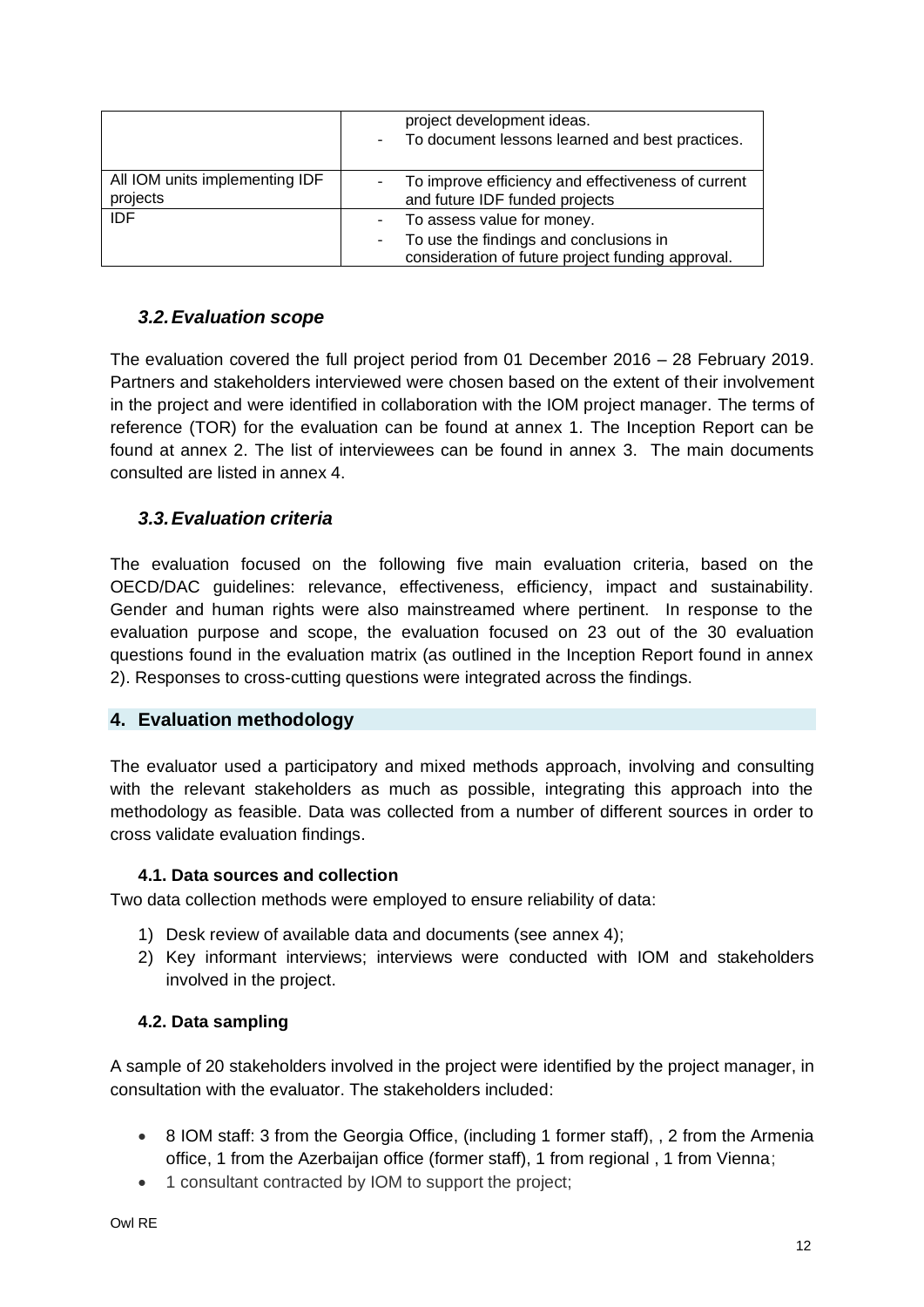- 2 government officials: 1 representative of the Ministry of Health, Armenia and 1 from the Ministry of Health and Social Care of the Autonomous Republic of Adjara, Georgia, (see annex 3 for the complete list).
- 7 from Government counter-part organisations: 4 Georgia, 1 Armenia and 2 Azerbaijan.
- 2 UN representatives.

# <span id="page-12-0"></span>**4.3. Data Analysis**

Quantitative and qualitative approaches were used to analyse findings from the document review and interviews. This approach was also used to assess the achievements of the results matrix and accompanying project documentation. Triangulation (reviewing two or more sources of data) was used to corroborate findings and to substantiate findings and to underline any weaknesses in the evidence. For each evaluation criteria a rating was determined based on the following scale:

#### **Table 2: Evaluation criteria and scaling**

|   | <b>Explanation</b><br><b>Evaluation Criteria Scaling</b> |                                                                                                                                      | <b>Supporting</b><br>evidence                                        |
|---|----------------------------------------------------------|--------------------------------------------------------------------------------------------------------------------------------------|----------------------------------------------------------------------|
| 5 | Excellent (Always)                                       | There<br>is an evidence of strong<br>contribution<br>and/or<br>contributions<br>exceeding the level expected by the<br>intervention. | Supporting<br>evidence will be<br>detailed for each<br>rating given. |
| 4 | Very good (Almost<br>always)                             | is<br>evidence<br>There<br>an<br>0f<br>good<br>contribution but with some areas for<br>improvement remaining.                        |                                                                      |
| 3 | Good (Mostly, with<br>some exceptions)                   | There is an evidence of satisfactory<br>contribution<br>but<br>requirement<br>for<br>continued improvement.                          |                                                                      |
| 2 | Adequate (Sometimes,<br>with many exceptions)            | There is an<br>evidence<br>Ωf<br>some<br>contribution<br>significant<br>but<br>improvement required.                                 |                                                                      |
| 1 | Poor (Never or<br>occasionally with clear<br>weaknesses) | There is<br>low<br>observable<br>or<br>no.<br>contribution.                                                                          |                                                                      |

# <span id="page-12-1"></span>**4.4.Limitations and proposed mitigation strategies**

In total, five limitations and challenges were identified for the evaluation and detailed in the Inception Report. The following table describes these limitations and how they were addressed.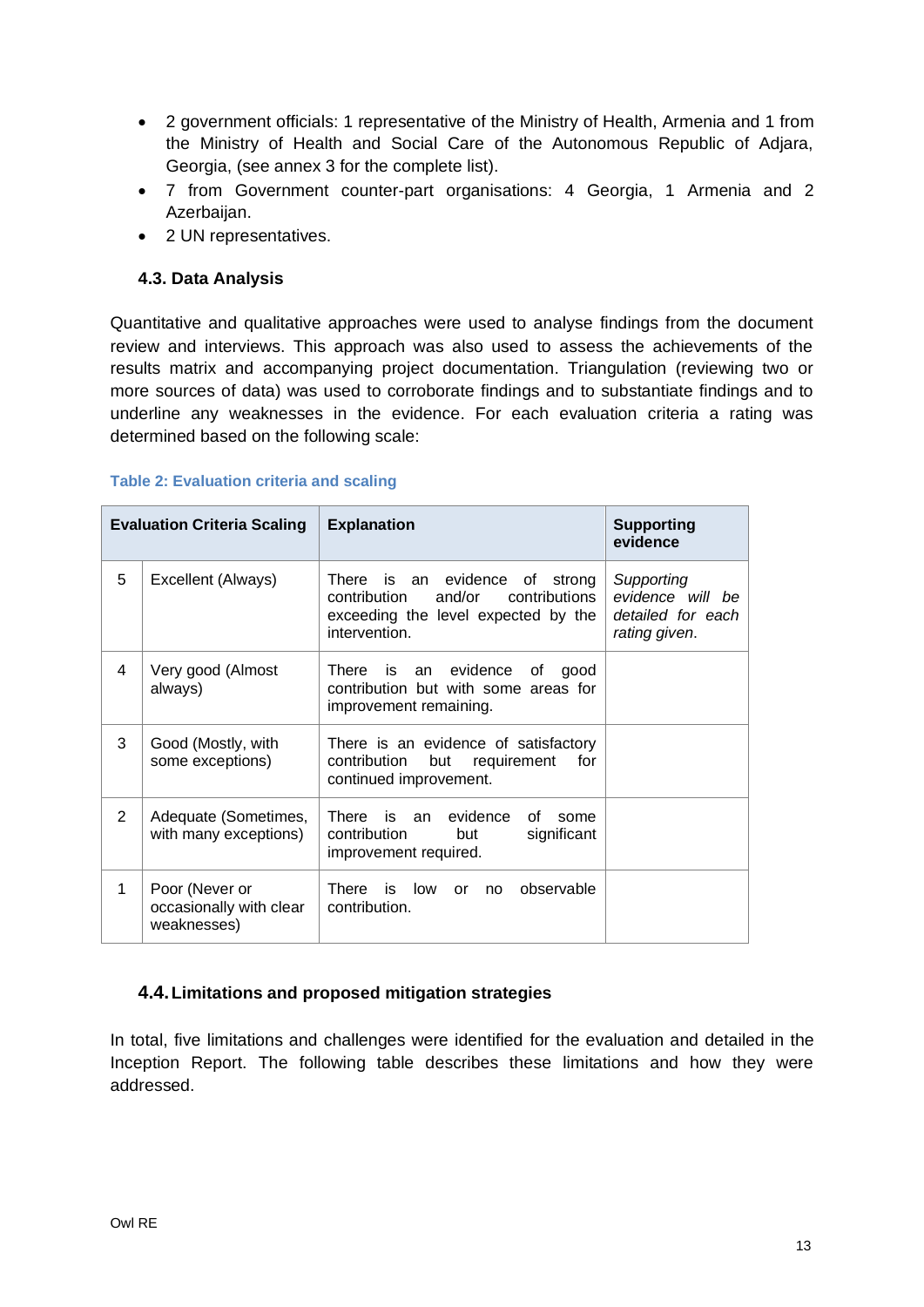#### **Table 3: Limitations and challenges**

| No.            | Limitation                                                                                                                                                                                                                                  | How these limitations were addressed                                                                                                                                                                                                                                                                                                                                                                   |
|----------------|---------------------------------------------------------------------------------------------------------------------------------------------------------------------------------------------------------------------------------------------|--------------------------------------------------------------------------------------------------------------------------------------------------------------------------------------------------------------------------------------------------------------------------------------------------------------------------------------------------------------------------------------------------------|
| 1              | Timing: IOM staff / stakeholders and<br>beneficiaries might not be available at<br>all times to provide inputs.                                                                                                                             | The former and current project manager,<br>IOM Georgia supported the evaluator in<br>contacting and arranging interviews with<br>staff and stakeholders.                                                                                                                                                                                                                                               |
| $\overline{2}$ | General problem of insufficient data or<br>insufficient<br>representative<br>data<br>collected, owing to poor response rate<br>from interviewees.                                                                                           | The interviewee response rate was very<br>positive. All key stakeholder groups were<br>reached except for locally based health<br>workers and border authorities, who were<br>unavailable. Interviews with stakeholders<br>from Azerbaijan were of a lower quality<br>than the others as they were conducted<br>via a translator by skype in circumstances<br>in which the wifi connections were poor. |
| 3              | Objective feedback from interviewees -<br>they may be reticent to reveal the<br>factors that motivate them or any<br>problems they are experiencing or<br>being<br>transparent<br>about<br>their<br>motivation or about internal processes. | This did not materialize as a major<br>obstacle; interviewees were transparent,<br>objective and open in their responses. All<br>interviews<br>external<br>conducted<br>were<br>without the presence of IOM staff.                                                                                                                                                                                     |
| 4              | General bias in the application of<br>causality analysis.                                                                                                                                                                                   | This did not pose a major limitation. Where<br>conflicting<br>findings<br>found,<br>were<br>triangulation with other sources<br>and<br>stakeholders was carried out.                                                                                                                                                                                                                                   |
| 5              | Absence of project manager                                                                                                                                                                                                                  | The former project manager (now based in<br>South Sudan for IOM) was available and<br>very supportive throughout the evaluation.                                                                                                                                                                                                                                                                       |

#### <span id="page-13-0"></span>**5. Findings**

#### **Overview:**

The project was found to be extremely relevant, identifying an issue of key importance for the region - that of migrant health as it relates to TB and HIV/ AIDS, (and in particular challenges relating to referral and treatment continuity/ compliance throughout the migration process), and the need to strengthen cooperation between healthcare systems of sending receiving and in-transit countries to address this. The project was developed and implemented with the Government ministries of Armenia, Azerbaijan and Georgia, and their counterparts in alignment to national healthcare priorities. The project did not consider fully the political context and the ongoing tensions between Armenia and Azerbaijan, which would have helped with the interpretation of project results and without this context described, the project results appear less impressive than it actually was.

Available evidence shows the project was effective in its outcomes and outputs which were achieved or mostly achieved through the 3 main components of the project (the regional health promotion campaign, migrant health survey and training/sensitisation of healthcare professionals). Collaboration between stakeholders in-country was strong and cooperation between countries was also demonstrated. Through working together successfully the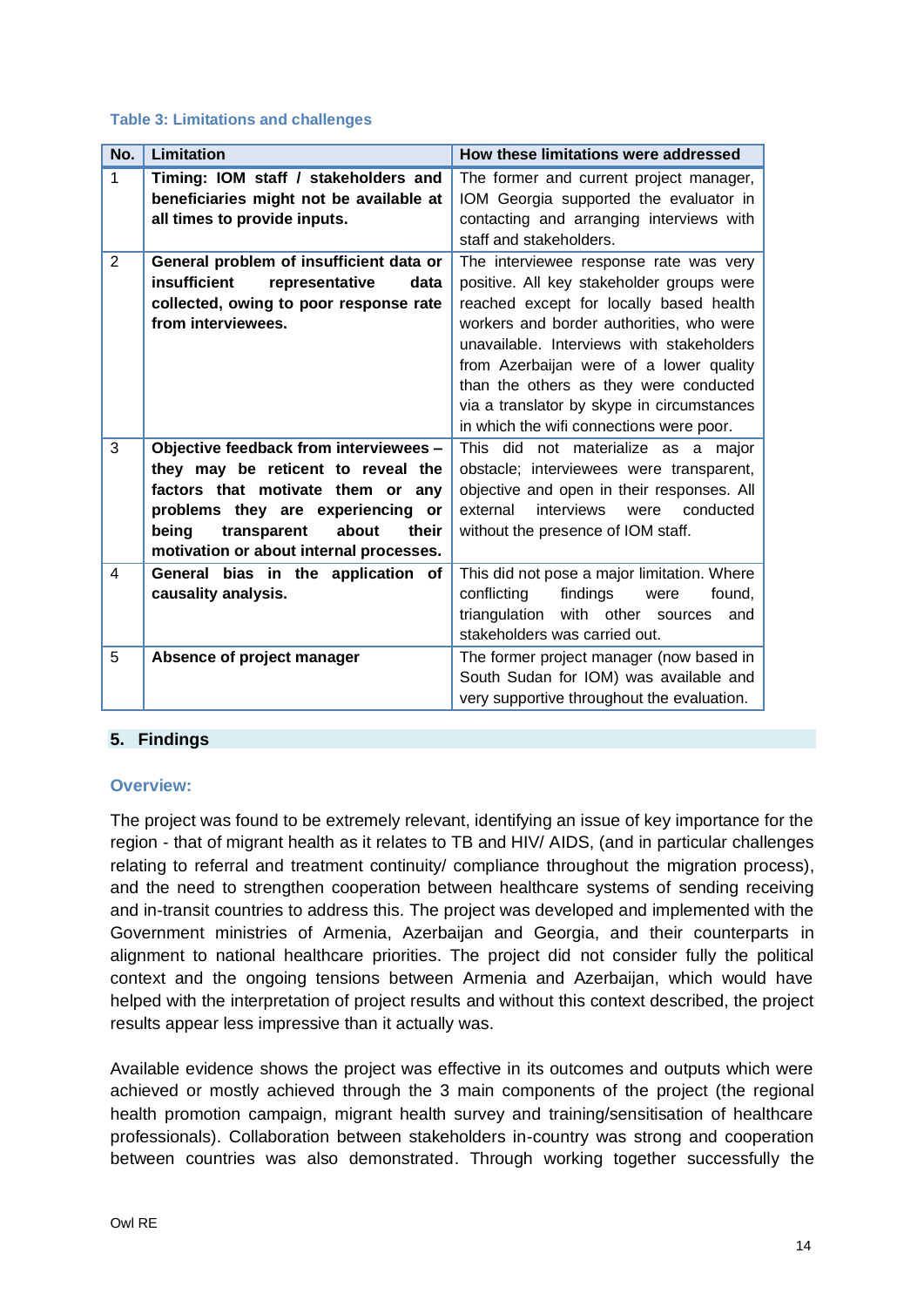project set an important precedent between the three countries in establishing a first step in a regional migrant-centred approach on HIV/AIDS and TB prevention and surveillance.

The project was managed efficiently and all activities were carried out within budget and with within the timeframe, with the exception of one (the publication of the migrant health survey), which was published 3 months later. Not all project documentation was on PRIMA but was available on request.

The project demonstrated clear short- mid-term results. It was more difficult to assess longer term impacts and there was mixed feedback on this. The regional survey was regarded as the central success of the project by the majority of the interviewees providing valuable information and addressing a deficit of knowledge on TB and HIV/AIDS case detection among migrants. As it did not produce the degree of robust `evidence` initially envisaged, it was not clear the degree to which it would inform relevant policy and programme formulation.

The main weakness in the project relates to the sustainability of results. It is clear that there was support from the majority of project stakeholders for the ongoing development of results achieved, (such as further research, improvement of migrant sensitive services and continued dialogue at national and regional levels). However, all interviewees from the participating countries stressed the lack of financial resources available for the continuation of activities as the major barrier to this occurring.

| <b>Evaluation</b><br>criteria<br>and<br>rating | <b>Explanation</b>                                                                                                                                                                                                                                                                                                                                                   | <b>Supporting evidence</b>                                                                                                                                |
|------------------------------------------------|----------------------------------------------------------------------------------------------------------------------------------------------------------------------------------------------------------------------------------------------------------------------------------------------------------------------------------------------------------------------|-----------------------------------------------------------------------------------------------------------------------------------------------------------|
| <b>Relevance</b>                               | The project objective and outcomes<br>were found to be highly relevant to                                                                                                                                                                                                                                                                                            | The project objective, outcomes<br>and outputs responded to the                                                                                           |
| 5 - Excellent                                  | the regional migration context and to<br>the government healthcare priorities<br>of Armenia, Azerbaijan and Georgia.<br>The project activities and outputs                                                                                                                                                                                                           | need for<br>regional<br>increased<br>protection and detection of TB and<br>HIV/AIDS as it relates to migrants<br>and to Governments' healthcare<br>needs. |
|                                                | were consistent with the intended<br>results, as articulated in the Results<br>Matrix (RM). A limitation of the<br>project was the omission of the<br>political context in which the project<br>operated, namely the risk of ongoing<br>tensions between Armenia<br>and<br>Azerbaijan which had implications<br>for the project effectiveness and<br>sustainability. | Logical articulation of RM was<br>strong but omitted consideration of<br>the regional political context.                                                  |
| <b>Effectiveness</b>                           | The project was found to be very<br>effective, achieving<br>mostly<br>or                                                                                                                                                                                                                                                                                             | Available<br>documentation<br>confirmed that project results were                                                                                         |
| 4 - Very good                                  | achieving its outcomes and outputs.                                                                                                                                                                                                                                                                                                                                  | and the majority of<br>obtained<br>interviewees from S. Caucasus                                                                                          |
|                                                | The Migrant Health Survey was not<br>able to produce standardized results<br>and as a result generated limited<br>evidence to inform migrant-inclusive                                                                                                                                                                                                               | countries<br>confirmed<br>high<br>satisfaction<br>with<br>the<br>project<br>results.                                                                      |

# **Table 4: Summary evaluation findings per criteria**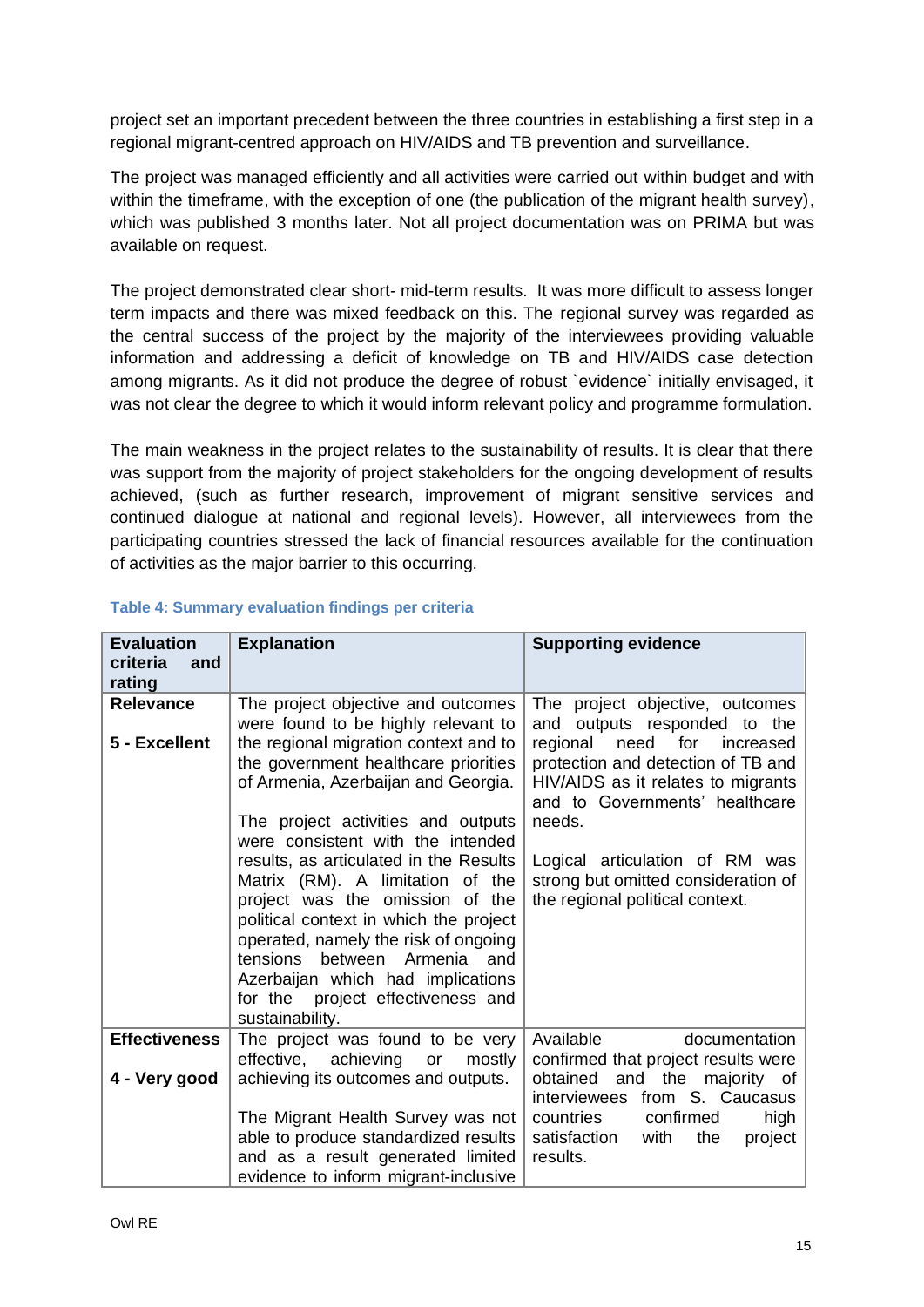|                                                   | policies<br>public<br>health<br>and<br>interventions as initially planned.<br>However, it did provide valuable<br>information and was considered as<br>the biggest success of the project.                       | Feedback was mixed<br>the<br>on<br>effectiveness of the Migrant Health<br>Survey (output 2.1).                                                                                                                                   |
|---------------------------------------------------|------------------------------------------------------------------------------------------------------------------------------------------------------------------------------------------------------------------|----------------------------------------------------------------------------------------------------------------------------------------------------------------------------------------------------------------------------------|
| <b>Efficiency</b><br>and<br>cost<br>effectiveness | The project was very cost effective<br>and managed very efficiently, with<br>activities<br>undertaken<br>all<br>within<br>budget.                                                                                | All project activities and outputs<br>within<br>delivered<br>the<br>were<br>timeframe and<br>3-month<br>budget.<br>A<br>no-cost                                                                                                  |
| 5 - Excellent                                     | Additional resources were donated<br>to support detection services.                                                                                                                                              | extension was required for the<br>publication of the Migrant health<br>survey. Interviewees from all 3<br>countries testified to the efficiency<br>of project management.                                                        |
| <b>Impact</b><br>Very good - 4                    | The short-term results of the project<br>was strong. It supported the 3<br>Governments to increase detection<br>and referral of TB and HIV/AIDS                                                                  | Examples of<br>short-term results<br>provided<br>by interviewees<br>and<br>reported in the progress reports.                                                                                                                     |
|                                                   | amongst migrant populations, raised<br>the knowledge base, and increased<br>capacity and sensitisation of health<br>care and other professionals.                                                                | The baseline for the 2 outcomes<br>was zero with existing services<br>'limited'<br>and 'no<br>described<br>as<br>evidence'<br>trained<br>regarding<br>professionals.                                                             |
|                                                   | It was not possible to assess the<br>longer-term impact of the project as<br>this was largely dependent upon<br>other factors, such as continued<br>political will and the availability of<br>further resources. |                                                                                                                                                                                                                                  |
| <b>Sustainability</b><br><b>Acceptable-2</b>      | The Migrant Health survey produced<br>joint recommendations endorsed by<br>all 3 countries but the concluding<br>regional meeting did not have any<br>plans for further action.                                  | Evidence of commitment to project<br>results and<br>the<br>wider<br>project<br>objective<br>documented<br>in<br>as<br>meeting notes and demonstrated<br>by interviews. Lack of financial<br>identified<br>resources<br>by<br>was |
|                                                   | There is evidence of stakeholder<br>support for the project results to be<br>sustained and further developed but<br>there was a consensus that this<br>would not happen without external<br>funding.             | interviewees as the major obstacle<br>to this occurring.                                                                                                                                                                         |

# **Relevance, (rating: Excellent - 5)**

The project was found to be highly relevant and aligned to the government priorities of all three counties, to differing degrees. It identified an issue of key importance for the region and was developed and implemented with the Government ministries and counterparts representing the three participating countries. Collaboration within each country was very high but much less so between countries due to the tensions between Armenia and Azerbaijan. However, there was evidence of country coordination through joint agreements signed and attendance at the bilateral and regional meetings. Gender-disaggregated data was provided for all project activities but further consideration of gender issues was largely not extended beyond this.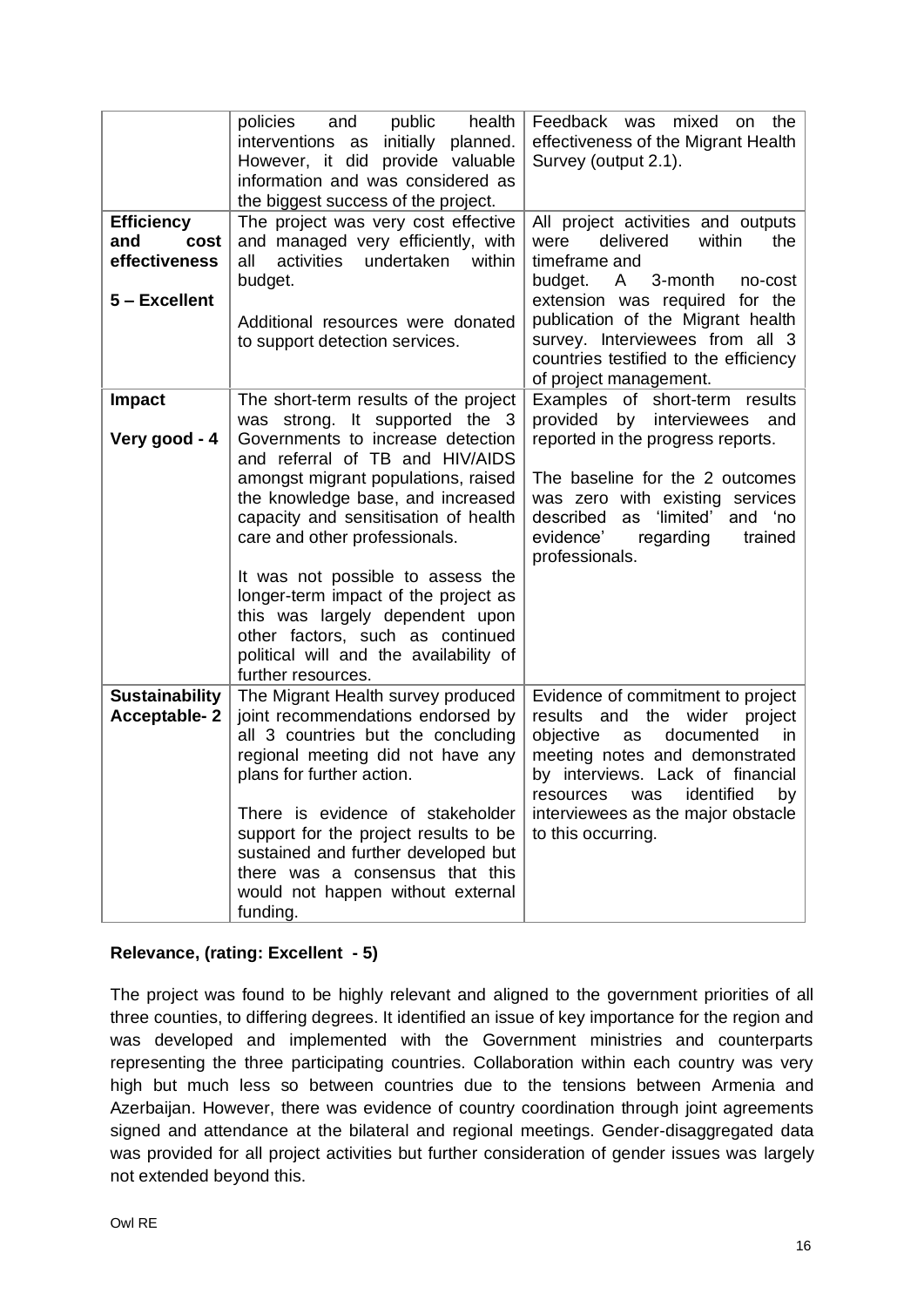# **1. To what extent is the project aligned with the needs and priorities of the Governments of Armenia, Azerbaijan and Georgia, and the migration context of South Caucasus?**

**Finding**: The project was found to be closely aligned to the needs and priorities of the countries involved and the migration context of the S. Caucasus in which TB and HIV/AIDS is a significant public health issue.

The project was highly relevant to the migration context of the S. Caucasus in which TB and HIV/AIDS has become a significant public health issue and had a strong alignment with the national priorities and health policy objectives of all 3 countries as they relate to communicable diseases and TB/HIV/AIDS care. <sup>4</sup> The introduction of Integrated Border Management in the region has led to increased mobility throughout the S. Caucasus transit corridors with migrant populations coming from and going to countries such as Russia, Ukraine, Iran, Turkey and India, some of which host high burden populations.

Registered rates of TB and HIV have been rising within the S. Caucuses and migrants have been identified as particularly vulnerable (mostly in view of timely referral for diagnostic services, cultural appropriateness of healthcare services and issues with treatment continuity due to mobile nature of lifestyle). In the case of TB, effective treatment has been hampered by rising rates of multi-drug resistant (MDR) and extensively drug resistant (XDR) forms of TB, as well as high rates of interrupted treatment linked to movement. <sup>5</sup>

In designing a coordinated regional approach to address different aspects of migrant sensitive healthcare services, (early detection and referral systems), between Azerbaijan, Armenia and Georgia, the project responded directly to the significant barriers in access to TB and HIV/AIDS care the migration population still face. This was substantiated by the response from a number of interviewees from Government ministries and implementing partners who noted that the project made a very important contribution to the national response to TB and HIV/AIDS, and was very relevant to the regional migration context.

# **2. To what extent were the needs of beneficiaries and stakeholders, taken into account during project design, and implementation?**

**Finding**: The project was developed and implemented with the Government ministries and counterparts representing the 3 countries in the region, and included health representatives and other members of civil society from each country in project activities.

<sup>4</sup> The Project falls within the Government of Armenia strategic priorities set in the National Programme on the Response to the HIV Epidemic 2013-2016 and the List of the Priority Activities for the National Programme on the Response to the HIV Epidemic, 2013-2016. Within Georgia, the project aligns with the National Strategic Plan for Tuberculosis Control in Georgia 2016-2020 and the Georgian National HIV/AIDS strategic plan for 2016-2018.

<sup>5</sup> The region bears the highest proportion of multi drug-resistant TB globally, with only about half of these patients successfully treated.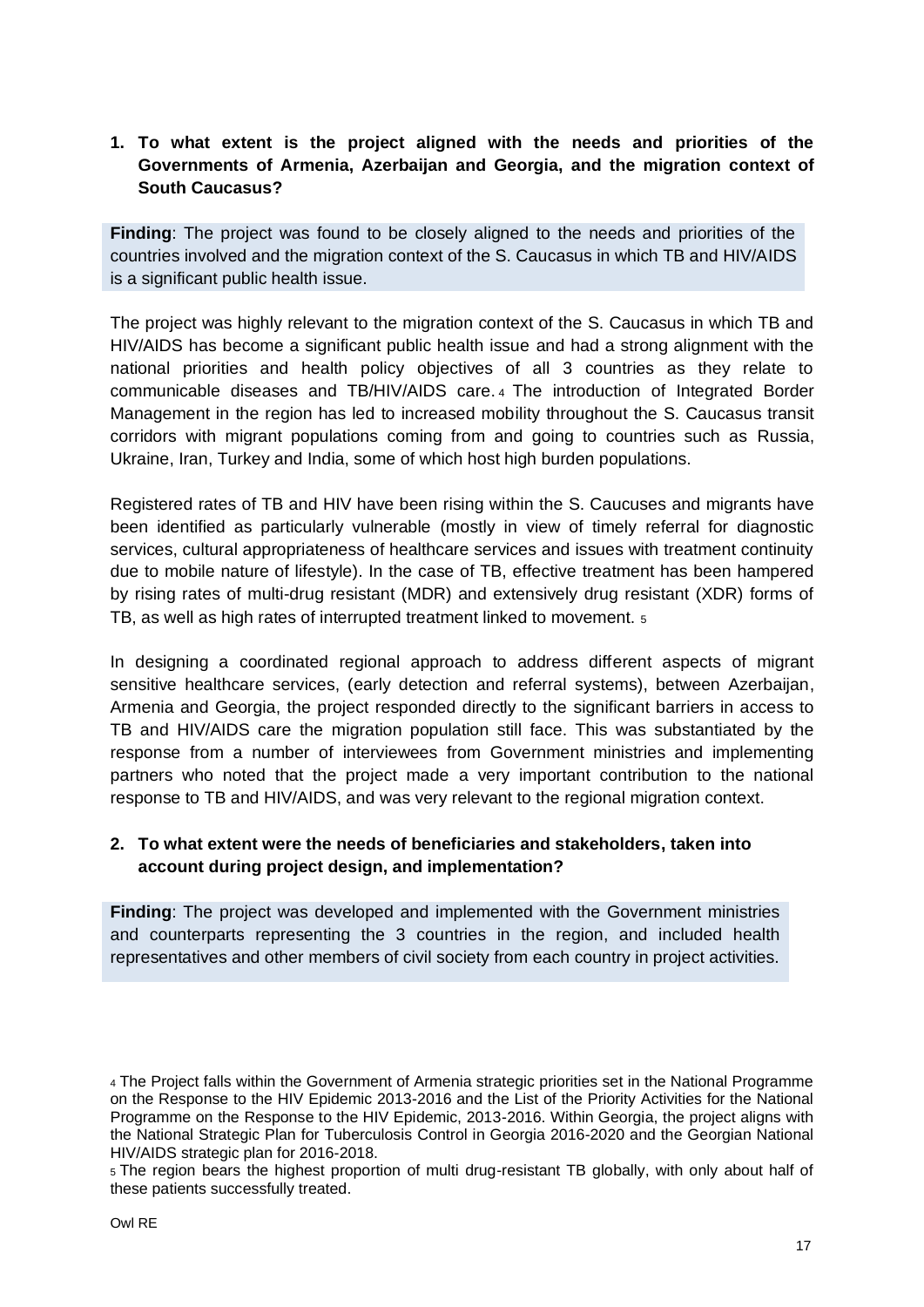According to evidence available, the project was developed and implemented taking account of the needs of the beneficiaries and stakeholders of the project including the respective line ministries responsible for health and social affairs, government affiliated partner organizations responsible for disease control and healthcare providers in Georgia, Azerbaijan and Armenia, as well as the border authorities. <sup>6</sup>

Project activities were designed to be inclusive and participative throughout implementation. During a regional preparatory meeting in Vienna, the project's operational plan was developed and agreed by all participating countries and a `Joint agreement of implementing partners' document was endorsed following the meeting. National workshops were held in each of the 3 countries which included civil society stakeholders for input and dissemination. Two further regional meetings in Georgia were organised, the first in which the international consultant helped design and adapt the survey to suit the national contexts and the second which was the regional concluding meeting conference, in which the joint recommendations of the research were endorsed.

# 3. **Was the project well designed according to IOM project development guidelines?**

**Finding**: The project was well designed with a logical connection between the objective, outcomes and outputs, and all supporting activities were found to be relevant. A limitation of the project proposal was the absence of specific reference to the political context of the project, which would have created a more accurate baseline from which project results could be measured.

#### **Relevance of results matrix and vertical logic analysis**

The RM is well formulated with a clear vertical logic. It was developed with two outcomes, three outputs and fifteen supporting activities, developed to support the project objective (see Figure 1).

The project was ambitious and innovative. It aimed to build a regional approach to the problems of migrant health as they relate to detection and referral systems of TB and HIV/Aids, by correctly identifying 3 key components in order to address the problems identified: 1) awareness raising, to inform migrant populations, 2) a migrant health survey to provide research and information to inform practice and create a foundation for relevant policy and programmes and 3) capacity building and sensitization of healthcare professionals amongst others.

A limitation of the project was the absence of reference to the ongoing tensions which underpin the political relationship between Armenia and Azerbaijan. This is significant, particularly within the context of such an ambitious project, as it provides the context in which the progress/results of the project can be measured and assessed.

<sup>6</sup> It was not possible to assess the exact degree of involvement of all beneficiaries and stakeholders owing to the limitations in contacting them for interview, (ie no Border Authorities, healthcare workers etc).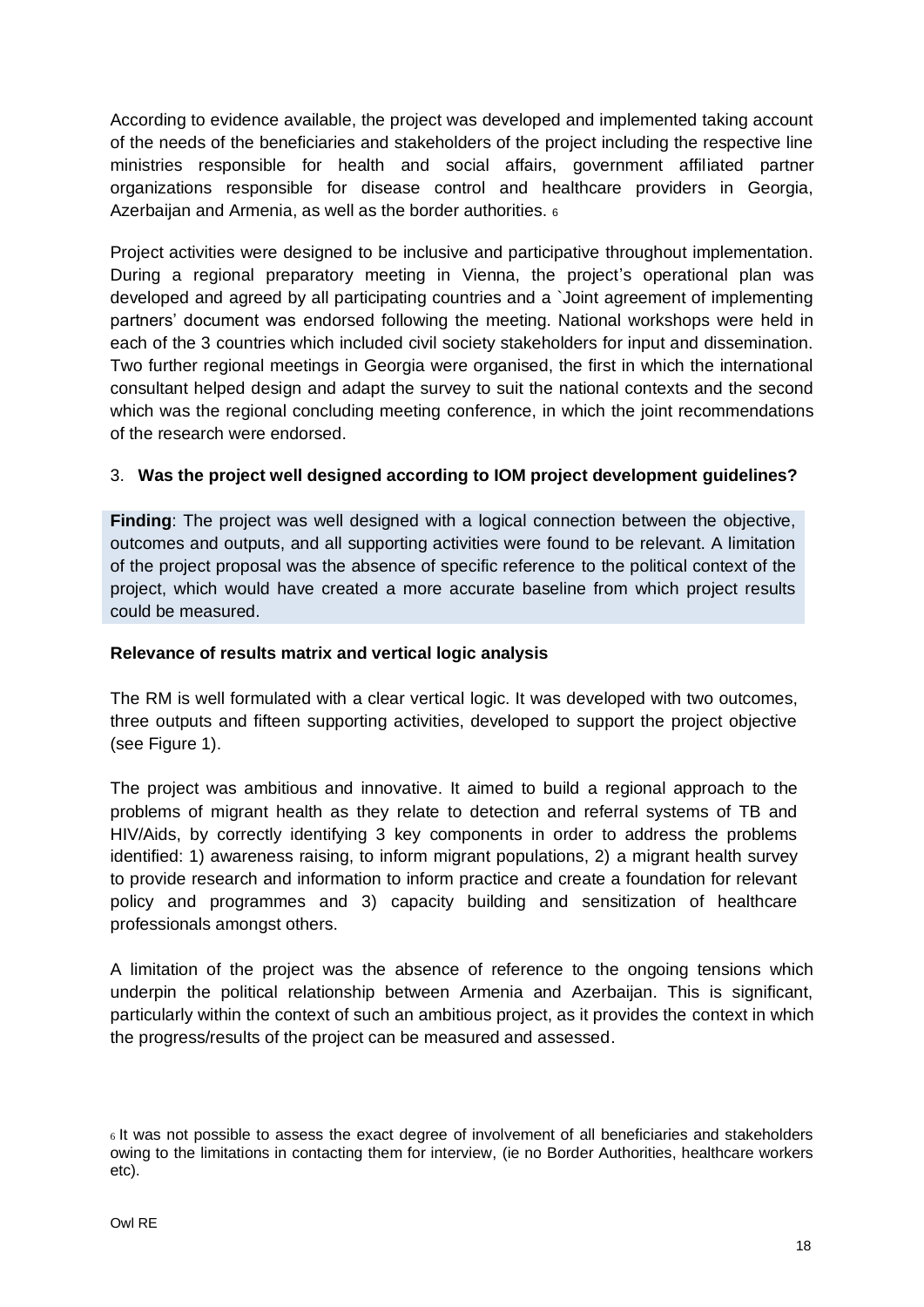# **Table 5: Evaluation Assessment of the Project Results Matrix Vertical Logic**

| <b>Vertical Logic</b>                                                                                                                                                                                                      | Analysis and suggested alternatives                                                                                                                                                                                                                                                      |
|----------------------------------------------------------------------------------------------------------------------------------------------------------------------------------------------------------------------------|------------------------------------------------------------------------------------------------------------------------------------------------------------------------------------------------------------------------------------------------------------------------------------------|
| <b>Objective</b>                                                                                                                                                                                                           |                                                                                                                                                                                                                                                                                          |
| This project will contribute to<br>the<br>enhancement<br>of<br>cross-border<br>mechanisms for prevention, increased                                                                                                        | The objective is approprate although broad and<br>`treatment` was not included in the project.                                                                                                                                                                                           |
| referral and treatment of<br>detection,                                                                                                                                                                                    | Suggested alternative: omit 'treatment'.                                                                                                                                                                                                                                                 |
| HIV/AIDS<br>and<br><b>Tuberculosis</b><br>among<br>migrant and mobile populations in the                                                                                                                                   |                                                                                                                                                                                                                                                                                          |
| South Caucasus region.                                                                                                                                                                                                     |                                                                                                                                                                                                                                                                                          |
| Indicators:<br>1) A regional healthcare and border<br>authority's network established.<br>2) A coordinated regional migrant centred<br>approach on HIV/AIDS and Tuberculosis<br>prevention and surveillance based on joint | Indicator 1 is relevant for the project but is too<br>ambitious, implying a network of inter-connected<br>people / organisations which is active both<br>nationally and inter-nationally. An alternative to<br>indicator 1 could be:<br>1) Contacts between healthcare professionals and |
| recommendations as per applied cross<br>border survey results is elaborated with                                                                                                                                           | border authorities are increased and are developed<br>regionally where possible.                                                                                                                                                                                                         |
| specific<br>focus<br>gender<br>related<br>on<br>considerations and respective needs<br>among migrants<br>Target:                                                                                                           | Target 2: It is too soon to evaluate whether<br>and<br>surveillance<br>mechanisms<br>protection<br>are<br>strengthened.                                                                                                                                                                  |
| Border authority's<br>1.<br>network<br>is<br>operational and a regional healthcare<br>professional network is established<br>2. Target Regional recommendations<br>for<br>coordinated<br>elaborated<br>action.             | Suggested alternative to target 2:<br>2) Regional recommendations are elaborated for<br>coordinated action which strengthen<br>regional<br>migrant-centred and gender oriented HIV/AIDS and<br>TB prevention and surveillance mechanisms                                                 |
| Strengthened regional migrant-centred<br>and gender oriented HIV/AIDS and TB                                                                                                                                               |                                                                                                                                                                                                                                                                                          |
| prevention and surveillance mechanisms.                                                                                                                                                                                    |                                                                                                                                                                                                                                                                                          |
| Baseline measurement: zero                                                                                                                                                                                                 |                                                                                                                                                                                                                                                                                          |
| <b>Outcome 1</b>                                                                                                                                                                                                           | Outcome 1 is appropriate.                                                                                                                                                                                                                                                                |
| Regional<br>health<br>(South Caucasus)<br>promotion campaign targeting migrant                                                                                                                                             |                                                                                                                                                                                                                                                                                          |
| and mobile populations raises awareness<br>on HIV/AIDS and Tuberculosis with                                                                                                                                               |                                                                                                                                                                                                                                                                                          |
| particular emphasis<br>preventive<br>on                                                                                                                                                                                    |                                                                                                                                                                                                                                                                                          |
| screening for early case detection<br>purposes.                                                                                                                                                                            | Indicator and targets are appropriate.                                                                                                                                                                                                                                                   |
| Indicators: Health promotion programme<br>action plans each considering socio-                                                                                                                                             |                                                                                                                                                                                                                                                                                          |
| demographic specificities and context                                                                                                                                                                                      |                                                                                                                                                                                                                                                                                          |
| inherent to Armenia,<br>Azerbaijan<br>or                                                                                                                                                                                   |                                                                                                                                                                                                                                                                                          |
| Georgia are compiled and unified into the<br>one master action plan of regional health                                                                                                                                     |                                                                                                                                                                                                                                                                                          |
| promotion campaign.                                                                                                                                                                                                        |                                                                                                                                                                                                                                                                                          |
| <b>Target</b>                                                                                                                                                                                                              |                                                                                                                                                                                                                                                                                          |
| 1. Minimum three health<br>promotion                                                                                                                                                                                       |                                                                                                                                                                                                                                                                                          |
| programme action plans.                                                                                                                                                                                                    |                                                                                                                                                                                                                                                                                          |
| <b>Baseline measurement: zero</b><br>2. Master Action Plan of regional health                                                                                                                                              |                                                                                                                                                                                                                                                                                          |
| promotion campaign is implemented.                                                                                                                                                                                         |                                                                                                                                                                                                                                                                                          |
| <b>Baseline measurement: zero</b>                                                                                                                                                                                          |                                                                                                                                                                                                                                                                                          |
| Output 1.1                                                                                                                                                                                                                 | Output 1.1 is too wide in scope as 'migrant                                                                                                                                                                                                                                              |
| Migrant populations throughout the South                                                                                                                                                                                   | populations throughout the South Caucasus                                                                                                                                                                                                                                                |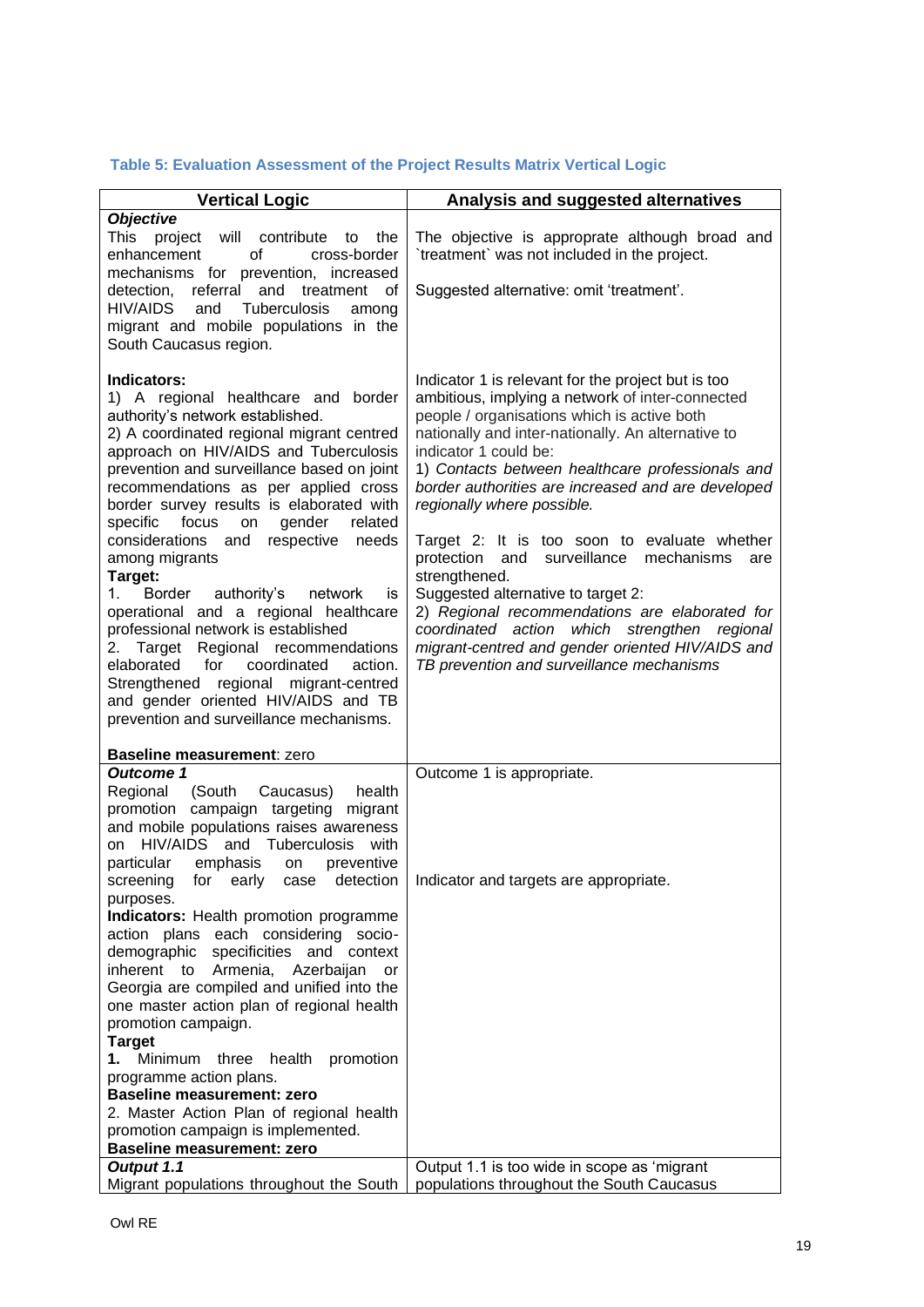| Caucasus countries are well informed on<br>HIV/AIDS and Tuberculosis preventive<br>and early detection measures and are<br>willing to undergo preventive screening to<br>screening<br>and<br>referral<br>scale<br>up<br>mechanism.<br>Indicators 1: Number of informed and<br>outreached<br>relevant<br>populations.<br>materials are<br>(Elaborated information<br>gender<br>sensitive<br>and<br>mainstream<br>respective considerations.)<br>Baseline measurement = Zero for both<br>targets                                                                                                                                                                                                                                       | countries' are a huge and diverse group.<br>Suggested alternative:<br>Targeted Migrant populations throughout the South<br>Caucasus countries are well informed on HIV/AIDS<br>and Tuberculosis preventive and early detection<br>measures and are willing to undergo preventive<br>screening to scale up screening and referral<br>mechanism.<br>Indicator 1 and 2 are appropriate.<br>Baseline measurement is accurate as these are the<br>first HIV/Aids and TB campaigns directed at<br>migrants.                                                                                                                                                                                  |
|--------------------------------------------------------------------------------------------------------------------------------------------------------------------------------------------------------------------------------------------------------------------------------------------------------------------------------------------------------------------------------------------------------------------------------------------------------------------------------------------------------------------------------------------------------------------------------------------------------------------------------------------------------------------------------------------------------------------------------------|----------------------------------------------------------------------------------------------------------------------------------------------------------------------------------------------------------------------------------------------------------------------------------------------------------------------------------------------------------------------------------------------------------------------------------------------------------------------------------------------------------------------------------------------------------------------------------------------------------------------------------------------------------------------------------------|
| Target: 12,000 informed                                                                                                                                                                                                                                                                                                                                                                                                                                                                                                                                                                                                                                                                                                              | Targets are appropriate.                                                                                                                                                                                                                                                                                                                                                                                                                                                                                                                                                                                                                                                               |
| <b>Indicator 2:</b> Number of referred cases of<br>HIV/AIDS or Tuberculosis among migrant<br>and mobile populations in the South<br>Caucasus region. (Disaggregated by sex/<br>age/ country of or populations in the<br>South Caucasus region.<br>Target: At least 600 cases are referred.<br>(Disaggregated by sex/ age/ country of<br>origin and destination.)                                                                                                                                                                                                                                                                                                                                                                     |                                                                                                                                                                                                                                                                                                                                                                                                                                                                                                                                                                                                                                                                                        |
| <b>Outcome 2</b><br>Enhanced capacities of the South<br>Caucasus health systems are focused on<br>migrant-friendly HIV/AIDS and TB<br>prevention, detection, referral and<br>treatment based on applied research of<br>mobile populations.<br><b>Indicators</b>                                                                                                                                                                                                                                                                                                                                                                                                                                                                      | The change implied in Outcome 2 is more relevant<br>for a longer time frame than that of the project and<br>evaluation and does not indicate the beneficiaries.<br>An alternative would be to show the influence of the<br>research on the healthcare services and indicate<br>the beneficiaries:                                                                                                                                                                                                                                                                                                                                                                                      |
| 1. Number of trained professionals.<br>(Disaggregated by sex and age.)<br>2. Migrant sensitive healthcare practices,<br>taking into consideration gender<br>characteristics, are introduced in all three<br>countries of South Caucasus region.<br>Targets:<br>1. 20 professionals in each country                                                                                                                                                                                                                                                                                                                                                                                                                                   | Suggested alternative: Government officials and<br>healthcare practitioners and migration experts of<br>the South Caucasus Health information systems<br>are better informed about barriers in HIV/AIDS and<br>TB prevention, detection, referral and treatment<br>that migrant populations face supporting more<br>migrant sensitive healthcare practices.                                                                                                                                                                                                                                                                                                                            |
| Baseline: No evidence is available<br>regarding the number of trained<br>professionals in the 3 project countries<br>2. Target Capacities of three health<br>systems (in Armenia, Azerbaijan and<br>Georgia) are enhanced in view of migrant<br>sensitive healthcare delivery. Namely,<br>specific recommendations on capacity<br>building of relevant governmental officials<br>are drawn supporting further action on the<br>elaboration of special regulations aimed at<br>the improvement of migrants' health with<br>particular emphasis on TB, HIV/AIDS and<br>other communicable diseases.<br><b>Baseline: Migrant sensitive healthcare</b><br>practices are limited and sporadic in its<br>nature and therefore, necessitate | Suggested alternative to the indicators:<br>Indicator 1:<br>1. Number of trained and engaged professionals,<br>(including Government representatives, Border<br>Authorities, health and migration experts) that<br>display improved knowledge and positive attitudes<br>to more migrant sensitive healthcare practices.<br>Indicator 2:<br>2. Findings from the migrant heath survey produce<br>recommendations for migrant sensitive healthcare<br>practices, in all three countries of South Caucasus<br>region, taking into consideration gender<br>characteristics, are introduced and adopted by<br>government officials of Border Authorities, health<br>and migration services. |
| strengthening in all three countries of                                                                                                                                                                                                                                                                                                                                                                                                                                                                                                                                                                                                                                                                                              | Targets :                                                                                                                                                                                                                                                                                                                                                                                                                                                                                                                                                                                                                                                                              |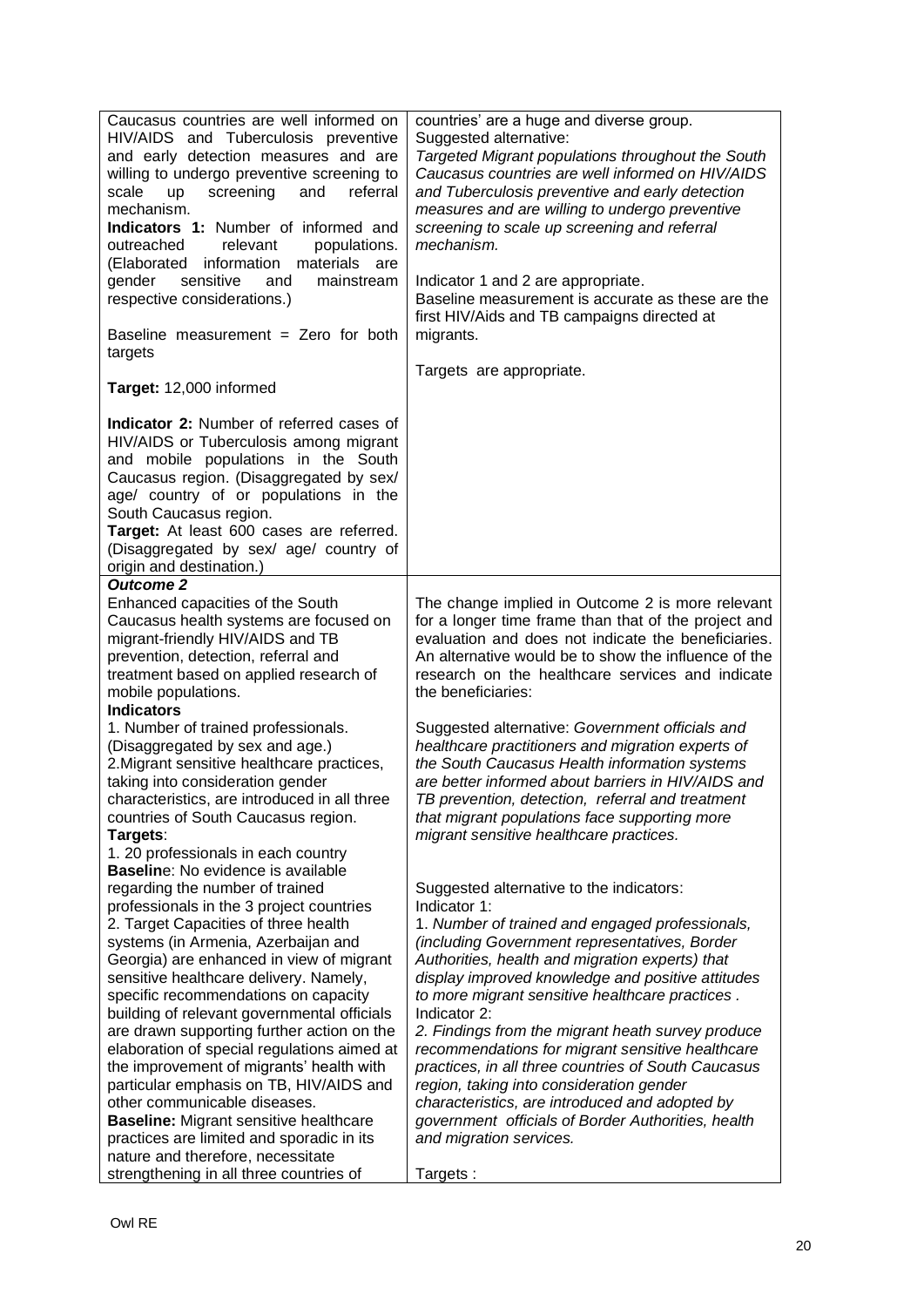| South Caucasus region.                                                                                                                                                                                                                                                                                         | 2. Omit 'Target Capacities of three health systems<br>(in Armenia, Azerbaijan and Georgia) are enhanced<br>in view of migrant sensitive healthcare delivery', as<br>this is the outcome. Suggested Alternative:<br>Recommendations on capacity building of relevant<br>governmental officials are drawn from the survey,<br>supporting further action on the elaboration of<br>special regulations aimed at the improvement of<br>migrants' health with particular emphasis on TB, |
|----------------------------------------------------------------------------------------------------------------------------------------------------------------------------------------------------------------------------------------------------------------------------------------------------------------|------------------------------------------------------------------------------------------------------------------------------------------------------------------------------------------------------------------------------------------------------------------------------------------------------------------------------------------------------------------------------------------------------------------------------------------------------------------------------------|
| Output 2.1                                                                                                                                                                                                                                                                                                     | HIV/AIDS and other communicable diseases.<br>Output 2.1.                                                                                                                                                                                                                                                                                                                                                                                                                           |
| South Caucasus HIV/AIDS and TB<br>healthcare systems are advanced owing<br>to the applied cross-border Migrant Health<br>Survey results serving as evidence base                                                                                                                                               | Replace with: Migrant Health Survey report is<br>published and available to relevant government<br>officials and other stakeholders.                                                                                                                                                                                                                                                                                                                                               |
| for relevant policy and programme<br>formulation.                                                                                                                                                                                                                                                              | Indicators, target and activities are appropriate.                                                                                                                                                                                                                                                                                                                                                                                                                                 |
| Indicator: multilingual cross-border<br>Migrant Health Survey report is published<br>containing evidence and<br>recommendations that create foundation<br>for relevant policy and programme<br>formulation.                                                                                                    |                                                                                                                                                                                                                                                                                                                                                                                                                                                                                    |
| Target: One cross-border survey report<br>publication produced in Armenian,<br>Azerbaijani, English and Georgian.<br><b>Baseline: zero</b>                                                                                                                                                                     |                                                                                                                                                                                                                                                                                                                                                                                                                                                                                    |
| Output 2.2<br>Healthcare personnel and border                                                                                                                                                                                                                                                                  | Output is appropriate. Indicator is appropriate but                                                                                                                                                                                                                                                                                                                                                                                                                                |
| authorities of all three South Caucasus<br>countries are capacitated to enhance<br>cross-border referral mechanisms and to<br>provide migrant-friendly HIV/AIDS and<br>Tuberculosis voluntary counselling and<br>testing services.<br>Indicator: number of healthcare<br>professionals capacitated by means of | should include Border authorities. Suggested<br>alternative:<br>Indicator: Number of healthcare professionals and<br>Border authorities trained by means of empirical<br>evidence gained during provision of counselling<br>testing and diagnostic services to migrant and<br>mobile populations (disaggregated by sex and age)                                                                                                                                                    |
| empirical evidence gained during<br>provision of counselling testing and<br>diagnostic services to migrant and mobile<br>populations (disaggregated by sex and                                                                                                                                                 | Target and activities are appropriate.                                                                                                                                                                                                                                                                                                                                                                                                                                             |
| age).<br>Target: Min 60 reps of healthcare<br>personnel and border authorities are                                                                                                                                                                                                                             |                                                                                                                                                                                                                                                                                                                                                                                                                                                                                    |
| capacitated (by sex and age).<br><b>Baseline: zero</b>                                                                                                                                                                                                                                                         |                                                                                                                                                                                                                                                                                                                                                                                                                                                                                    |

#### 4. **To what extent do the expected outcomes and outputs remain valid and pertinent as originally intended in terms of direct beneficiary needs**?

#### **Finding**:

The expected outcomes and outputs remain valid and pertinent as originally intended responding to a regional problem in which the challenges in HIV/AIDS and TB control have been growing. Beneficiaries and stakeholders interviewed strongly believed that the project outcome and outputs were still relevant, timely and very much needed, relating as they do to migrants who constitute a vulnerable group in all three countries. The project was adjusted during the first phase of implementation to respond more closely to the needs of the Armenian national programme.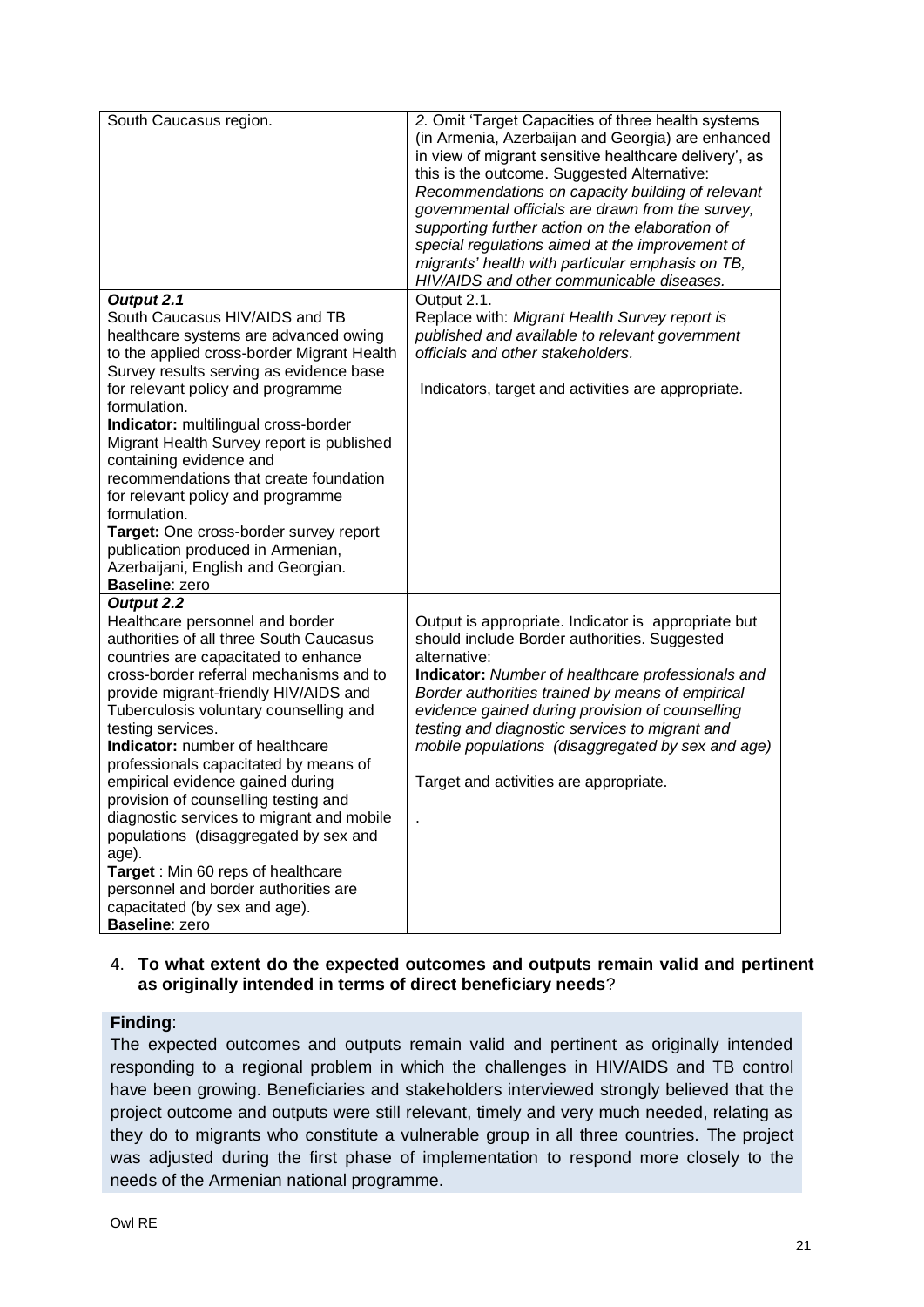The 2 project outcomes and 3 related outputs remain valid and pertinent according to beneficiaries and stakeholders interviewed.

As noted earlier, (see question 1) rising rates of TB and HIV/AIDS represent a significant public health concern linked to migrant populations and the problem the project addresses, the need for regional migrant sensitive healthcare services to address this, is arguably increasingly relevant. This was substantiated by interviews with Government representatives and counterpart organizations of all 3 countries who acknowledged the timeliness of the project and the pressing need to build migrant sensitive health care systems to address the problems of low levels of knowledge and awareness about TB and HIV/AIDS, and challenges relating to referral for preventive TB and HIV/AIDS health services among migrant populations, such as interrupted care within a cross-border context. As noted by the Georgian health stakeholder "Cross border initiatives between health professionals are essential because the needs of the migrants and the difficulties faced by them are the same."

Interviewees also noted the ongoing need for evidence-based data to inform national and regional policies and programmes in order to address the problems related to TB and HIV/Aids. While the research generated by the migrant health survey did not constitute the level of `evidence` initially intended, it was agreed to be very relevant and useful, confirming related problems and barriers to effective treatment such as the stigma surrounding testing, differential access due to cultural and language barriers, and interrupted treatment, identifying the need for further research on migrant health issues.

The project was adjusted during planning to respond more closely to the needs of the Armenian national programme, in terms of Output 2.1, the Migrant Health Survey.

# **5. Were the management practices appropriate for achieving the expected outcomes?**

**Finding**: Management practices were found to be overall appropriate for achieving the expected outcomes of the regional project. The regional migrant health survey was the one area in which interviewees were not in agreement as to the management protocol and an area in which IOM could improve its practices, (see Recommendations).

The management practices were overall appropriate for achieving the expected outcomes in the context of a regional project which involved a number of logistical challenges such as the coordination of the regional migrant health survey in 3 countries as one of the 15 listed activities. The project manager in Georgia worked closely with the PMs in the other 2 IOM offices, 2 regionally based staff in Vienna and in Philippines and the external consultant. All activities planned were carried out and the Regional Migrant Health Survey was modified to focus on the migrant populations most important for each country and migrant populations surveyed varied per country.<sub>7</sub> As such, the parameters of the original research proposal

<sup>7</sup> In Armenia the survey focused on returning male labour migrants, in Azerbaijan, on IDPs, international students and returned migrants and in Georgia on IDPs, environmental migrants and returned migrants and international students.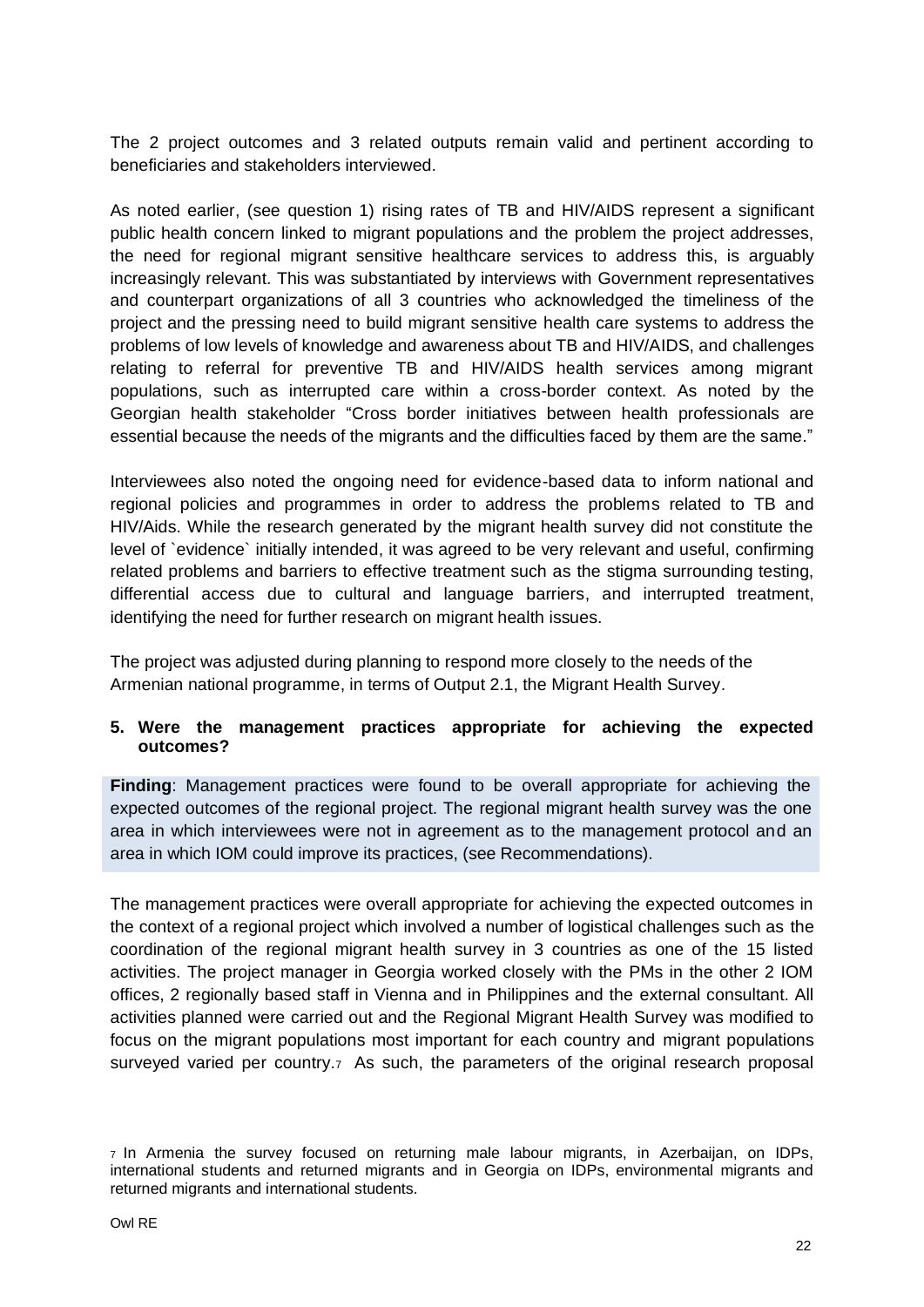changed and the standardized tools developed by the consultant could not be used in Armenia to ensure comparability of data across the countries as was initially proposed.

#### 6. **How adequately were human rights and gender equality taken into consideration during the project design and implementation?**

**Finding**: The project demonstrates evidence that human rights were taken into consideration during the project design and implementation, as well as gender, which was mainly by means of including sex-disaggregated data for all activities undertaken. There was no evidence of gender analysis or gender related consideration employed outside of this. In the case of Armenia women were considered in relation to the status of their migrant partners and not in their own right.

`Human rights` was equated to `migrants` rights` by the majority of those interviewed and there was agreement by all interviewees from the participating countries that the project had taken this into consideration, as well as gender, in its design and implementation. In relation to gender, this was most clearly illustrated by the sex-disaggregation of all data included in all project documentation (meeting participants, migrants tested, health workers trained etc). However, there were examples of a limited understanding of gender awareness: The decision to include only male migrants in the Armenian survey and women as partners/family members cannot be considered as gender sensitive. <sup>8</sup> A `representative` cluster sampling of all male interviewees is only such in so far as it describes a male population, it cannot be considered representative of the whole population.

# **7. Is the project in line with IOM/IOM Development Fund priorities and criteria?**

**Finding**: The project was found to be well aligned to IOM and the Fund's priorities and criteria. It supported a key priority of IOM's current strategic foci and IDF's eligibility criteria.

Cross border healthcare is amongst IOM's top priorities in the area of migration management. The project was found to support IOM's current strategic focus, a notably:

No. 3: To offer expert advice, research, technical cooperation and operational assistance to States, intergovernmental and non-governmental organizations and other stakeholders, in order to build national capacities and facilitate international, regional and bilateral cooperation on migration matters.

Concerning IDF's eligibility criteria<sub>10</sub>, the project responded to key criteria, such as it has a capacity-building element.

# **Effectiveness, (rating: Very Good – 4)**

<sup>8</sup> As one interviewee from a partner organization noted, "Of course we are gender sensitive, we ask the men about their wives."

<sup>9</sup> IOM mission and strategic focus: [https://www.iom.int/sites/default/files/about-](https://www.iom.int/sites/default/files/about-iom/iom_strategic_focus_en.pdf)

[iom/iom\\_strategic\\_focus\\_en.pdf](https://www.iom.int/sites/default/files/about-iom/iom_strategic_focus_en.pdf)

<sup>10</sup> IDF eligibility criteria:<https://developmentfund.iom.int/eligibility-criteria>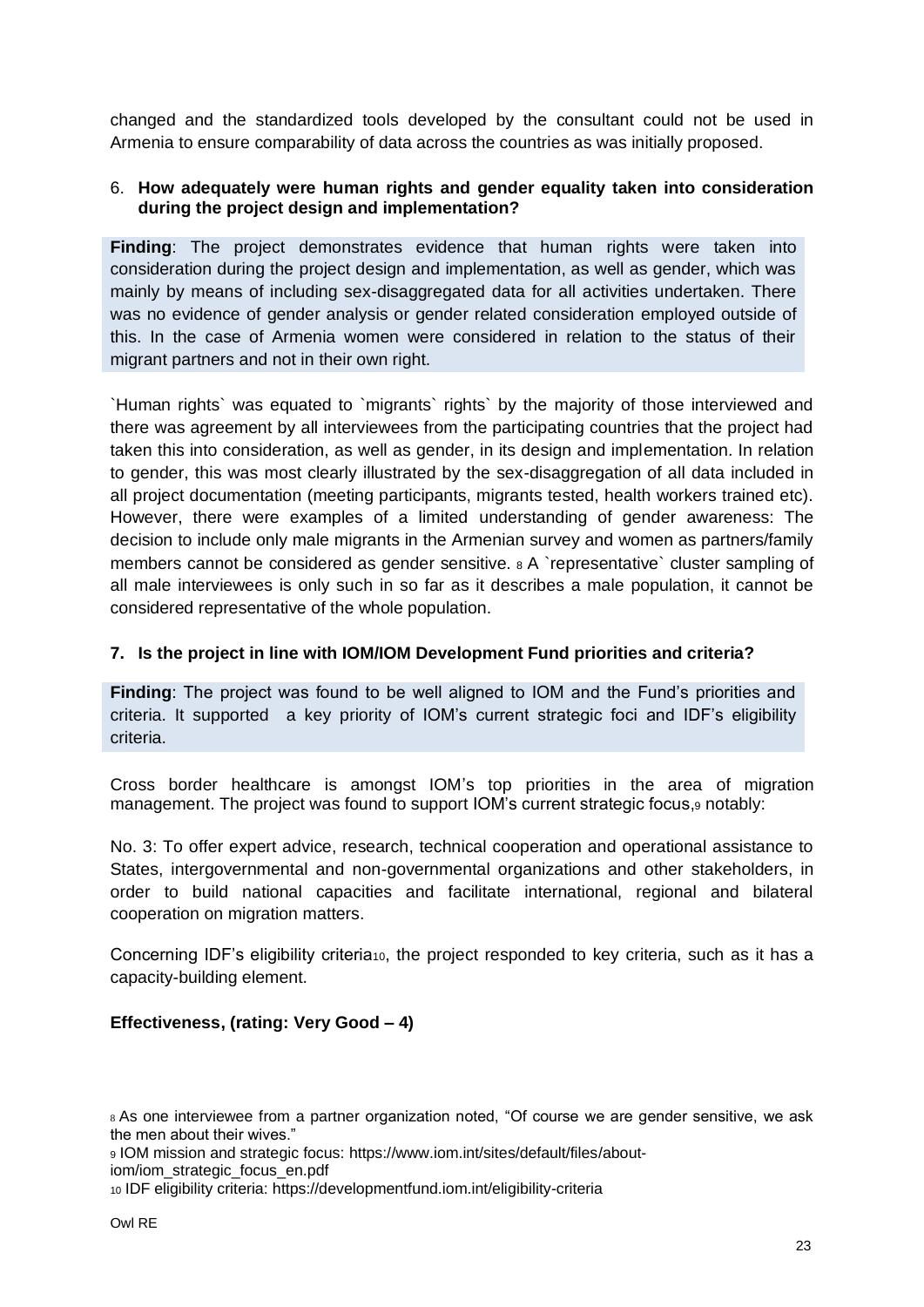Based on evidence available, the project was found to be very effective in achieving its outcomes and outputs which were achieved or mostly achieved through the 3 main components of the project (the regional health promotion campaign, regional migrant health survey and training/sensitisation of healthcare professionals). Collaboration between stakeholders in-country was strong and cooperation between countries was also demonstrated. Through working together successfully the project set an important precedent between the three countries in establishing a first step in a regional migrant-centred approach on HIV/AIDS and TB prevention and surveillance.

# **8. Have the project's outputs and outcomes been achieved in accordance with the stated plans and results matrix?**

**Finding**: The project's outcomes and outputs were all achieved (or mostly achieved), in accordance with the stated results matrix and all activities were successfully undertaken.

The project contributed to the objective by advancing a migrant-sensitive health service in the form of detection and referral activities it carried out, producing a regional migrant health survey with joint recommendations and by training/ sensitizing local and national healthcare professionals.<sup>11</sup>

Building a 'regional response' to the development of migrant sensitive healthcare practices was ambitious within the context of existing relations between the countries involved in which trilateral cooperation was not possible. However, through a number of activities, namely through regional and bilateral meetings, (as trilateral meetings were not possible), the project strengthened national health networks and created buy in and commitment to the issues raised regionally, as well as produced a joint research publication. Although it was not possible to assess the degree to which a regional network of healthcare professionals was established, the project represented a precedent for the 3 countries (and IOM offices) working together on the issues of inter-border migrant health at a regional level.

#### *Modification of project activities*

The cross-border Regional Migrant Health Survey report was the project's main output. The original aim was to create replicable and representative data to provide hard evidence for policy and programme formulation. However, the survey methodology was adapted during project implementation in order to focus on the migrant populations most important for each country, as described above Two mobile clinics were stationed at key border check-points at Georgia-Azerbaijan and Georgia-Turkey and the border between Georgia-Armenia was not included. As a result, the study could not be considered comparable nor representative in its findings of TB and HIV/AIDS prevalence among migrant populations, (except for Armenia), and did not produce the evidence initially planned. However, it was regarded as very effective and considered by the majority of interviewees as the biggest success of the project as it provided important insights into migrant health and confirmed anecdotal findings.

<sup>11</sup> As noted under `Limitations and challenges', page 14, it was not possible to interview all stakeholders (namely health workers, border officials and Ministry representatives from Azerbaijan).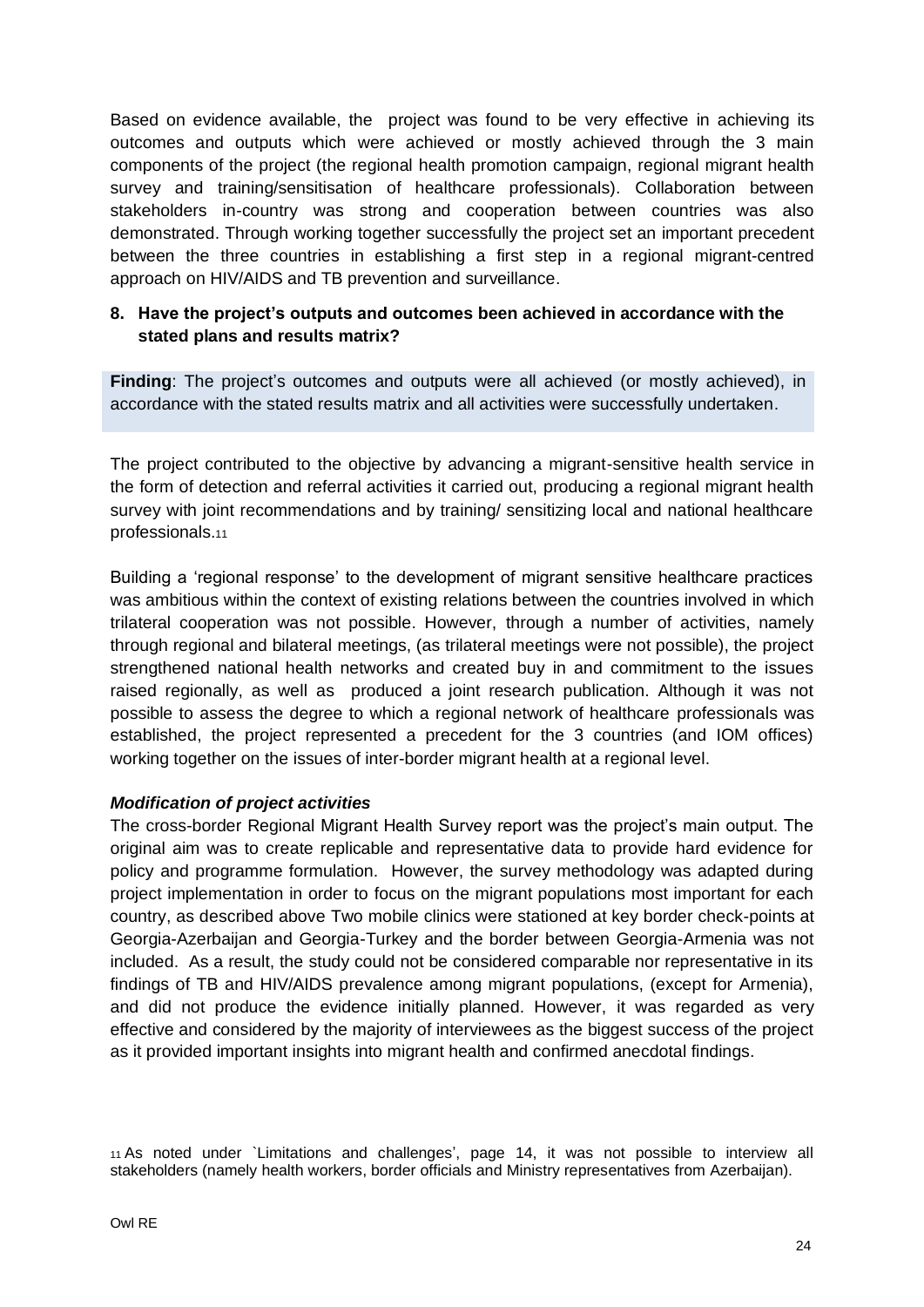# **Table 6: Assessment and Analysis of the Results Matrix**

| <b>Results Matrix element</b>                                                                                                                                                                                                                                                                              | Level              | <b>Analysis</b>                                                                                                                                                                                                                                                                                                                                                                                                                                                                                                                                                                                                                                                                                                                                                                                                                                                                                                                                                             |
|------------------------------------------------------------------------------------------------------------------------------------------------------------------------------------------------------------------------------------------------------------------------------------------------------------|--------------------|-----------------------------------------------------------------------------------------------------------------------------------------------------------------------------------------------------------------------------------------------------------------------------------------------------------------------------------------------------------------------------------------------------------------------------------------------------------------------------------------------------------------------------------------------------------------------------------------------------------------------------------------------------------------------------------------------------------------------------------------------------------------------------------------------------------------------------------------------------------------------------------------------------------------------------------------------------------------------------|
|                                                                                                                                                                                                                                                                                                            | <b>of</b>          |                                                                                                                                                                                                                                                                                                                                                                                                                                                                                                                                                                                                                                                                                                                                                                                                                                                                                                                                                                             |
|                                                                                                                                                                                                                                                                                                            | achieve<br>-ment   |                                                                                                                                                                                                                                                                                                                                                                                                                                                                                                                                                                                                                                                                                                                                                                                                                                                                                                                                                                             |
| <b>Objective</b><br>This<br>project<br>will<br>contribute<br>to<br>cross-border<br>enhancement<br>οf<br>mechanisms<br>for<br>prevention,<br>increased detection and referral<br>and treatment of HIV/AIDS and<br>Tuberculosis among migrant and<br>mobile populations in the South<br>Caucasus region.     | Mostly<br>achieved | The complimentary project activities have all<br>helped to contribute to the enhancement of cross<br>border health care mechanisms and are a first<br>building<br>regional<br>step<br>$\mathsf{in}$<br>$\mathsf{a}$<br>response<br>to<br>establishment of migrant sensitive healthcare<br>services as they relate to TB and HIV/AIDS.<br>It was not possible to assess accurately the extent<br>of the contribution and in particular, the strength of<br>the regional healthcare network established, nor to<br>evaluate the extent to which the findings and<br>recommendations of the regional migrant health<br>survey report will influence and enable migrant<br>inclusive health care policy and implementation.<br>For this to happen a follow-up dialogue would be<br>needed based on the discussion of findings and<br>their translation into the development of migrant<br>sensitive healthcare services' supported by policy<br>elaboration and implementation. |
| <b>Outcome 1</b><br>Regional (South Caucasus) health<br>promotion<br>campaign<br>targeting<br>migrant and mobile populations<br>raises awareness on HIV/AIDS and<br>particular<br><b>Tuberculosis</b><br>with<br>emphasis on preventive screening<br>for early case detection purposes.                    | Achieved           | According to interviewees and reports available,<br>the health promotion campaigns were successful<br>in each country.                                                                                                                                                                                                                                                                                                                                                                                                                                                                                                                                                                                                                                                                                                                                                                                                                                                      |
| Output 1.1<br>Migrant populations throughout the<br>South Caucasus countries are well<br><b>HIV/AIDS</b><br>informed<br><b>on</b><br>and<br>Tuberculosis preventive and early<br>detection measures and are willing<br>to undergo preventive screening to<br>scale up screening and referral<br>mechanism. | Achieved           | Information, education and communication (IEC)<br>materials, were distributed at the 2 borders and in-<br>country in targeted areas (namely remote villages<br>in Armenia, where labour migration rates are high<br>according to national statistics).<br>It was not possible to assess how "well informed"<br>migrant populations but according to the progress<br>reported, the project surpassed the target referrals<br>in each country for further diagnostic confirmatory<br>testing and treatment follow-up, which implies that<br>the information was effectively distributed. This<br>confirmed by implementing partners who<br>was<br>indicated that IEC materials were well absorbed<br>and the targeted public well informed.                                                                                                                                                                                                                                   |
| Activities                                                                                                                                                                                                                                                                                                 | Achieved           | All activities were carried out.                                                                                                                                                                                                                                                                                                                                                                                                                                                                                                                                                                                                                                                                                                                                                                                                                                                                                                                                            |
| <b>Outcome 2</b><br>Enhanced capacities of the South<br>Caucasus health systems are<br>focused on migrant-friendly<br>HIV/AIDS and TB prevention,<br>detection, and referral and<br>treatment based on applied<br>research of mobile populations.                                                          | Mostly<br>Achieved | It is too early to evaluate the extent to which the<br>three health systems are capacitated by the<br>findings of the research. Recommendations of the<br>Migrant Health Survey were validated by the 3<br>government counterparts, but their contribution to<br>improving migrant health could not be established.<br>This would only be possible through further<br>support for dialogue.                                                                                                                                                                                                                                                                                                                                                                                                                                                                                                                                                                                 |
| Output 2.1                                                                                                                                                                                                                                                                                                 | Mostly             | There were mixed views as to whether or not the                                                                                                                                                                                                                                                                                                                                                                                                                                                                                                                                                                                                                                                                                                                                                                                                                                                                                                                             |
| South Caucasus HIV/AIDS and TB                                                                                                                                                                                                                                                                             | achieved           | regional migrant survey provided an `evidence                                                                                                                                                                                                                                                                                                                                                                                                                                                                                                                                                                                                                                                                                                                                                                                                                                                                                                                               |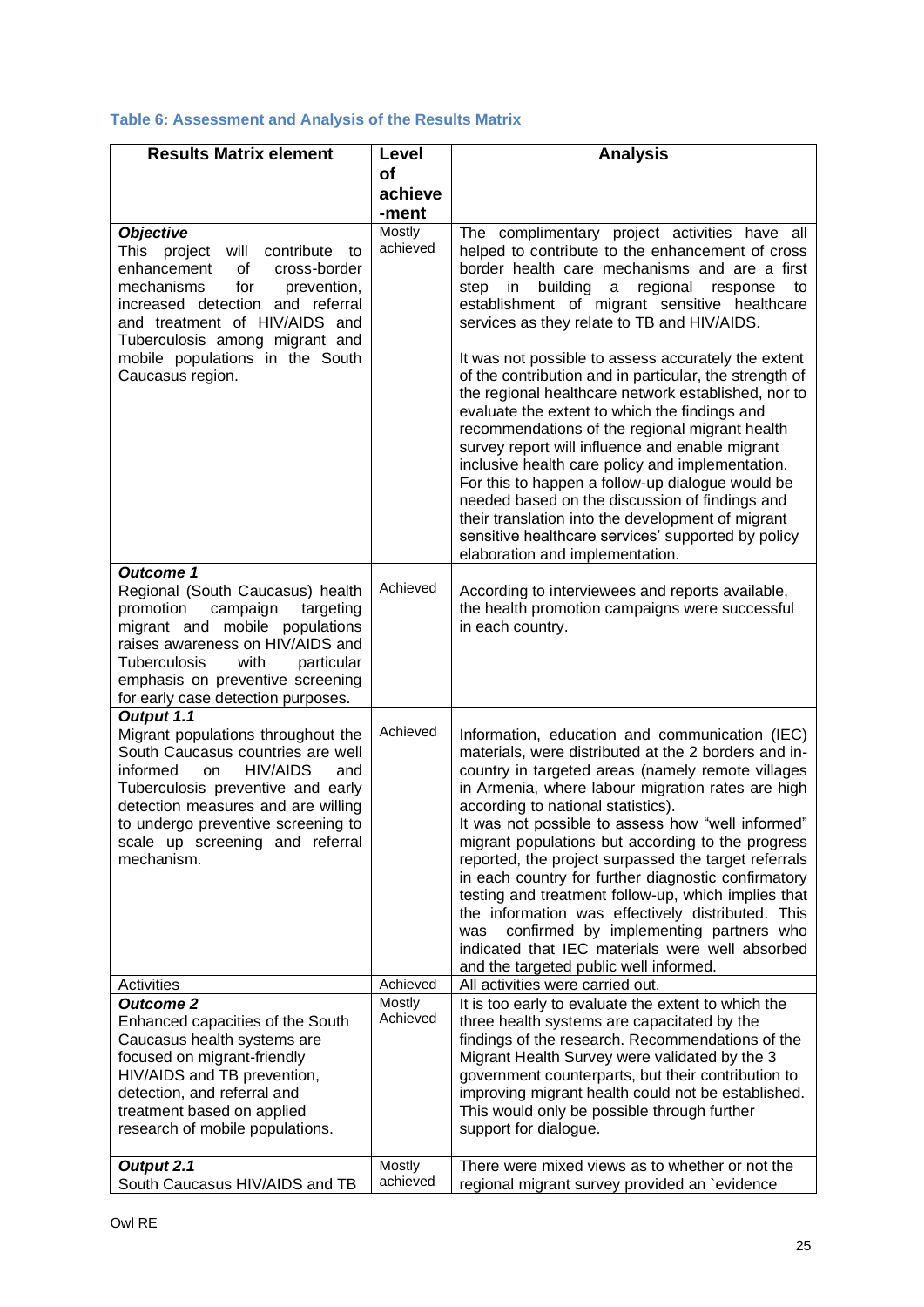| healthcare systems are advanced<br>owing to the applied cross-border<br>Migrant Health Survey results<br>serving as evidence base for<br>relevant policy and programme<br>formulation.                               |          | base` for relevant policy and programme<br>formulation at this stage but all interviewees from<br>the S. Caucasus countries agreed that the survey<br>was very valuable and provided important insights                                                                                         |
|----------------------------------------------------------------------------------------------------------------------------------------------------------------------------------------------------------------------|----------|-------------------------------------------------------------------------------------------------------------------------------------------------------------------------------------------------------------------------------------------------------------------------------------------------|
| Activities                                                                                                                                                                                                           |          | All activities were carried out with some<br>modifications.                                                                                                                                                                                                                                     |
| Output 2.2<br>Healthcare personnel and border<br>authorities of all three South<br>Caucasus countries are<br>capacitated to enhance cross-<br>border referral mechanisms and to<br>provide migrant-friendly HIV/AIDS | Achieved | Progress reports and interviews with implementing<br>partners indicated that a wide range of healthcare<br>personnel and border authorities were trained,<br>exceeding the set target.<br>However, the evaluation could not independently<br>confirm this nor the resulting capacity "produced" |
| and Tuberculosis voluntary<br>counselling and testing services.                                                                                                                                                      |          | to enhance referral mechanisms, voluntary<br>counselling and testing services.                                                                                                                                                                                                                  |
| <b>Activities</b>                                                                                                                                                                                                    | Achieved | All activities were achieved.                                                                                                                                                                                                                                                                   |

#### **9. Was the collaboration and coordination with partners and stakeholders effective, and to what extent have the target beneficiaries been involved in the processes?**

**Finding:** Within each of the three countries, collaboration and coordination with project partners and stakeholders was very effective and organised around national meetings, leading to successful project outcomes. Within a regional context collaboration was less strong because of the historical tensions between Armenia and Azerbaijan but coordination between project partners and stakeholders was successfully facilitated by means of regional and bilateral meetings.

Collaboration and coordination between project partners and beneficiaries at a national level was overall strong. A cooperation agreement was signed between national IOM offices and project partners in all 3 countries. Ensuring `buy in` to the project was a priority and collaboration was planned around 3 regional and 2 bilateral meetings. The regional meetings were held in Vienna and Georgia, which represented neutral territories, and were attended by representatives from all countries and also through 2 bilateral meetings with Georgia, (one held in Azerbaijan and one led in Armenia). The bilateral meetings effectively neutralised the potential tensions between Armenia and Azerbaijan, which have little functioning relationships between them.<sup>12</sup> On a technical level collaboration seemed to work well and provided an essential first step towards creating a regional dialogue on a migrant-sensitive healthcare approach to TB and HIV/AIDS.13

<sup>12</sup> It was noted by the PM that the project had been designed to sensitively address the tensions between the two countries by meeting bilaterally with Georgia separately in the partner countries and that for all countries to meet in Azerbaijan or Armenia would have required a level of political endorsement of the project which was not possible for either country. It was also mentioned by the PM that the format of the regional meetings was likewise considered as a trilateral communication platform on neutral territory for both Armenia and Azerbaijan (the first regional meeting took place in Austria as advised by Regional Director of IOM, whereas, the second and third regional meetings took place in Georgia).

<sup>13</sup> Views differed between interviewees as to the degree of collaboration between Armenia and Azerbaijan with one external interviewee commenting on how cold relationships were between health professionals at one of the regional meetings and another external interviewee noting that both countries share the same platform on other health issues and have built a degree of personal and professional relationships.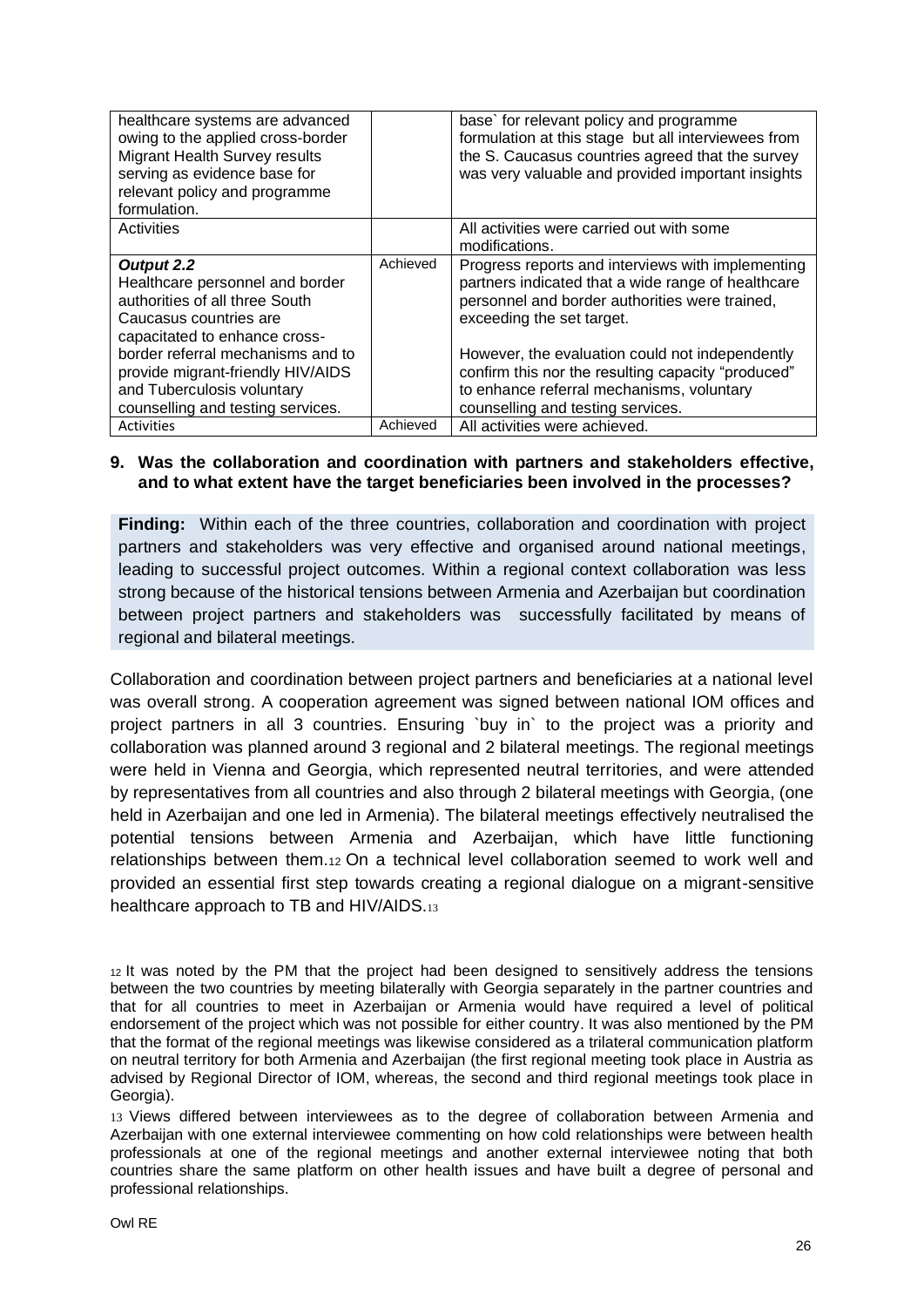#### **10. What major internal and external factors have influenced (positively or negatively) the achievement of the project's objectives and how have they been managed?**

**Finding:** Factors which influenced the project positively include: Armenia's previous research experience with migrant populations, the 'value added' of employing an international consultant, and the convening power of IOM both nationally and regionally and its role as a `neutral` player. Factors which influenced the project negatively included: the size of the budget which was regarded too small for this regional project, the length of the project timeframe and the omission of a legal analysis of the situation affecting migrants, as part of the Migrant Health Survey.

The following positive factors which influenced the results of the project were identified:

#### External factors

- Armenia's previous research experience with migrant populations was a positive factor which influenced the success of the production of the final migrant health survey conducted in Armenia, which has now become a stand-alone report. As a result of previous work carried out on migrant and hard- to -reach populations, which had been undertaken by the same independent consultant employed by the project, Armenia was more advanced in their knowledge of both migrant populations and of research techniques than the other countries. They were able to identify their migrant population easily (male rural labour migrants), and use a probability-based sampling method to ensure the data was both comparable and representative, (the other country surveys were not considered representative). This was also facilitated by a flexible approach from IOM/IDF to re-organise the budget to allow extra funds to adapt the study.
- A number of interviewees noted the `value added` of employing an international consultant to manage and coordinate the research. In the case of Armenia it was noted that the consultant trained local researchers to conduct the survey and analyse results, which helped strengthen local capacity.

#### Internal factors

• The convening power of IOM both nationally and regionally and its role as a `neutral` player was key for the success of the project. Nationally, IOM played a facilitatory role, creating a bridge with the Ministries, preparing the documentation needed to work with Border authorities and resolving problems when they arose. As one national interviewee remarked, "an international organisation like IOM is needed to push the Ministry otherwise they would be very reluctant to get involved in a project like this."

Regionally, IOM Azerbaijan and IOM Armenia convened both the bilateral meetings with Georgian stakeholders, IOM Vienna hosted the preparatory meeting and IOM Georgia hosted the regional meeting aimed at survey design elaboration and a concluding regional conference as well. Holding the joint meetings for project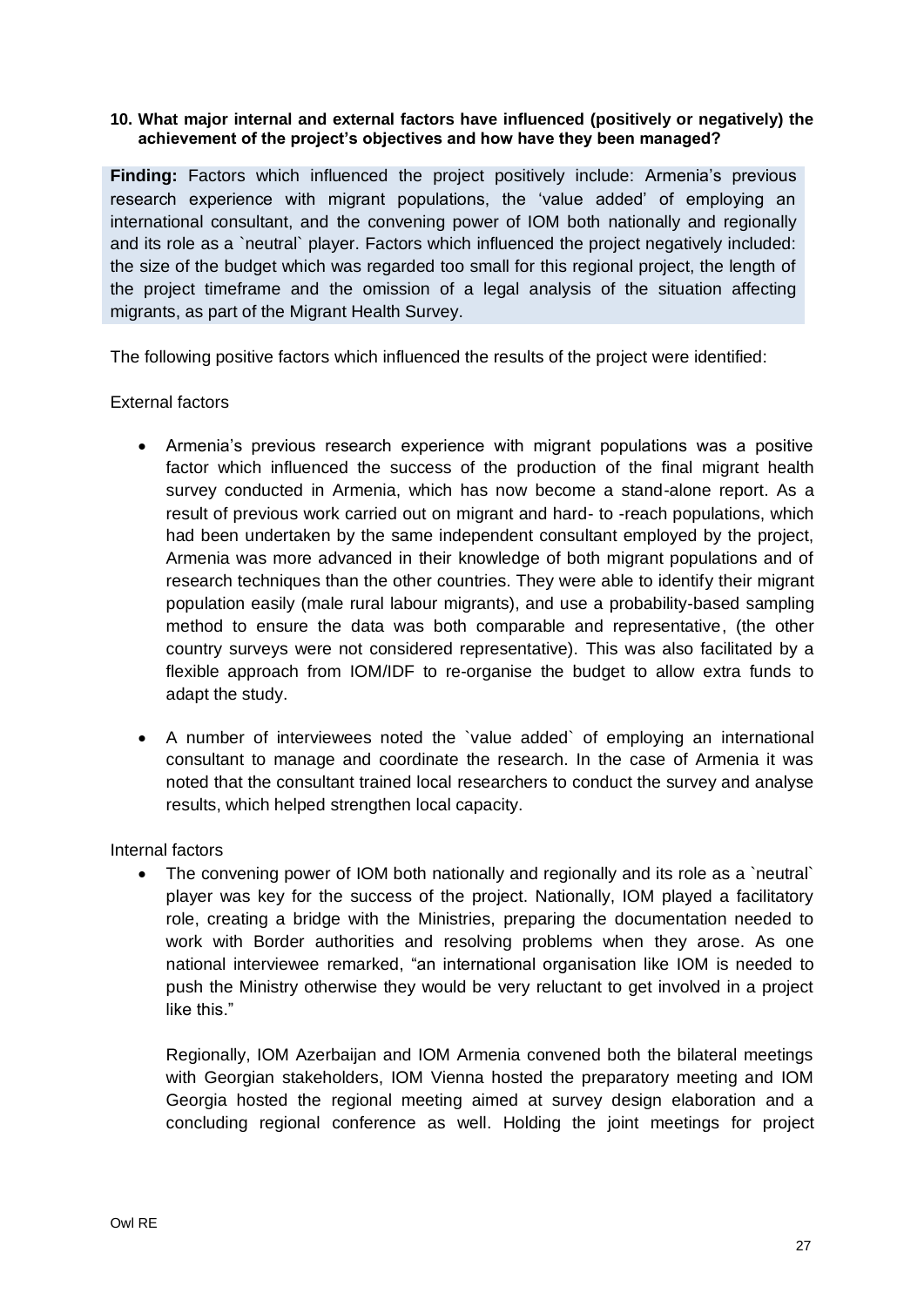stakeholders on neutral territories (Vienna and Georgia), was an important factor in avoiding undue tensions between Azerbaijan and Armenia.

The following negative factors which influenced the results of the project were identified: Internal

- The budget limitations was noted by around half of all interviewees as having negatively affected the project outcomes in relation to the regional migrant health survey, as it was regarded as too small to conduct the type of study initially imagined. As noted by one interviewee, data should be interpreted with caution as the lack of budget meant that it was not possible to conduct a really robust survey. Consequently, the study had to adapt to the budget available, as well as to the different demands of the countries, (namely Armenia). Sampling methods were different for each country and were not comparable. Azerbaijan and Georgia used convenience sampling which is considered as non-representative of the population and Armenia was able to use probability-based sampling. According to one IOM interviewee, a lot more technical assistance with methodologies was needed as well as a bigger budget for a study like this to provide actionable data. As a result the study did not produce the evidence-based recommendations initially imagined but it did provide valuable research and recommendations which are very useful to health practitioners.
- The project timeframe of 24 months was mentioned by a number of interviewees as limiting the effectiveness of the study given the logistics required to coordinate a regional project of this nature and it was suggested that an additional 6 months to organize all stakeholders would have been beneficial. Azerbaijan was the last of the 3 countries to begin project activities and noted that the timeframe was too short and restricted the time available for awareness raising activities as well as restricting the location of the survey to Baku and the suburbs. Delay in starting in Azerbaijan was alo related to the election period of the country.
- A number of interviewees noted that the migrant health survey omitted an analysis of the legal situation affecting migrants in sending, transit and destination countries. Discriminatory laws and policies as they affect migrants was noted as a significant obstacle to migrant health, as each country has different legal and policy provisions and it was argued this should also have been included in the Regional Migrant health survey. However, the point was made that this constitutes a separate study and was not intended to be included within the project.
- Another factor which affected the project was that it was not possible to ensure that survey results were standardized, which was the initial aim of the research. This relates partly to the budget (see point above) and, according to one interviewee, the lack of political will of Armenian government counterparts to consider a regional perspective. An international consultant was recruited to lead the regional common component of the research and draft the Regional Survey Protocol and Questionnaire for participating countries, in order to make it comparable across the region. However, the decision was made to change the methodology of the survey which meant that the parameters of the research were different for each country with a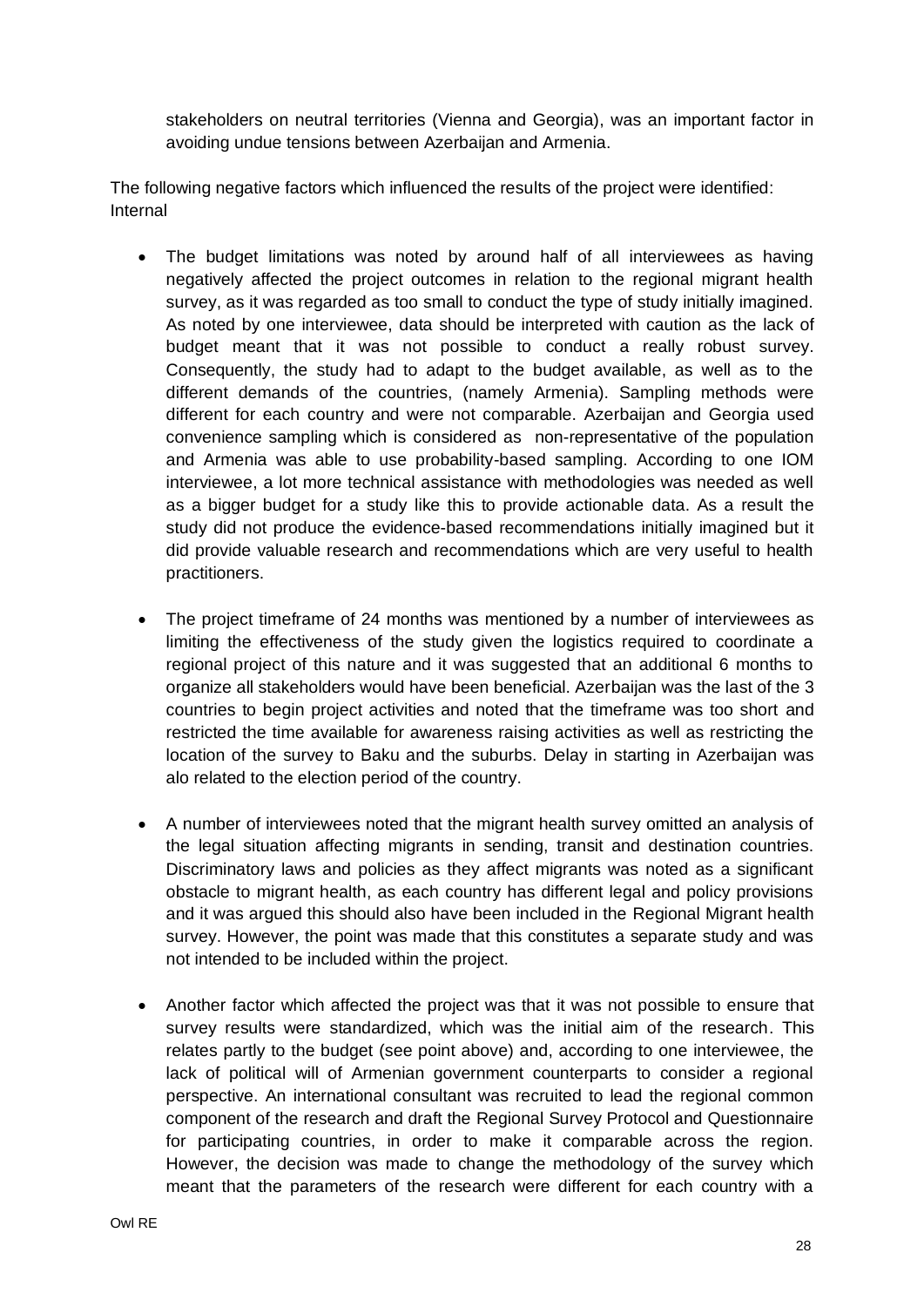focus on the migrant populations most important for them. As such, views were mixed as to the effectiveness of the survey. Questions were raised as to the 'research governance' of the project and of the protocol needed for managing the research component of a regional project when decisions are made regarding changes in the research. (see Recommendations for further discussion of this).

#### **11. Are there any factors that prevent(ed) beneficiaries and project partners from accessing the results/services/products?**

**Finding**: Based on interviews conducted, there were no factors found that prevented project partners from accessing the results of the project.

#### **Efficiency and Cost Effectiveness, (rating: Excellent – 5)**

The project was managed very efficiently given the logistical challenges of coordinating a regional programme in 3 countries. It was found to be very cost effective with additional resources being donated by each country. The project timeframe was extended by 3 months with a no-cost extension which was needed to conclude the activities (the publication of survey results). It was not possible to assess to what extent the project is a good example of seed funding given its relatively low level of sustainability and without further funding (see question 17).

#### **12. How cost-effective was the project? Could the activities have been implemented with fewer resources without reducing the quality and quantity of the results?**

**Finding**: The project was found to be a very cost-effective use of the IDF funding of \$250,000 for the 15 project activities undertaken, with additional resources donated by each government to enable testing and diagnosis in each country.

The project was found to be a very cost-effective use of funding; the division of the final budget expenditure between countries for the 15 activities undertaken was: Georgia \$133,356, (which was the management site, and hence had the higher budget), Azerbaijan \$57,996 and Armenia \$58,649. For all 3 countries the test materials were provided by the government counterpart organisations. The Ministry of the Autonomous Republic of Adjara provided a mobile clinic for testing and diagnosis at the Georgia-Turkey border checkpoint at Sarpi, and NCDC a mobile testing unit. In Armenia the National Centre for AIDS Prevention provided a mobile clinic for preventative screening, (donated by the Russian Federation) and in Azerbaijan the mobile clinic was donated by the Centre for Aids control.

#### 13. **How efficient was the overall management of the project?**

**Finding**: Management of the project was found to be very efficient despite the challenges of managing a regional study involving 3 countries. The project documentation was not available on PRIMA for all components of the project as they related to the country contexts but were made available on request.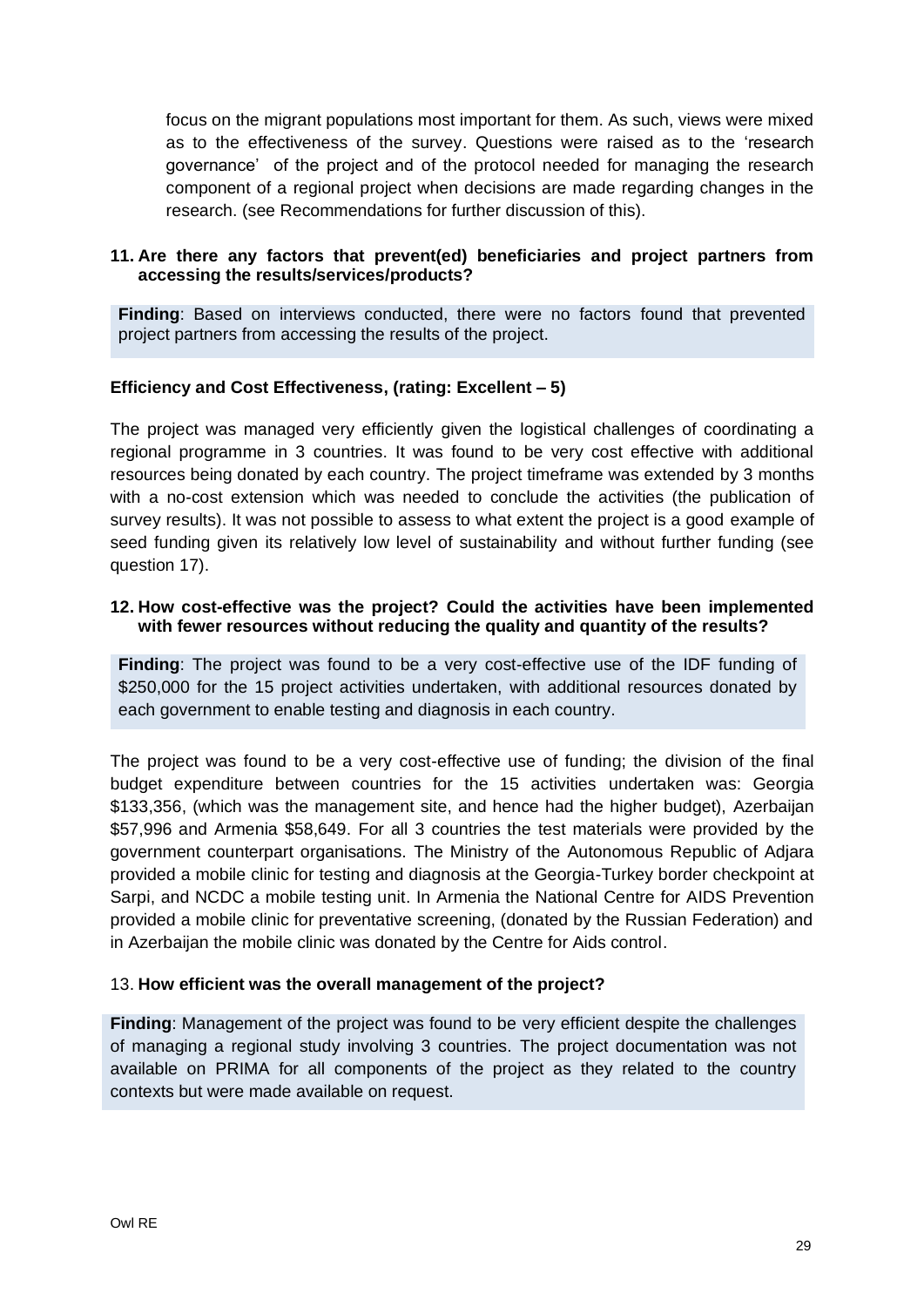The management of the regional project required the co-ordination and oversight of 15 different activities in 3 countries and was managed very efficiently, a point which was noted by a number of project partners.

Interviews with the coordinating office in Georgia indicated that the high degree of project efficiency achieved had resource implications for the office as a whole, as all staff were working on the project near the end of the timeframe in order to complete all activities.

Not all project documents were filed in PRIMA, such as the agendas of meeting or attendee lists but were available on request. Documentation available for activities such as meetings did not always record decisions made.

# **14. Were project resources monitored regularly and managed in a transparent and accountable manner to guarantee efficient implementation of activities? Did the project require a no-cost or costed extension?**

**Finding**: Project resources were monitored and reported every six months as part of the project reporting requirements. The budget was revised in accordance with an increased budget for 2 project activities and internal budgeting ensured that the extra money required was funded within the existing budget lines. The project required a no-cost extension of 3 months for the publication of the regional migrant health survey, which had already been completed and required proof reading, layout and editing to comply with IOM Housestyle Manual requirements.

The project demonstrated regular monitoring of project progress throughout the timeframe, with interim and final reports, both narrative and financial inclusive of all relevant and key annex documentation uploaded to PRIMA, submitted every six months and upon project completion. An activity and results monitoring framework was developed at the beginning of the project and this was updated with the interim and final reports.

The budget was revised to include the increased budget for 2 project activities and documents the transfer of financial resources to and from the relevant budget lines. The extra money required was funded from savings made from other activities and was coordinated among all three countries being made and approved.

**Budget analysis:** The project was allocated \$250,000, and according to the Final financial report, excluding the planned evaluation costs, the project was under budget by \$9,380.

| <b>Expenditure item</b>    | <b>Proposed</b><br>budget | <b>Actual</b><br>expenditure | <b>Change indicated in</b><br>documentation |
|----------------------------|---------------------------|------------------------------|---------------------------------------------|
| Staff                      | 63,664.00                 | 63.410                       | N/A                                         |
| Office                     | 10,805                    | 10,801                       | N/A                                         |
| Operational:<br>Output 1.1 | 32,402                    | 31,885                       |                                             |
| Operational:<br>Output 2.1 | 112,937                   | 113,012                      | Changes<br>documented.                      |

#### **Table 7: Comparison between the Proposed budget and the actual budget spent**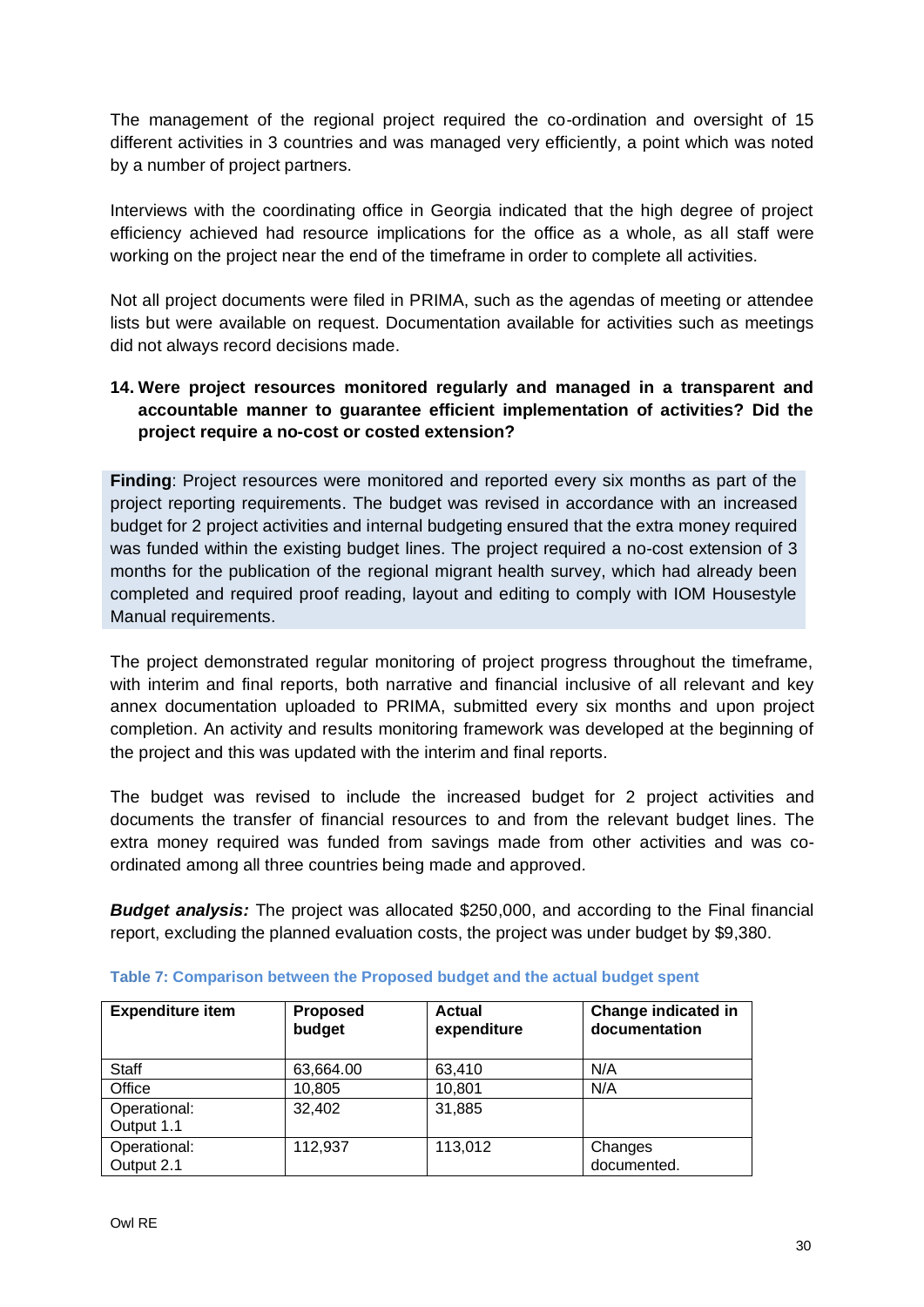| <b>TOTAL</b>               | \$250,000 | \$235,620 |     |
|----------------------------|-----------|-----------|-----|
| Evaluation                 | 5,000     |           |     |
| Operational:<br>Output 2.2 | 25,192    | 16,512    | N/A |

#### **15. Were the costs proportionate to the results achieved?**

**Finding**: The results achieved by the project were found to be proportionate to the costs expended.

# **Impact, (rating: Very good – 4)**

The project produced wide-ranging results. In the short term it improved health services to targeted groups of migrants in relation to detection and referral of TB and HIV/AIDS and set an innovative precedent for further regional collaboration between the 3 participating countries. In a context in which funding was restricted to a finite project, interviewees were positive about the outcomes of the project and what it had achieved in terms of awareness raising, piloting migrant sensitive services, generating important data on migrant health and initiating a joint approach to the need for regional healthcare services. However, they were less positive about the potential of longer-term impact of the achievements without further funding secured.

#### **16. Which positive/negative and intended /unintended effects/changes are visible (short and long-term) as a result of the project?**

**Finding**: The project led to a number of positive changes which included: increased awareness of TB and HIV/Aids as they affect migrant health, piloted migrant sensitive detection and referral services and strengthened relationships between countries and the first step in building a regional approach and platform to work together.

Positive short-term changes:

- Increased awareness of TB and HIV/AIDS within the region and specifically within migrant populations, as a result of national and regional public health campaigns.
- Increased numbers of migrants being tested and referred at the border in Azerbaijan and Georgia and within all three countries.
- Capacity building, sensitization and on the job training of health professionals, border authorities and other decision makers.
- Strengthened partnerships within countries between project stakeholders. For example, IOM Georgia and WHO worked on a joint submission of deliverables to the UN Partnership for Sustainable Ddevelopment, Framework Document Georgia 2016- 2020 on the outcome on 'Vulnerable populations access to health care' as part of the UN strategic approach of `delivering as one.`
- Strengthened relationships between countries and the first step in building a regional approach and platform to work together. As noted by one interviewee, "The benefit of bringing people together cannot always be quantified but it makes the issues more tangible especially hearing about the situation in other countries."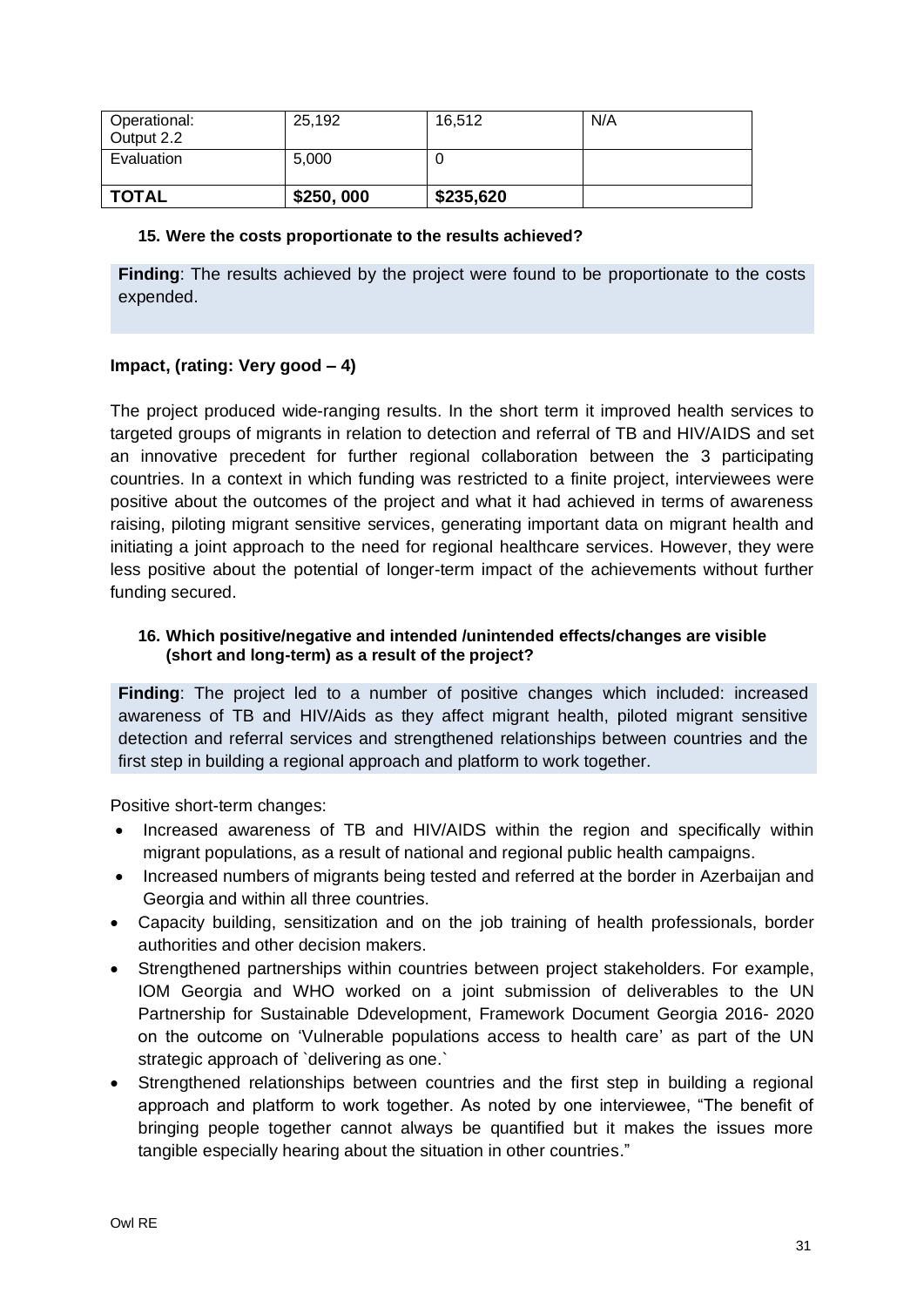Positive medium- longer term changes:

• Almost all interviewees were in agreement that the findings produced by the Migrant Health Survey (while not comparable) were a key success of the project. They were regarded as very valuable in terms of raising the profile of migrant health within health policy debates with relevant authorities and decision makers and bringing attention to the barriers to migrant health (such as stigma around testing). As noted by one Government stakeholder, "The biggest achievement was that now we have good information provided by the study to know what we should do and we will be orientated towards that in our future plans and direct our activities towards these groups of migrants."

The potential impact of the project, noted by interviewees, was assessed as moderately high providing funding and/or programme opportunities are found to further support the work started by the project. For example, results from the migrant health survey were regarded as providing the basis for a longer-term study, and the appetite amongst health stakeholders was to pursue this. Likewise, strengthened multi-country health partnerships although still in their infancy, have set an important precedent, which all interviewees agreed, should be further developed.

Negative short and long term changes: none identified.

# **17. Can those changes /outcomes/ expected impact be attributed to the project's activities? Are there any contribution from external factors?**

**Finding**: In each of the three countries project partners were already working on elements of the project's activities to varying degrees under their national health programmes, which helped contribute to the project impact.

# **Sustainability, (rating: Acceptable – 2)**

Owing primarily to an overall lack of financial resources, the sustainability of the project's outcomes are not guaranteed. Support for the project outcomes was extremely strong from the majority of project beneficiaries and stakeholders but interviews indicated mixed views as to the sustainability of the results. The migrant health survey produced joint recommendations endorsed by all three countries at the regional concluding conference but there were no planned activities to ensure its follow up. Furthermore, the potential of the survey to inform future policy planning and health programme improvements is unknown given the results did not produce the actionable `evidence` anticipated. Further steps had been taken to promote joint activities between IOM offices and related partners to secure funding for the continuation of project related activities. This had been unsuccessful to date and the general consensus was that there is increasingly less funding available for TB and HIV/AIDs projects.

#### **18. Did the project take specific measures to guarantee sustainability?**

**Finding**: Measures attempting to guarantee project sustainability were twofold. Firstly, the project aimed to develop ongoing commitment of the main health stakeholders to the project outcomes through a series of national and regional meetings designed to support this. Secondly, the findings from the migrant health survey were intended to inform future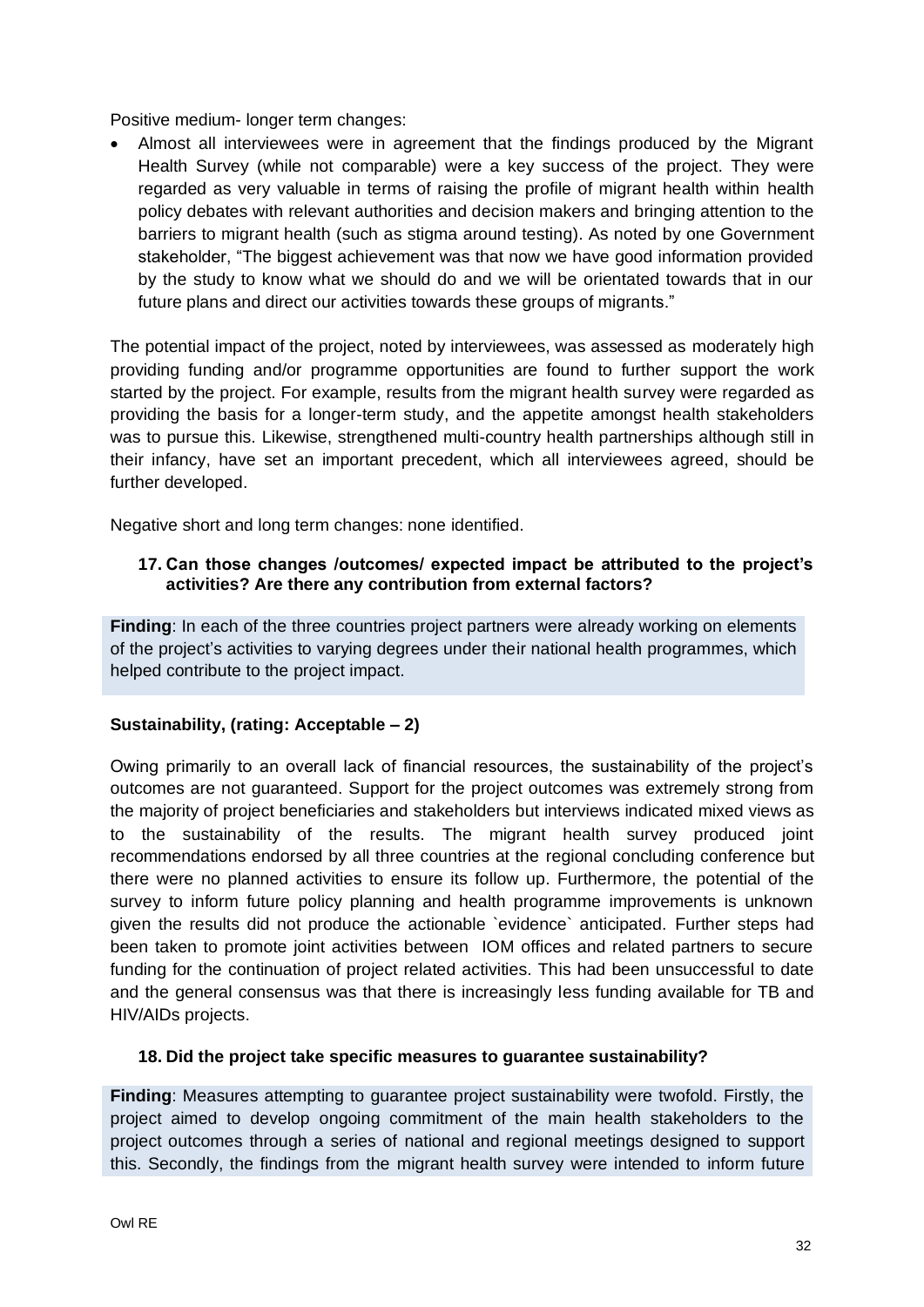policy planning and health programme improvements.

The involvement of relevant ministries in the project and their counterpart partners in the project was aimed at supporting the highest possible commitment to the project from each participating country and a series of meetings supported this (2 regional, 2 bilateral and 3 national meetings). These were largely successful and at the concluding regional conference joint recommendations were endorsed by all countries. However, some stakeholders questioned its usefulness as no further actions were agreed upon and no debate as to how to implement the recommendations. The findings from the migrant health survey were intended to inform future policy planning and health programme improvements but its potential to do so is unknown with possibly Armenia being the most likely to use the findings (see below).

#### **19. Have the benefits generated by the project deliverables continued once external support ceased?**

**Finding**: There were mixed views as to the extent to which the benefits generated by the project continued once external support ceased.

There were mixed views as to whether the benefits of the project were or could be sustained after support ended. According to the Government affiliated partner organizations in Georgia and Armenia, the survey results and the piloting of migrant-sensitive healthcare practices will help further improve screening and referral services for migrant health, provided additional resources can be found.

In Azerbaijan there was less support for this view and one interviewee (not a government representative) noted that while the project was important in raising the issue of migrant health in relation to TB and HIV/AIDS, "it may well fall off the agenda as migrants are not a central focus of the Government."

It was also noted by one IOM interviewee, in response to the question of sustainability of results, that the project had "not been designed for this" but for producing research, piloting migrant sensitive health services and initiating a regional dialogue, which it had accomplished.

It was not possible to assess the extent to which the results of the regional migrant health study have been used by each country to inform policy and practice, but it is likely that Armenia will use their study as it was a representative study and more closely adapted to country requirements. It is also likely the results of the regional migrant health survey will be included in the 2019 National Health Accounts of Georgia.

The extent to which a regional partnership network (as much as it existed) will be maintained and will continue to be nurtured depends upon a number of factors, most of which are outside the parameters of the project. As noted by a study in relation to reaching TB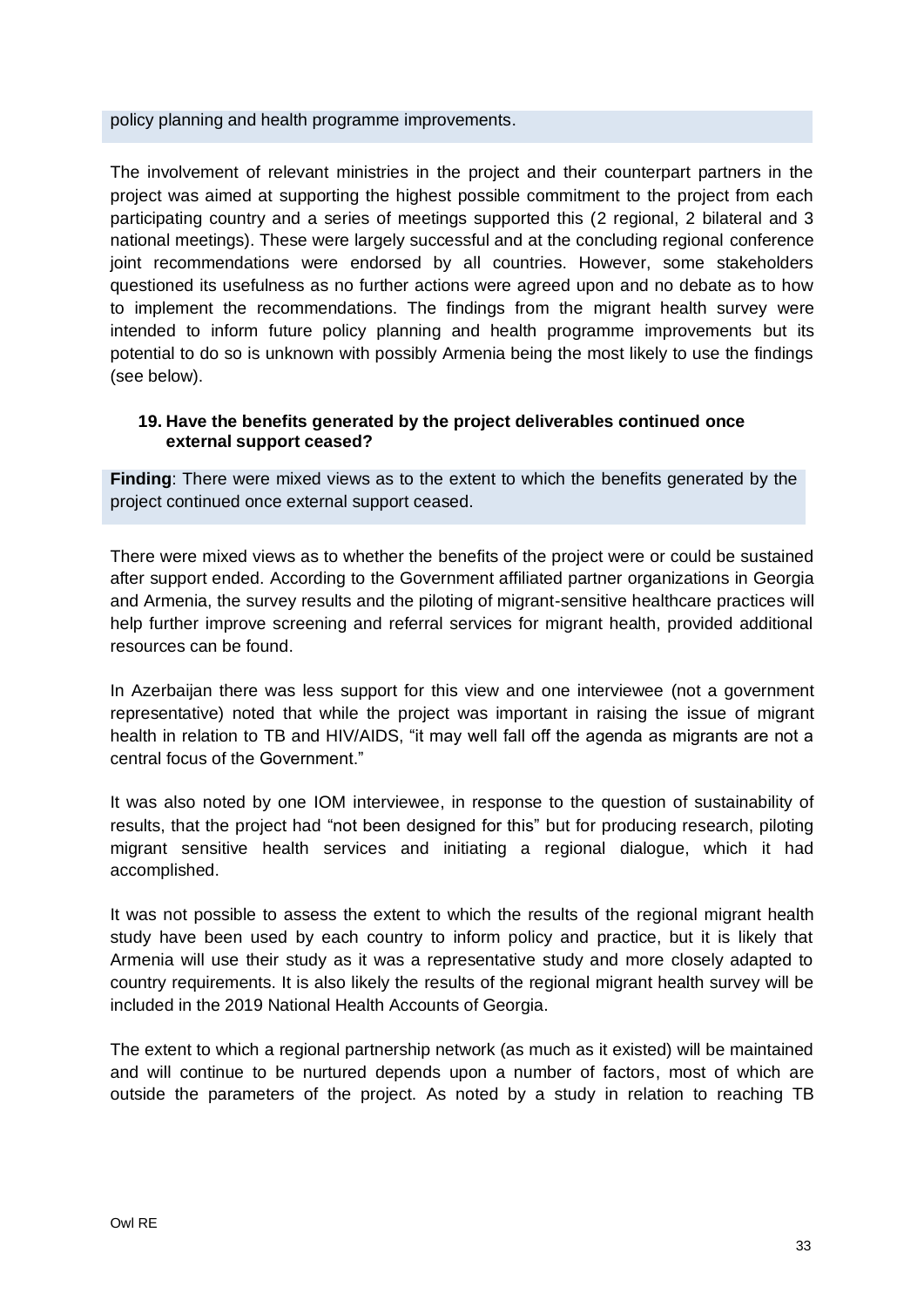elimination targets, political commitment at the highest national and international levels is critical to intensify action for promoting the health of migrants. <sup>14</sup>

- **20. Was the project supported by national/local institutions and well-integrated into national/local social and cultural structures?**
- **21. How far was the project embedded in institutional structures and thus sustained beyond the life of the project?**
- 22. **Did the project's partners have financial capacity, and continued to maintain the benefits of the project in the long run?**

**Finding**: The evaluation found strong support for the project from stakeholders, particularly in light of the growing relevance of the subject to the region. Project partners, in accordance with the National Health programmes all have activities which will help sustain some of the results of the project in relation to screening, testing and referral but all noted that further financial resources were needed to develop this.

The majority of interviewees noted that further financial resources were required to maintain the benefits of the project in the longer term and it is difficult to see how they can be sustained without this. The general view of stakeholders was that there is increasingly less funding available for TB and HIV/AIDs projects. One of example of donor funding secured for the continuation of work was from National Centre for AIDS in Armenia which had signed a 3 year agreement with Russia received through UNAIDS to work at the community level to provide comprehensive services to the migrant population. The project inspired further funding regional proposals such as that of TBREACH wave 6 and 7 in 2018 and 2019,<sup>15</sup> which involved further cooperation among South Caucasus project partners.countries. Theseis proposals wereas not funded but shows that countries remain interested in multicountry cooperation to address gaps in TB and HIV /AIDS healthcare service provision.

# **23. Have adequate levels of suitable qualified human resources been available to continue to deliver the project' stream of benefits?**

**Finding**: A relatively high level of government and IOM staff turnover was noted by a number of interviewees which may have implications for the sustainability of the project.

A relatively high level of staff turnover within Governments was noted by interviewees, as was the turnover of IOM staff.16 This may have implications for the sustainability of the project in terms of the loss of contacts made and the knowledge base acquired, both of which are important for the sustainabiliy of project results and the further development of the regional network which the project facilitated.

<sup>14</sup> An overview of tuberculosis and migration, (2017), Daven, P et al.

<sup>15</sup> The two projects proposed were, `Improving MDR and XDR TB Treatment Adherence and Outcomes Among Migrant Populations in the South Caucasus Countries` and `Enhancing Mechanisms for Prevention and Detection of Tuberculosis in Mobile Populations in Georgia and Azerbaijan Through Women's Empowerment`.

<sup>16</sup> Since the project ended 3 IOM project staff from Georgia and from Azerbaijan have changed Duty Stations or jobs, or left the organisation.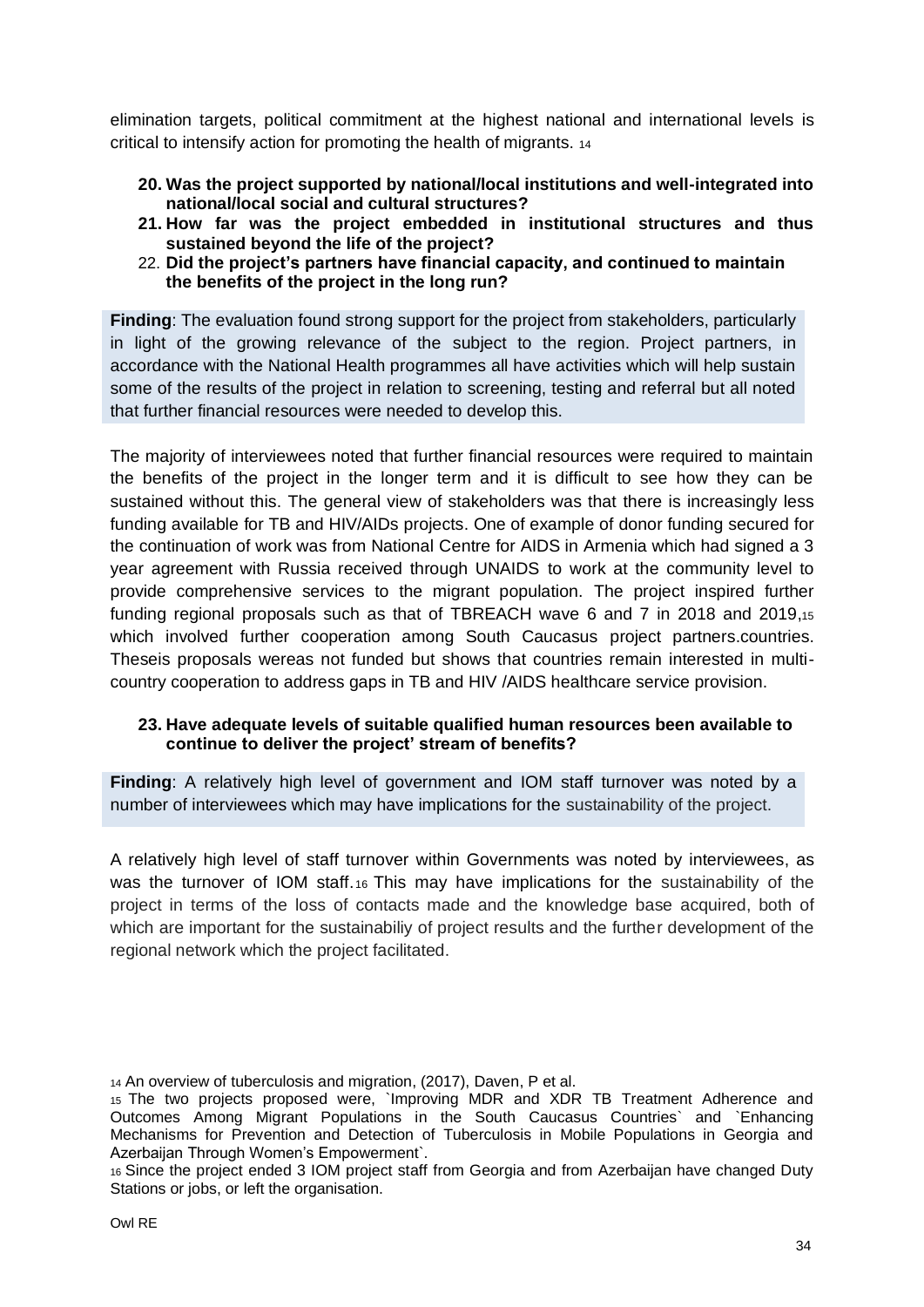# <span id="page-34-0"></span>**6. Conclusions and recommendations**

The regional project was ambitious, with 15 activities spread across Armenia, Azerbaijan and Georgia, and demonstrated an innovative approach to an extremely important issue - the need to strengthen cooperation between healthcare systems of sending, receiving and intransit countries to address migrant heath as it relates to TB and HIV/ AIDS. The project was endorsed by the relevant health ministries of all countries and collaboration was strong incountry with partner organizations. As a result, the project successfully enhanced crossborder mechanisms for sensitive migrant health services through raising awareness, voluntary counseling and testing. It also established an important first step in a regional migrant-centred approach between the 3 participating countries. However, given the ongoing tensions within the region, the sustainability of this approach will depend upon continued political will, as well as further resources to support activities; the lack of financial resources was cited as the main barrier to this occurring.

Although the regional migrant health survey did not provide the level of robust `evidence` initially planned, it did provide valuable information to the Governments and health stakeholders, as interviews indicated.

# **A. Project Design**

The project would have benefited from a more detailed description of the political context in which it was set, which included the ongoing conflict between Armenia and Azerbaijan. In such a context the project goal of having a viable regional network of healthcare services is ambitious and against which the project made real progress. Without this context described, the project results appear less impressive as substantial tri-lateral dialogue co-operation was not possible and there was little evidence of inter-country partnerships established.

#### **Recommendation**

For all IOM units implementing IDF projects:

• Make sure to describe the political context of the project, and any ongoing tensions, in the project proposal and informing the assumption relating to the objective, against which progress can be accurately measured.

#### **B. Project management**

The evaluation found that not all data relating to the project was available within the PRIMA system, although most all was available on request. For a regional project involving 15 activities in 3 countries this may not be surprising but is especially important given the turnover of staff which is common within IOM, and for the further development of project goals. It is also key that minutes or reports documenting meetings and major events must also include how decisions were reached and the involvement of the relevant stakeholders in the process.

#### **Recommendation:**

For all IOM units implementing IDF projects, especially regional projects:

• All projects should have a national and regional data-base created of all stakeholders and participants involved in activities.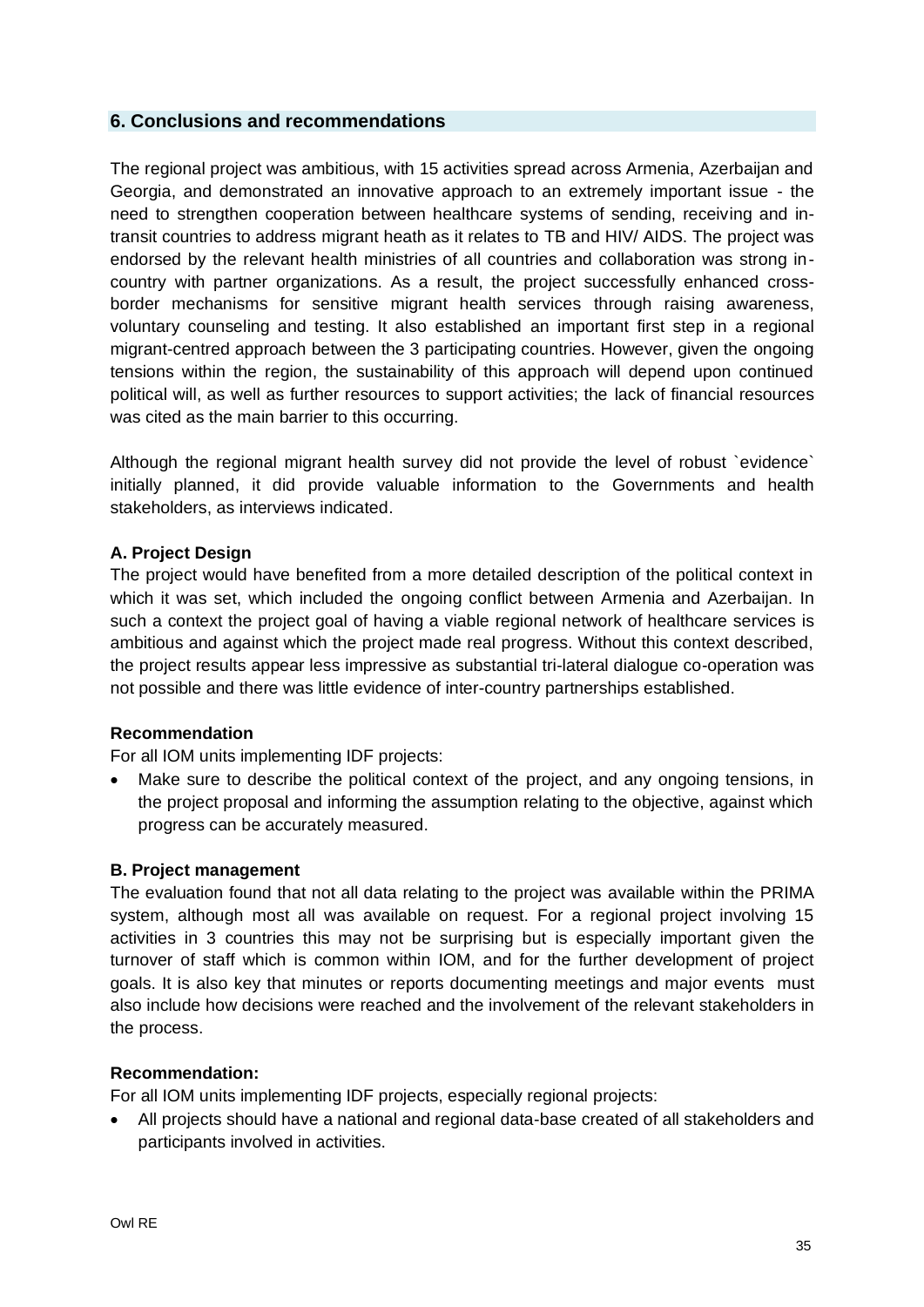- All projects should have documentation of action of all key events and meetings in the form of a report whichmust include decisions made, next steps and a list of attendees.
- For regional projects, participating national offices should send all project documentation to the project manager to store on PRIMA.
- Regular updating of the Results Monitoring Framework.

# **C. Sustainability and follow-up**

The evaluation concluded that the sustainability section should be strengthened in both the project proposal and the final report. By more fully considering sustainability at the project proposal stage this would make clear from the offset the extent to which a project is likely to be able to generate sustainable impact and what kind of support it is likely to need to do so. Likewise, as part of the final report, the requirement of a sustainability work-plan which includes a strategy for the dissemination of findings, creation of an active data base of all stakeholders etc, could help make projects more sustainable. In this regard, this evaluation confers with the recommendations of two other evaluations of IDF-funded projects (CT.0985, PO.0065) to set out clearer a follow-up plan at the end of the project.

# **Recommendation:**

For IDF:

- IDF should consider requiring a section at project proposal stage which would estimate the level of sustainability possible to attain from the offset and monitor the project`s progress in relation to this. This would allow for a more accurate consideration of projects such as this one, which are aimed at initiating a process and establishing a precedent (in the development of a regional migrant-sensitive healthcare service related network), but are unlikely to be sustainable without further support or intervention.
- IDF projects should have a sustainability and follow-up plan as part of the final report, particularly where this aspect is key to the project's success and falls outside of its timeline, (as was the case for this project).

# **D. Research-based projects**

A central component of the project was the research-based Regional Migrant Health Survey which changed from its initial aim due to. an under-estimation of the budget needed for an study of this kind. Initially, it was planned as an academic-level study, to provide evidence in the form of comparable sets of data from each of the 3 countries, for example of TB and HIV/Aids incidence rates, for which a protocol was developed. However, the methodology was adapted to each country and migrant group (which also differed) thus making comparability impossible. While the regional survey was very valuable it raised important questions within IOM about the research governance of the project, how decisions were made and who had the 'duty of care' to ensure the survey fulfilled its initial goal. Involved in the survey with different responsibilities and expertise in migration and health and research were: the independent researcher, the project coordinator, 2 project managers from the country offices, and 2 IOM migration health experts. Protocols were developed for the research after which Joint Agreements were established during the regional preparatory meeting. The joint agreements correctly captured what were the final conclusions regarding the change in survey design but there was so no subsequent amended research protocol .

#### **Recommendation**

For all projects with a research component: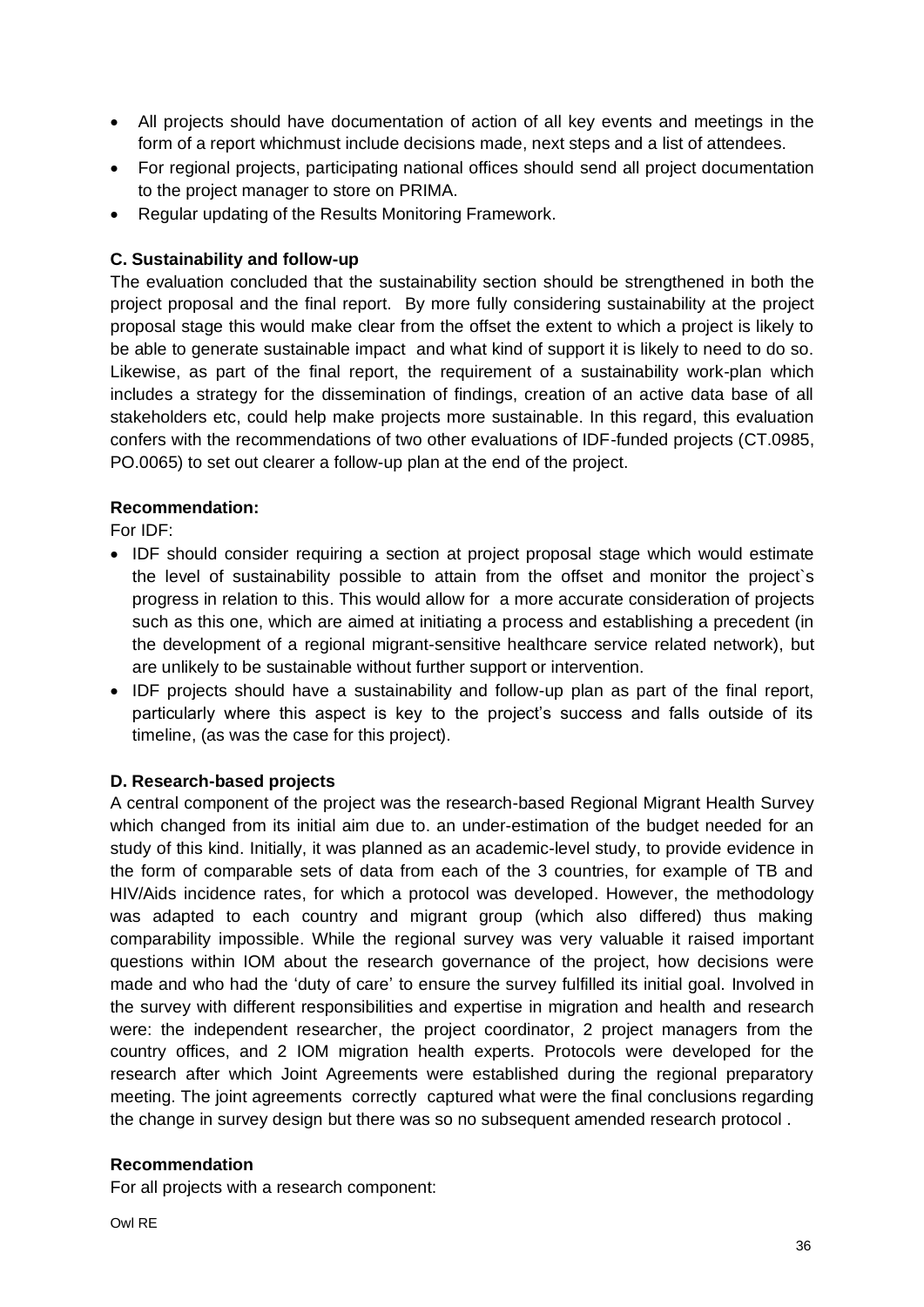- IOM should consider developing a protocol on management and decision making for projects which includes a clear delineation of responsibilities between all staff involved according to the different components of the project covered.
- Project proposals featuring research components should be carefully budgeted to match their intended scope.

# **E. Gender equity assessment**

As noted in a previous evaluation, (TC. 0993), a disconnect was observed between IOM gender policy, which includes a very comprehensive gender analysis and mainstreaming and the reality of how this is applied when designing a project relating to research and to service provision such as this one. Gender equity assessment was demonstrated in the form of including gender - disaggregated data.

# **Recommendation**

For IDF and the Gender Unit:

• The Gender Unit should review all IDF project proposals and make suggestions as to what is required in order to comply with IOM gender policy, (such as a 'gender project checklist', developed in relation to different thematic areas), with an indication of what is feasible to achieve within the project context and timeframe.

# **Lessons Identified**

The following lessons were identified that could be of use for future IDF-funded and/or similar projects:

- The project would have benefited from a longer time. Organising a regional project with 15 activities in 3 countries required approximately 3- 6 more months in order to organize and coordinate activities which all 3 countries are happy with.
- The project was adapted to the political realities of the region in practice. It ensured that the project had `buy in` from the relevant ministries of the participating companies and that the project partners from all countries were the government counterpart HIV/AIDS and TB organisations. Meetings were arranged bi-laterally and regional meetings and a regional conference with all three countries' government counterparts participating took place in `neutral` countries. However, the project did not include mention of the political context which would have helped a more accurate evaluation of the progress made and potential for sustainability.
- Projects, such as this regional project, which include a research component need consistent application of standards of health research to be optimally useful.

#### **Best practice**

• Ensuring `buy in` to the project from project partners and beneficiaries was essential for the success of the project. Given the difficult relationship between Armenia and Azerbaijan this was a challenge but was successfully achieved through the careful planning of the regional and bilateral meetings which neutralised potential tensions, as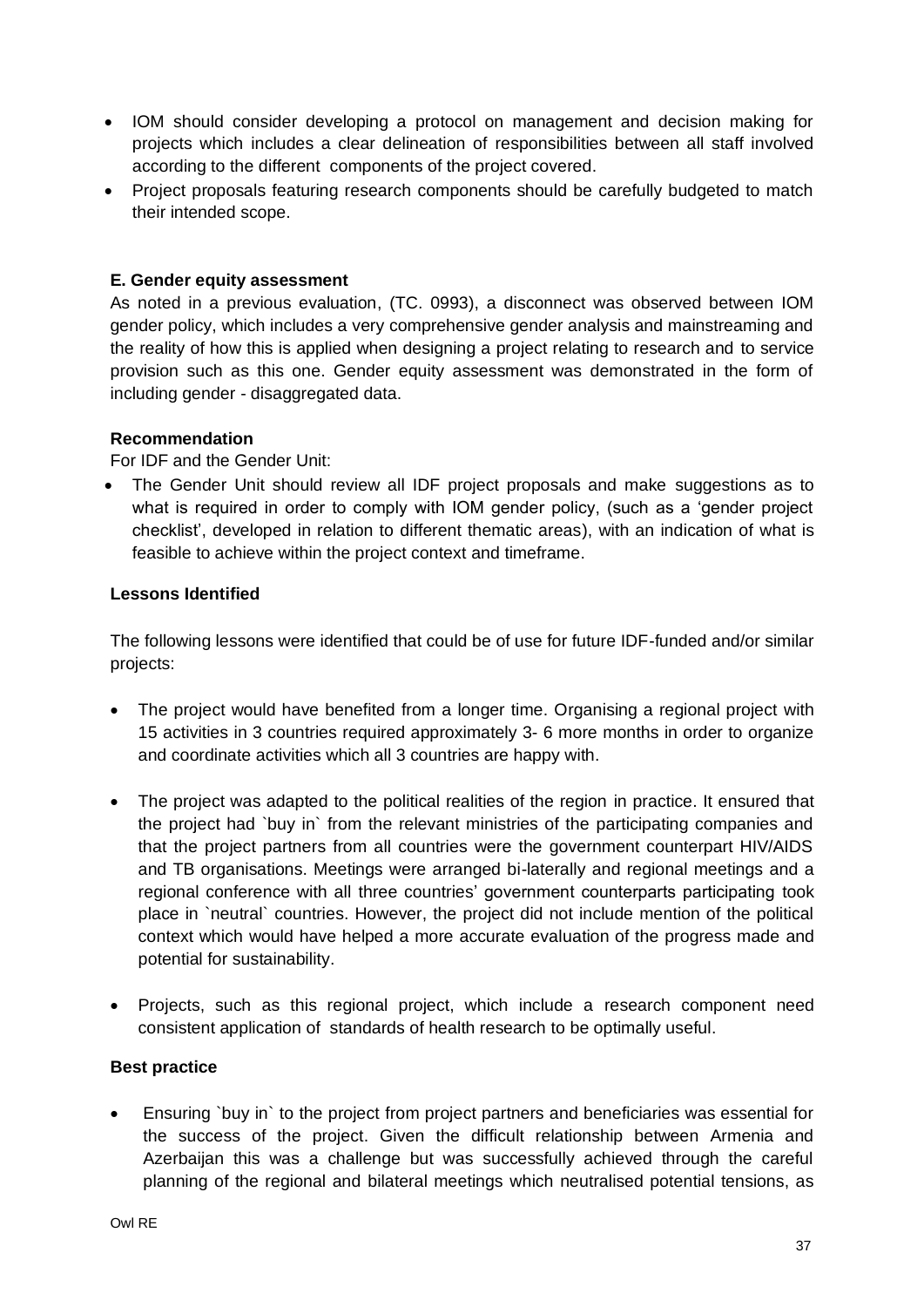<span id="page-37-0"></span>well as through the involvement of the regional specialist and the international consultant. This effectively neutralised the potential tensions between Armenia and Azerbaijan and the technical arrangement between the specialist and consultant helped professionalize the meetings.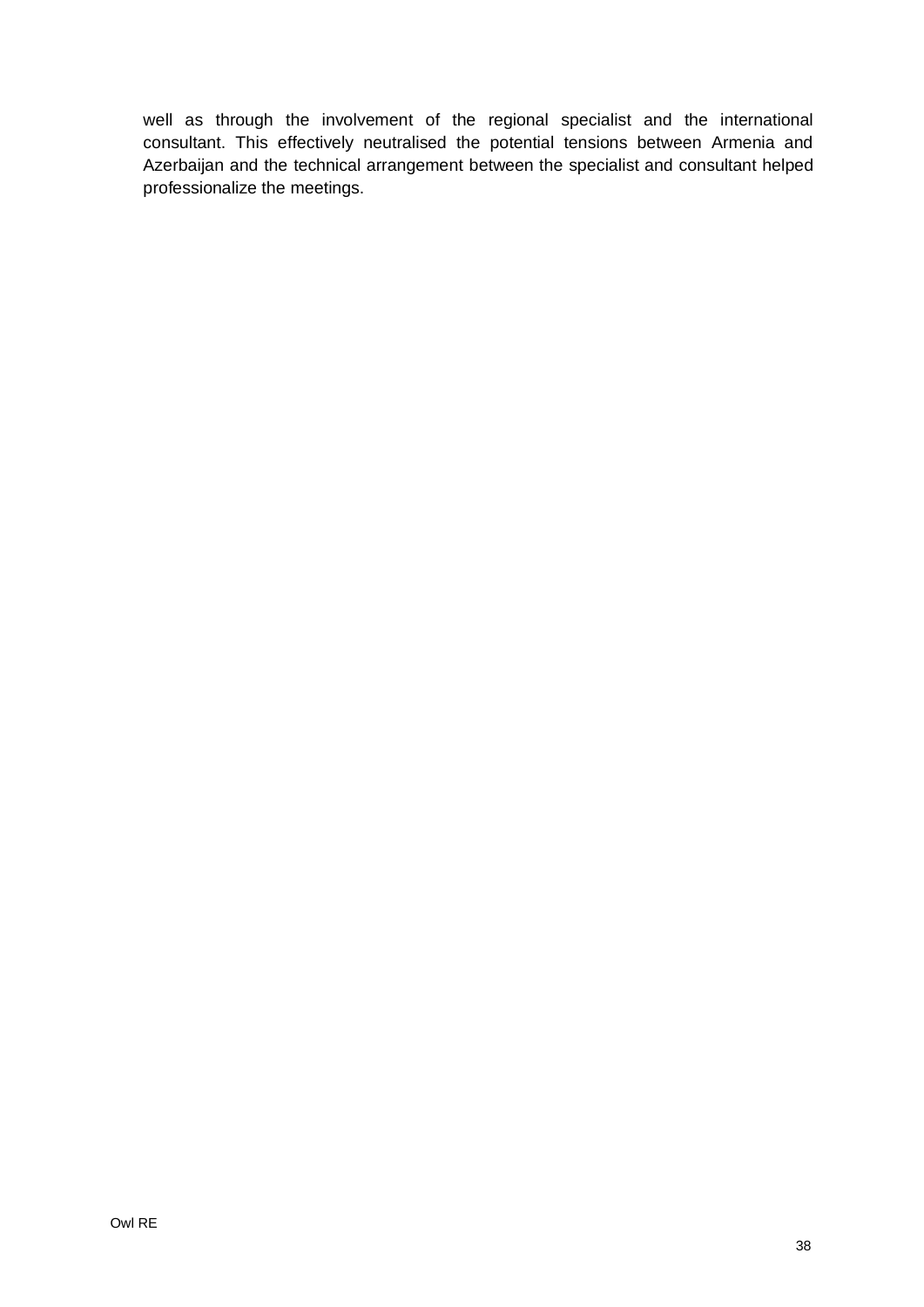**Annex One: Terms of reference**

#### *EVALUATION TERMS OF REFERENCE*

#### **EX -POST EVALUATION OF:** *Enhancing Mechanisms for Prevention, Detection and Treatment of HIV/AIDS and Tuberculosis Among Migrant and Mobile Populations in the South Caucasus Countries*

#### **[MA.0379]**

#### **I. Evaluation context**

Tuberculosis and HIV/Aids represent a significant public health concern in Armenia, Azerbaijan and Georgia. Particularly alarming are the rates of multi-resistant and extensively drug resistant tuberculosis forms in the South Caucasus countries along with the increasing prevalence of HIV/Aids registered cases. Effective TB and HIV/AIDS control is further undermined by high rates of interrupted treatment courses.

Inter-connectivity between the three countries is strong and mobility along the South Caucasus transit corridors has increased with the recent introduction of Integrated Border Management to the region. However, in view of the aforementioned challenges in HIV/AIDS and TB control and the absence of cross border migrants sensitive healthcare services for early detection of HIV/AIDS and tuberculosis, as well as the likelihood of a high occurrence of treatment course interruptions, this poses a significant public health concern as migrants and mobile populations represent one of the main vulnerable at-risk groups.

*Enhancing Mechanisms for Prevention, Detection and Treatment of HIV/AIDS and Tuberculosis Among Migrant and Mobile Populations in the South Caucasus Countries* was a regional project, which aimed to enhance mechanisms for preventions, increased detection and treatment of HIV/AIDS and Tuberculosis among migrant and mobile populations in the South Caucasus countries, through a coordinated migrant-centred approach. The following outputs included: 1. Health promotion campaign among migrant and mobile populations regarding HIV/AIDS and Tuberculosis, focusing on preventive screening and treatment adherence; 2. Cross-border and in-country Migrant Health Survey providing evidence-based recommendations for the elaboration of a coordinated, regional migrant-centred approach for HIV/AIDS and TB prevention and surveillance; 3. Capacity-building of healthcare professionals and border authorities facilitating the establishment of a regional professional network aimed at advancement of cross-border referral mechanisms and elaboration of migrant friendly healthcare policies and programs.

#### **II. Evaluation purpose**

This evaluation will generate findings, conclusions and recommendations, which will serve as valuable inputs for the IOM Development Fund ("the Fund"), the IOM country offices in Georgia, Armenia and Azerbaijan and for involved stakeholders to inform and improve their future programming and strengthen their ability to deliver high quality results. It will be carried out in line with the Fund's guidelines, which recommend an evaluation between 6 months to 12 months after the project completion.

This external independent evaluation will be conducted by Dr. Sharon McClenaghan of the evaluation consultancy, Owl RE, Geneva, Switzerland, with the help of Dr. Glenn O'Neil.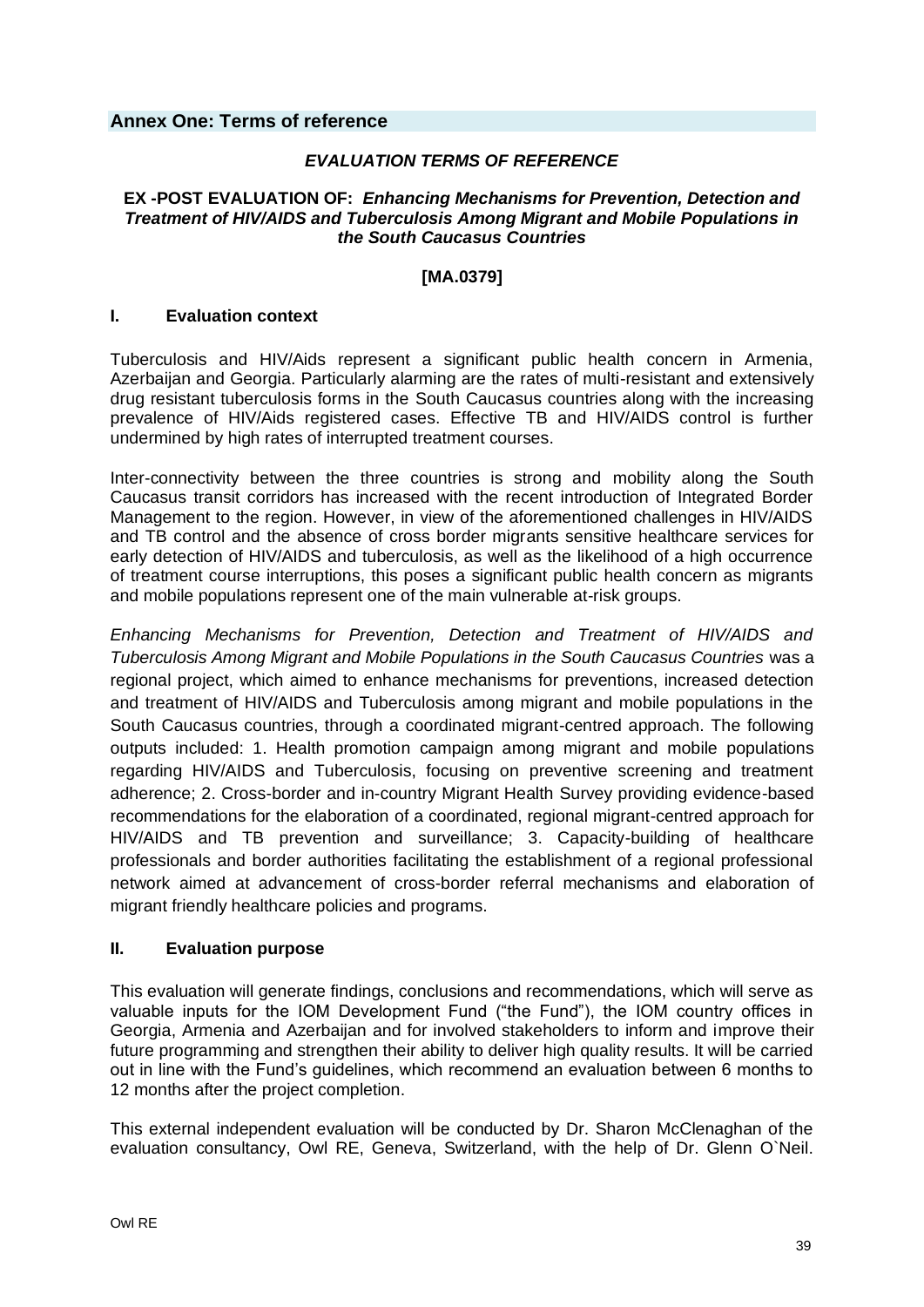Owl RE has not been involved in the project formulation, planning and implementation and will provide an independent analysis, findings and recommendations.

#### **III. Evaluation Scope**

The scope of this evaluation will encompass the outcome and objective level of the results and cover the whole project implementation until the time of the evaluation. Outputs will be assessed as a means towards the achievement of the project's outcomes and objectives to identify the project impact. The evaluation will also provide concrete recommendations for future / similar programming.

The evaluation will cover the countries of Georgia, Armenia and Azerbaijan and the time period of the project's duration from 01-12-2016 - 30-11-2018.

# **IV. Evaluation Criteria**

In response to the evaluation purpose as stated above, the evaluation will look into the five OECD/DAC main evaluation criteria (relevance, effectiveness, efficiency, impacts/outcomes and sustainability), in addition to the cross-cutting themes of human rights and gender equality.

#### **V. Evaluation questions**

Based on the evaluation criteria, a set of evaluation questions was proposed. Specific subquestions relevant for this project may be added as needed. These questions will be matched to indicators, data collection tools and sources in an evaluation matrix that will be detailed in the Inception Report.

| <b>Criteria</b>  | <b>Key Evaluation Questions</b>                                                                                                                                                                                                                                                                    | <b>Sub-Questions</b>                                                                                                                                                                                                                                                                                                                                                                                                                                                                                                    |
|------------------|----------------------------------------------------------------------------------------------------------------------------------------------------------------------------------------------------------------------------------------------------------------------------------------------------|-------------------------------------------------------------------------------------------------------------------------------------------------------------------------------------------------------------------------------------------------------------------------------------------------------------------------------------------------------------------------------------------------------------------------------------------------------------------------------------------------------------------------|
| <b>Relevance</b> | 1. To what extent were the needs of<br>stakeholders and beneficiaries taken into<br>account during project design?                                                                                                                                                                                 |                                                                                                                                                                                                                                                                                                                                                                                                                                                                                                                         |
|                  | 2. Is the project aligned with national<br>priorities and strategies, government<br>policies and global commitments?                                                                                                                                                                               | 2.1 To what extent is the project relevant<br>to current government priorities and the<br>current migration context?                                                                                                                                                                                                                                                                                                                                                                                                    |
|                  | 3. Was the project well designed<br>according to IOM project development<br>guidelines? And relevant to those needs<br>and priorities?<br>4. To what extent do the expected<br>outcomes and outputs remain valid and<br>pertinent as originally intended, in terms<br>of direct beneficiary needs? | 3.1 Was the results matrix used as a<br>management tool? Was the results<br>matrix clear and logical and did it show<br>how activities would effectively lead to<br>results and outcomes? If not, why not?<br>3.2 Were the outcomes and indicators<br>Measurable, Achievable,<br>Specific,<br>Realistic and Time-bound (SMART)?<br>Were indicators gender-disaggregated?<br>Were baselines set and updated for<br>each indicator? Were targets values set<br>and were they realistic or did they need<br>to be updated? |
|                  | 5. Were the management practices<br>appropriate for achieving the expected<br>outcomes?                                                                                                                                                                                                            | 4. To what extent if any, was the project<br>revised/ amended from the first to the<br>second phase to be more relevant to                                                                                                                                                                                                                                                                                                                                                                                              |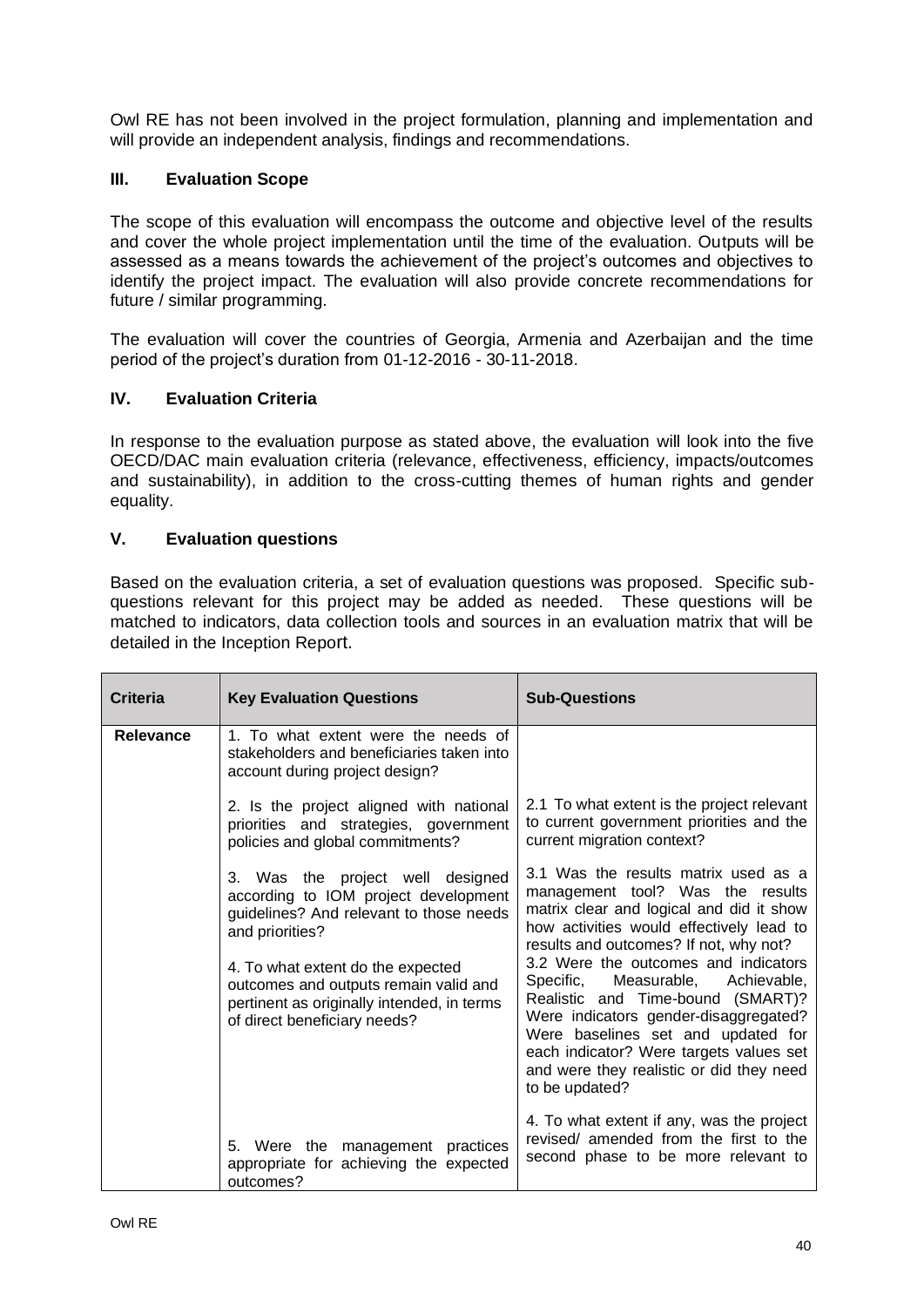|                                                |                                                                                                                                                                                                                                                                                                                                                               | stakeholder and beneficiary needs?                                                                                                               |
|------------------------------------------------|---------------------------------------------------------------------------------------------------------------------------------------------------------------------------------------------------------------------------------------------------------------------------------------------------------------------------------------------------------------|--------------------------------------------------------------------------------------------------------------------------------------------------|
|                                                |                                                                                                                                                                                                                                                                                                                                                               | 5. Were the indicators/targets used to<br>measure progress in reporting?                                                                         |
|                                                | 6. Are the project activities and outputs<br>consistent with the intended outcomes<br>and objective?<br>7 How adequately were human rights                                                                                                                                                                                                                    | 5.2 Was a work plan and resource<br>schedule available and used by the<br>project management and other relevant<br>parties? If not, why not?     |
|                                                | gender<br>equality<br>and<br>taken<br>into<br>consideration during the project design<br>and implementation?<br>8. Is the project in line with the IOM/IOM<br>Development<br>Fund<br>priorities<br>and<br>criteria?                                                                                                                                           | 5.3 Were the risks and/or assumptions<br>holding true? Were risk management<br>arrangements in place?                                            |
| <b>Effectiveness</b>                           | 9. Have the project's outputs and<br>outcomes been achieved in accordance<br>with the stated plans and results matrix?<br>Was the collaboration and coordination<br>(including<br>with<br>partners<br>project<br>implementing partners) and stakeholders<br>effective, and to what extent have the<br>target beneficiaries been involved in the<br>processes? | 9.1. Have the project's deliverables and<br>results (expected and unexpected) led to<br>stakeholders<br>benefits<br>for<br>and<br>beneficiaries? |
|                                                | 10. What major internal and external<br>factors have influenced (positively or<br>negatively) the achievement of the<br>project's objectives and how have they<br>been managed?                                                                                                                                                                               |                                                                                                                                                  |
|                                                | Are<br>11.<br>that<br>there<br>any<br>factors<br>beneficiaries and project<br>prevent(ed)<br>the<br>partners<br>from<br>accessing<br>results/services/products                                                                                                                                                                                                |                                                                                                                                                  |
| <b>Efficiency</b><br>and Cost<br>effectiveness | 12. How cost-effective was the project?<br>Could<br>the<br>activities<br>have<br>been<br>with<br>fewer<br>implemented<br>resources<br>without reducing the quality and quantity<br>of the results?                                                                                                                                                            | 12.1 Budget variance: actual budget<br>versus projected budget                                                                                   |
|                                                | efficient<br>13. How<br>the<br>was<br>overall<br>management of the project? To what<br>degree were inputs provided/available<br>on time to/from all parties involved to                                                                                                                                                                                       | 13.1 If any of the outputs/ activities were<br>delayed, what was the cause and what if<br>any, were the negative effects on the<br>project?      |
|                                                | implement activities?<br>14. Were project resources monitored<br>regularly and managed in a transparent<br>and accountable manner to guarantee<br>efficient implementation of activities? Did<br>the project require a no-cost extension?<br>If so, why?<br>15. Were the costs proportionate to the<br>results achieved?                                      | 14.1 Were narrative reports submitted<br>regularly and on time? Were budget<br>reports submitted regularly and on time?                          |
| <b>Outcome and</b>                             | 16. Which positive/negative and intended<br>/unintended effects/changes are visible                                                                                                                                                                                                                                                                           | 16.1 Are there any possible longer-term<br>impacts from the migration policy, in                                                                 |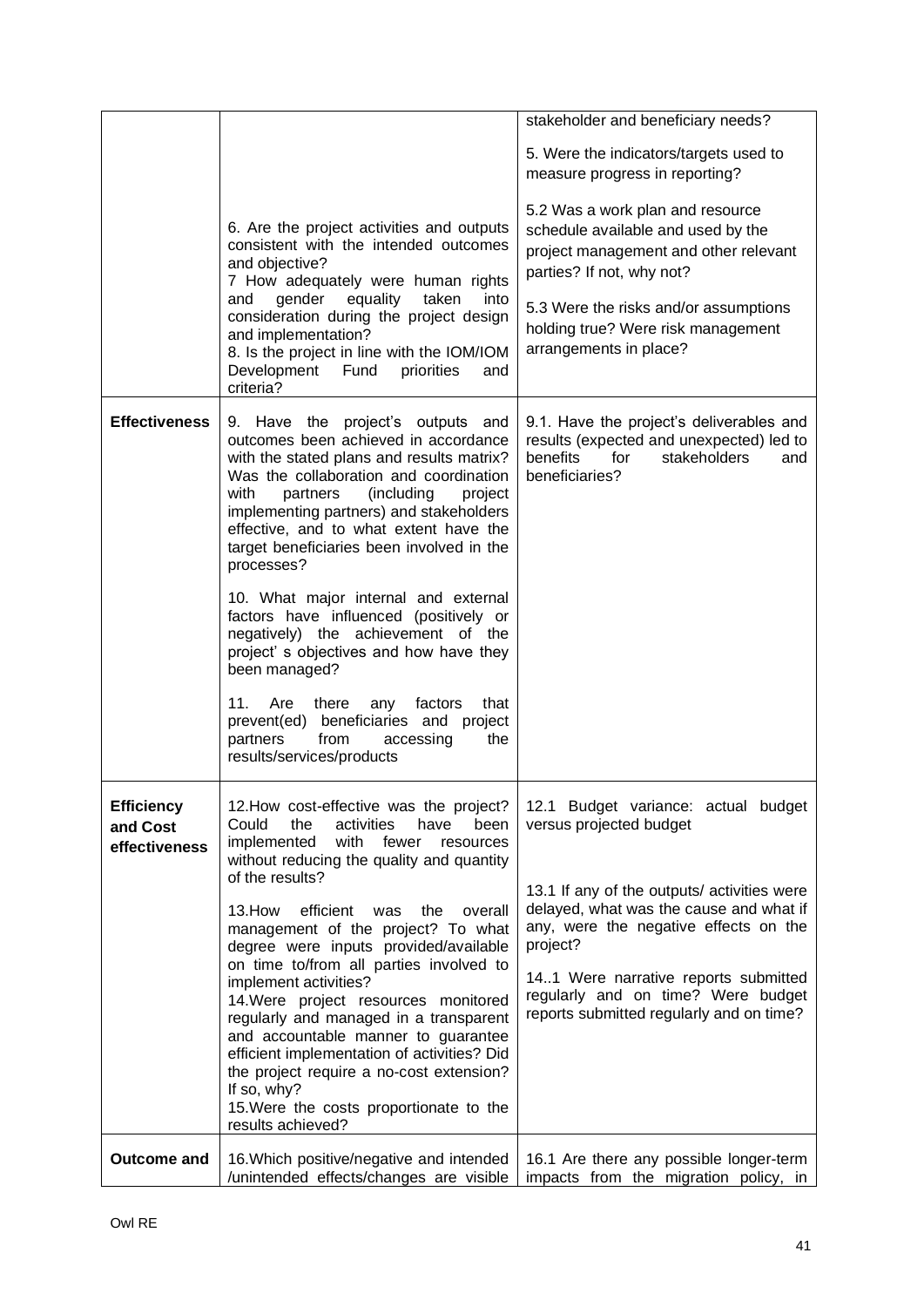| <b>Impacts</b>                 | (short and long-term changes)?                                                                                                                                                                                                                                                                     | terms of its implementation?                                                                                                   |
|--------------------------------|----------------------------------------------------------------------------------------------------------------------------------------------------------------------------------------------------------------------------------------------------------------------------------------------------|--------------------------------------------------------------------------------------------------------------------------------|
|                                | 17. Were results achieved in adherence<br>to gender equality and other human<br>rights? And how sustainable are these<br>likely to be?                                                                                                                                                             |                                                                                                                                |
|                                | 18. Can those changes /outcomes<br>/expected impact be attributed to the<br>project's activities? Are there<br>any<br>contribution from external factors?                                                                                                                                          |                                                                                                                                |
| <b>Sustainability</b>          | 19.Did<br>the<br>project<br>specific<br>take<br>measures to guarantee sustainability?<br>20. Have the benefits generated by the<br>project continued once external support<br>ceased?                                                                                                              |                                                                                                                                |
|                                | 21. Was the project supported<br>by<br>institutions<br>national/local<br>and<br>well-<br>integrated into national/local social and<br>cultural structures?<br>22. How far was the project embedded<br>in institutional structures and thus<br>sustained beyond the life of the project?            | 22.1<br>To<br>what<br>does<br>extent<br>the<br>government already, or plans to, take<br>ownership of the implementation of the |
|                                | 23. Did the project's partners have<br>financial capacity, and continued to<br>maintain the benefits of the project in the<br>long run?<br>24. Have adequate levels of suitable<br>qualified<br>human<br>resources<br>been<br>available to continue to deliver the<br>project' stream of benefits? | project?                                                                                                                       |
| <b>Cross-cutting</b><br>themes | 25. How were various stakeholders<br>(including rights holders and duty<br>bearers, local civil society groups or<br>nongovernmental organizations)<br>involved<br>and/or<br>in<br>designing<br>implementing the project?                                                                          |                                                                                                                                |
|                                | 26. During data collection (if carried out<br>during<br>implementation),<br>were<br>the<br>persons interviewed or surveyed diverse<br>and representative of all concerned<br>project's partners and beneficiaries?                                                                                 |                                                                                                                                |
|                                | 27. If personal data was collected or<br>otherwise<br>processed<br>during<br>implementation of the projects, has this<br>been done in accordance with IOM's<br>Data Protection Principles?                                                                                                         |                                                                                                                                |
|                                | 28. Has the data collected (during<br>implementation) been appropriately<br>disaggregated (e.g. by age, disability,<br>displacement,<br>ethnicity,<br>gender,<br>nationality, migration status)?                                                                                                   |                                                                                                                                |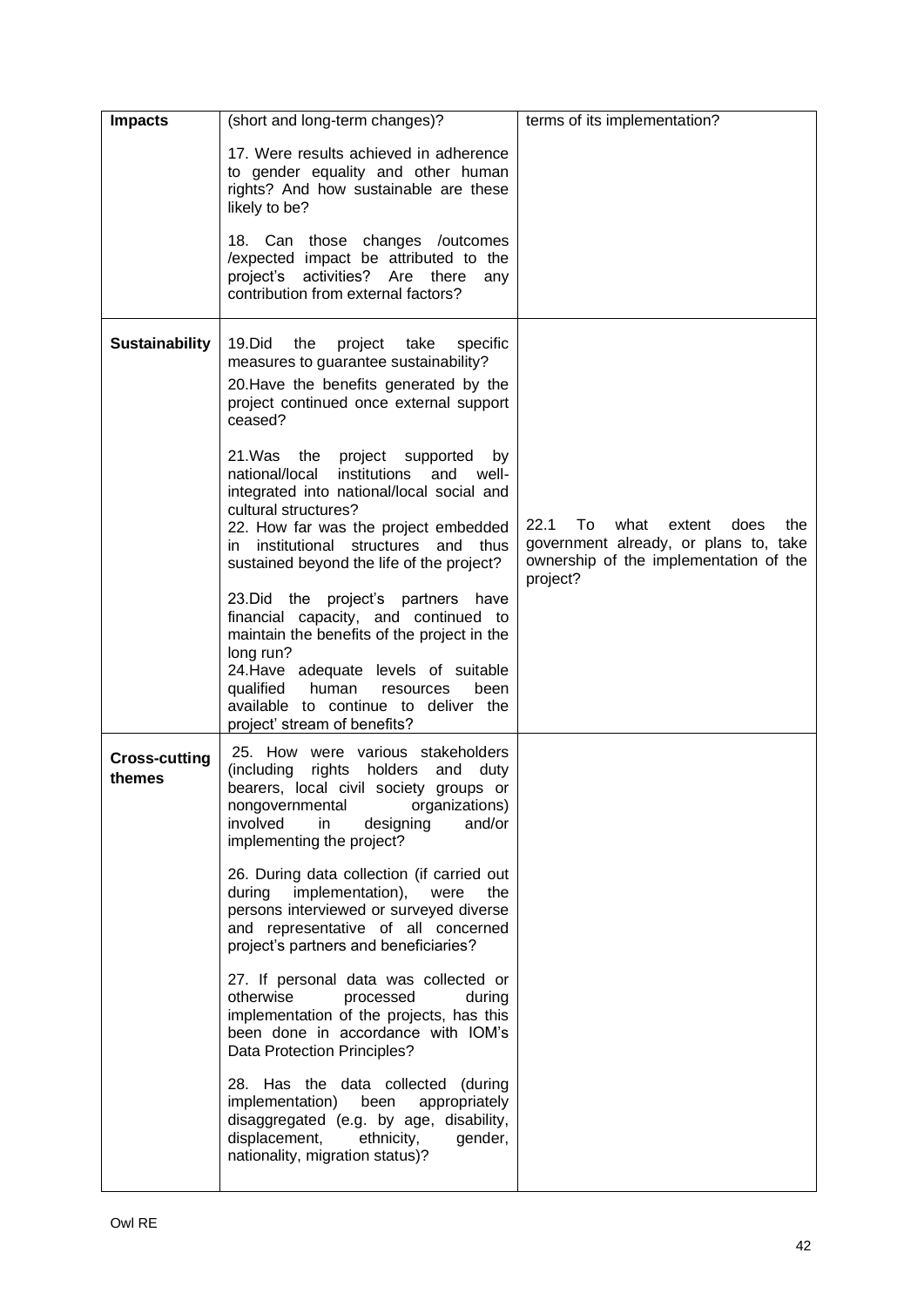# **VI. Evaluation methodology**

For the purpose of this evaluation, it is expected that the evaluator will apply the following methods for data collection and analysis:

## **Data Collection:**

- Desk review of relevant project documents, project reports, meeting minutes, surveys, publications and other materials identified;
- Key informant interviews with the project stakeholders during a country visit to document both qualitative and quantitative information;

#### **Data analysis:**

The evaluator is expected to analyse the data with both qualitative and quantitative methods appropriate to the data collected.

The methodology will be further described in the Inception Report.

# **Selection of persons for key informant interviews and discussions**

At this stage, the following stakeholders are proposed for KIIs and/or discussions:

| <b>Institution type</b>       | <b>Stakeholder</b>                               | <b>Number</b>  | <b>Location</b>    |
|-------------------------------|--------------------------------------------------|----------------|--------------------|
| <b>IOM</b>                    | IOM Georgia: Head of<br>Office, Project manager/ | 6              | Georgia<br>Armenia |
|                               | Coordinator, RMO;                                |                | Azerbaijan         |
|                               | Regional Office.                                 |                | Vienna             |
|                               |                                                  |                |                    |
|                               | Project coordinators,<br>Armenia and Azerbaijan  |                |                    |
| Government and                |                                                  |                |                    |
|                               | -Ministry of Labour Health<br>and Social Affairs |                | Georgia            |
| national government<br>bodies | (MoLHSA)                                         |                |                    |
|                               | -National Centre for                             | 6              |                    |
|                               | Disease control (NCDC)                           |                |                    |
|                               | -Tbilisi State Medical                           |                |                    |
|                               | University                                       |                |                    |
|                               | -National Center for                             |                |                    |
|                               | <b>Tuberculosis and Lung</b>                     |                |                    |
|                               | <b>Diseases</b>                                  |                |                    |
|                               | -Infectious Diseases, AIDS                       |                |                    |
|                               | and Clinical Immunology                          |                |                    |
|                               | <b>Research Center</b>                           |                |                    |
|                               | - Ministry of Finance                            |                |                    |
|                               | -Ministry of Health                              |                | Armenia            |
|                               | -National Center for AIDs                        | 3              |                    |
|                               | prevention                                       |                |                    |
|                               | -National Tuberculosis                           |                |                    |
|                               | Center                                           |                |                    |
|                               | -Ministry of Health                              | $\overline{4}$ | Azerbaijan         |
|                               | -Ministry of Labour and                          |                |                    |
|                               | <b>Social Protection</b>                         |                |                    |
|                               | -National Research Institute                     |                |                    |
|                               | of Lung Diseases                                 |                |                    |
|                               | -National Center to Fight                        |                |                    |
|                               | <b>AIDS</b>                                      |                |                    |
|                               | Border police                                    | $\mathbf{1}$   |                    |
|                               |                                                  |                |                    |
|                               |                                                  |                |                    |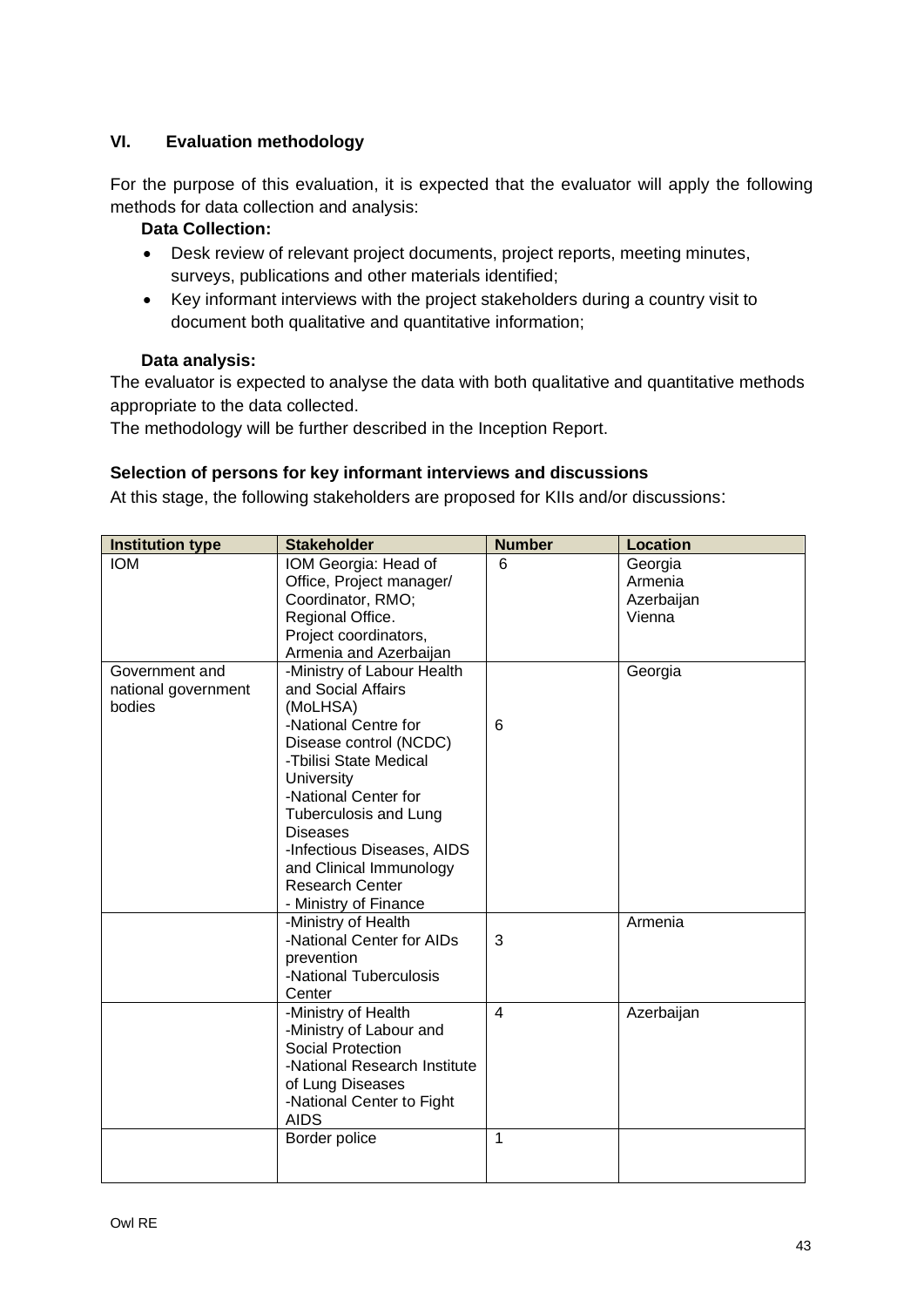| Other health partners | Global Fund<br><b>UNFPA</b><br><b>WHO</b> | J | Georgia |
|-----------------------|-------------------------------------------|---|---------|
| Consultants           |                                           |   |         |

# **VII. Evaluation deliverables**

|    | <b>Deliverables</b>                                       | <b>Schedule of delivery</b> |
|----|-----------------------------------------------------------|-----------------------------|
|    | Inception Report finalized                                | 25.11.2019                  |
|    | 2. Completed field data collection                        | 06.12.2019                  |
| 3. | De-briefing session with project manager delivered        | 06.12.2019                  |
|    | 4. Draft Evaluation Report                                | 10.01.2020                  |
|    | 5. Final Evaluation Report and Evaluation Brief (2 pages) | 16.01.2020                  |

# **VIII. Evaluation workplan**

|                                                                                                                | November - January 2020<br>(Christmas break excluded) |       |       |                |       |       |       |
|----------------------------------------------------------------------------------------------------------------|-------------------------------------------------------|-------|-------|----------------|-------|-------|-------|
| <b>Week beginning</b>                                                                                          | 18.11.                                                | 25.11 | 02.12 | 09.12          | 16.12 | 06.01 | 13.01 |
| <b>Key tasks</b>                                                                                               | $\mathbf{1}$                                          | 2     | 3     | $\overline{4}$ | 5     | 6     |       |
| Kick off meeting with project manager; document<br>review; briefing from Fund team                             |                                                       |       |       |                |       |       |       |
| Drafting and delivery of inception report                                                                      |                                                       |       |       |                |       |       |       |
| Field data collection (and remote interviews)                                                                  |                                                       |       |       |                |       |       |       |
| Data analysis and report writing                                                                               |                                                       |       |       |                |       |       |       |
| Delivery of draft report                                                                                       |                                                       |       |       |                |       |       |       |
| Validation of the report by the project manager and<br>Fund staff; finalisation of report and evaluation brief |                                                       |       |       |                |       |       |       |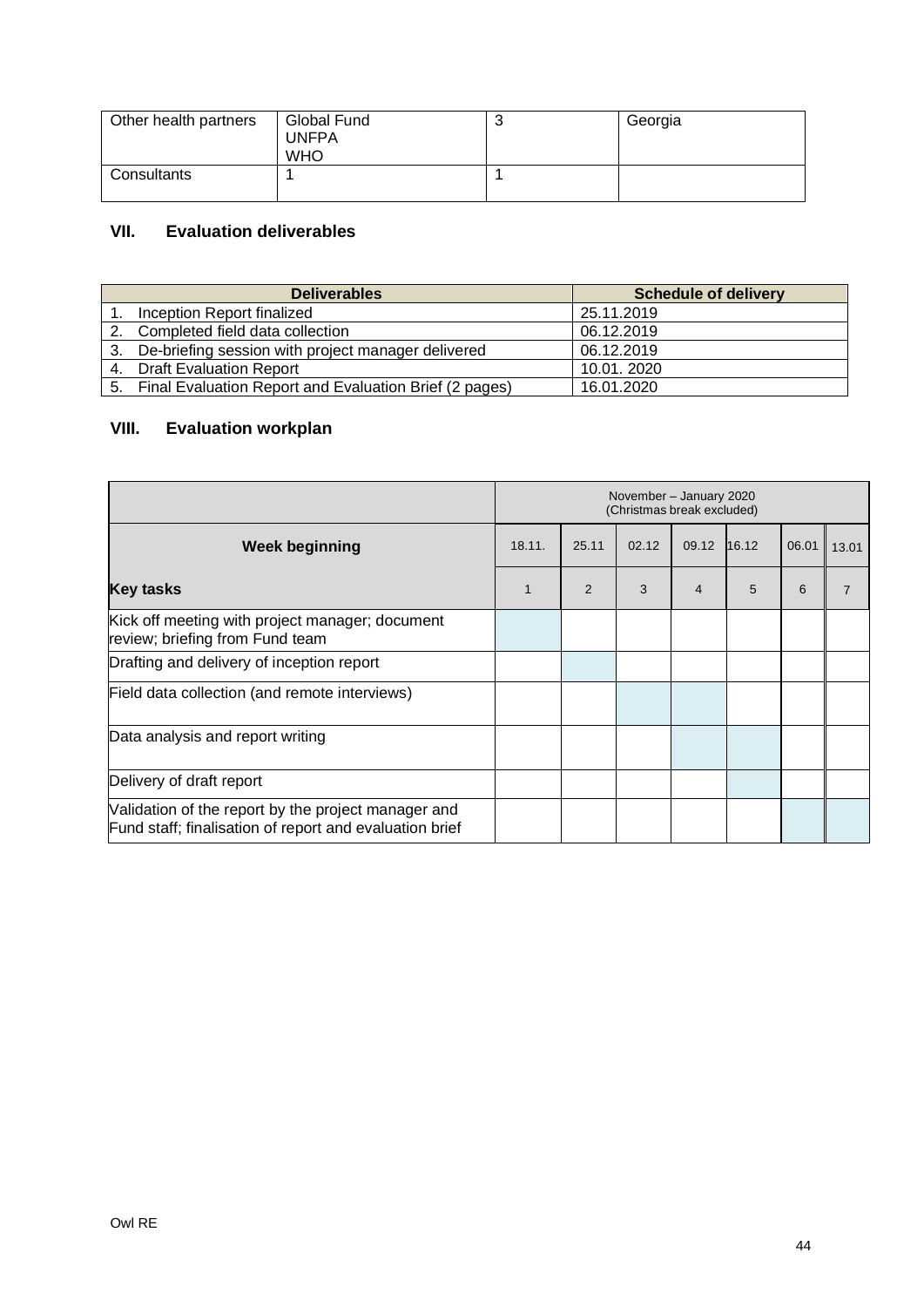| <b>Project for Ex-Post Evaluation</b> | MA.0379                                |
|---------------------------------------|----------------------------------------|
| <b>Duration of the Project</b>        | 27 months, 01-12-2016 - 28-02-2019     |
| <b>Budget (USD)</b>                   | \$250,000                              |
| <b>Donor</b>                          | IOM Development Fund (IDF)             |
| <b>Relevant National Office and</b>   | IOM Georgia and IOM Vienna             |
| <b>Relevant Regional Office</b>       |                                        |
| <b>Countries covered</b>              | Georgia, Armenia and Azerbaijan        |
| <b>Evaluation</b>                     | <b>External Independent Evaluation</b> |
| <b>Evaluation Team</b>                | Owl RE Research and Evaluation         |
| <b>Evaluation Period</b>              | November - January 2020                |

#### <span id="page-44-0"></span>*1. Introduction and Context*

This document is an inception report produced for the IOM Development Fund (the Fund) expost evaluation of the project *Enhancing Mechanisms for Prevention, Detection and Treatment of HIV/AIDS and Tuberculosis Among Migrant and Mobile Populations in the South Caucasus.*  This report outlines the purpose, objectives, methodology, questions, tools and work-plan of the consultancy.

Financed by the Fund, *Enhancing Mechanisms for Prevention, Detection and Treatment of HIV/AIDS and Tuberculosis Among Migrant and Mobile Populations in the South Caucasus Countries* was a regional project which aimed to enhance mechanisms for preventions, increased detection and treatment of HIV/AIDS and Tuberculosis among migrant and mobile populations in the South Caucasus countries, through a coordinated migrant-centred approach.

Tuberculosis and HIV/Aids represent a significant public health concern in Armenia, Azerbaijan and Georgia. Particularly alarming are the rates of multi-resistant and extensively drug resistant tuberculosis forms in the South Caucasus countries along with the increasing prevalence of HIV/Aids registered cases. Effective TB and HIV/AIDS control is further undermined by high rates of interrupted treatment courses.

Inter-connectivity between the three countries is strong and mobility along the South Caucasus transit corridors has increased with the recent introduction of Integrated Border Management to the region. However, in view of the aforementioned challenges in HIV/AIDS and TB control and the absence of cross border migrants sensitive healthcare services for early detection of HIV/AIDS and tuberculosis, as well as the likelihood of a high occurrence of treatment course interruptions, this poses a significant public health concern as migrants and mobile populations represent one of the main vulnerable at-risk groups.

The following outputs of the project included: 1. Health promotion campaign among migrant and mobile populations regarding HIV/AIDS and Tuberculosis, focusing on preventive screening and treatment adherence; 2. Cross-border and in-country Migrant Health Survey providing evidence-based recommendations for the elaboration of a coordinated, regional migrant-centred approach for HIV/AIDS and TB prevention and surveillance; 3. Capacitybuilding of healthcare professionals and border authorities facilitating the establishment of a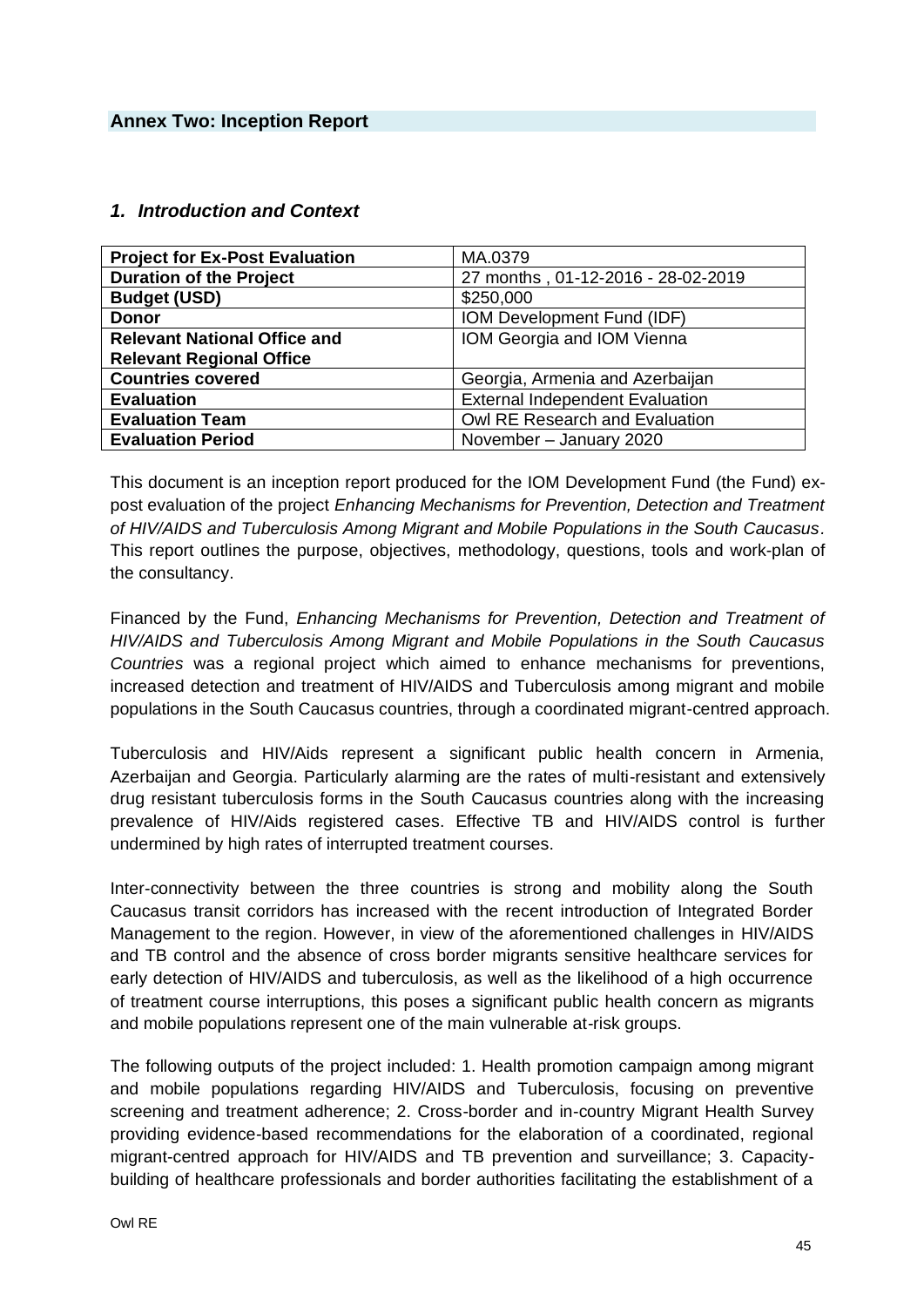regional professional network aimed at advancement of cross-border referral mechanisms and elaboration of migrant friendly healthcare policies and programs.

# *2. Purpose and Objectives*

The purpose of conducting this ex-post evaluation is to assess the relevance of the project to its stakeholders and beneficiaries, the effectiveness and efficiency of project management and implementation, the expected impact, how well were cross-cutting themes of human rights and gender mainstreamed in the project, and if the desired effects are sustainable, and/or have the prospects of sustainability, (following the DAC evaluation criteria<sub>17</sub>).

The evaluation aims to promote transparency and accountability which will, in turn, assist the Fund in its decision-making and to better equip staff to make judgments about the project and to improve effectiveness where possible and with regard to future project funding. Concerning the expected use of findings, the ex-post evaluation aims to also identify lessons learned, good practices, and provide a learning opportunity for the Fund and its implementing partners with regard to the project formulation process. The findings will also help make evidence-based strategic decisions in relation to specific projects, while also demonstrating the Fund's on-going commitment to results based management.

The primary objectives of the evaluation are to:

<sup>17</sup> Organisation for Economic Co-operation and Development – Development Assistance Committee, 'Evaluation of development programmes, DAC Criteria for Evaluating Development Assistance', web page, OECD. See

http://www.oecd.org/dac/evaluation/daccriteriaforevaluatingdevelopmentassistance.htm.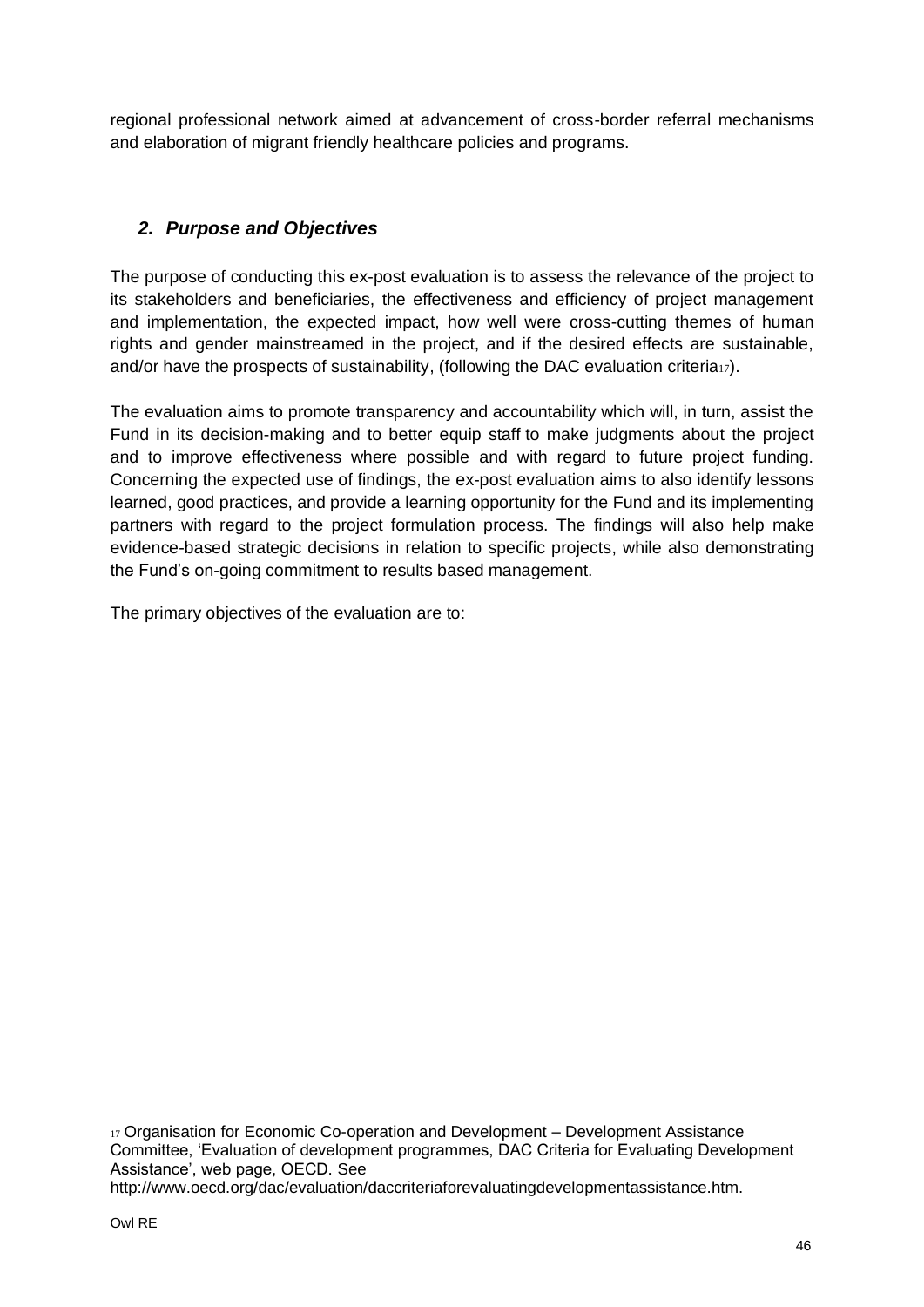- (a) Assess the relevance of the project's intended results;
- (b) Assess the relevance of the Theory of Change and design of the results matrix and the extent to which the objective, outcomes and outputs are well formulated; the indicators were SMART and baseline and targets appropriate;
- (c) Assess the effectiveness of the project in reaching their stated objectives and results, as well as in addressing cross-cutting issues such as gender, human-rights based approach, etc.;
- (d) Assess the efficiency and cost-effectiveness of project implementation;
- (e) Assess the impact prospects and outcomes to determine the entire range of effects of the project (or potential effects) and assess the extent to which the project have been successful in producing expected change;
- (f) Assess the sustainability of the project's results and benefits (or measures taken to guarantee it) or prospects for sustainability;
- (g) Assess how effectively issues of gender equality and human rights protection were mainstreamed in the process of project design and during project implementation;
- (h) Identify lessons learned and best practices in order to make recommendations for future similar projects and help the Fund in its decision-making about future project funding.

These objectives are operationalised in a series of evaluation questions and indicators (see annex 1: Evaluation matrix). The Results Matrix (RM) is reproduced in annex 5 to illustrate the intervention logic foreseen for the project.

# *3.* Methodology

The evaluation framework will focus on the standard DAC criteria and cross-cutting themes criteria, supported by standard tools (i.e. interview guide and evaluation checklist – see annexes 3 and 4) and will take place over a period of seven weeks (excluding the 2 weeks for Christmas break). The evaluation will take a participatory approach involving and consulting with the relevant stakeholders in the different steps of the evaluation and integrating this approach into the methodology as far as is feasible. It will use a mixed methods approach and cross validate evaluation findings through the triangulation process, where possible.

# *3.1. Research methods/tools*

Research tools will be both quantitative and qualitative and will be used across the different themes and questions. The following table provides further information on these tools and how they will be deployed.

| Tool                | <b>Description</b>     | <b>Information Source</b>  |
|---------------------|------------------------|----------------------------|
| Document review     | Review of main         | IOM documentation on       |
|                     | documentation          | PRIMA, including           |
|                     |                        | internal/external reports, |
|                     |                        | surveys, feedback reports  |
|                     |                        | on workshops/focus groups, |
|                     |                        | publications, guidelines,  |
|                     |                        | country reviews etc.       |
| Interviews internal | Some 8 semi-structured | In person or by telephone  |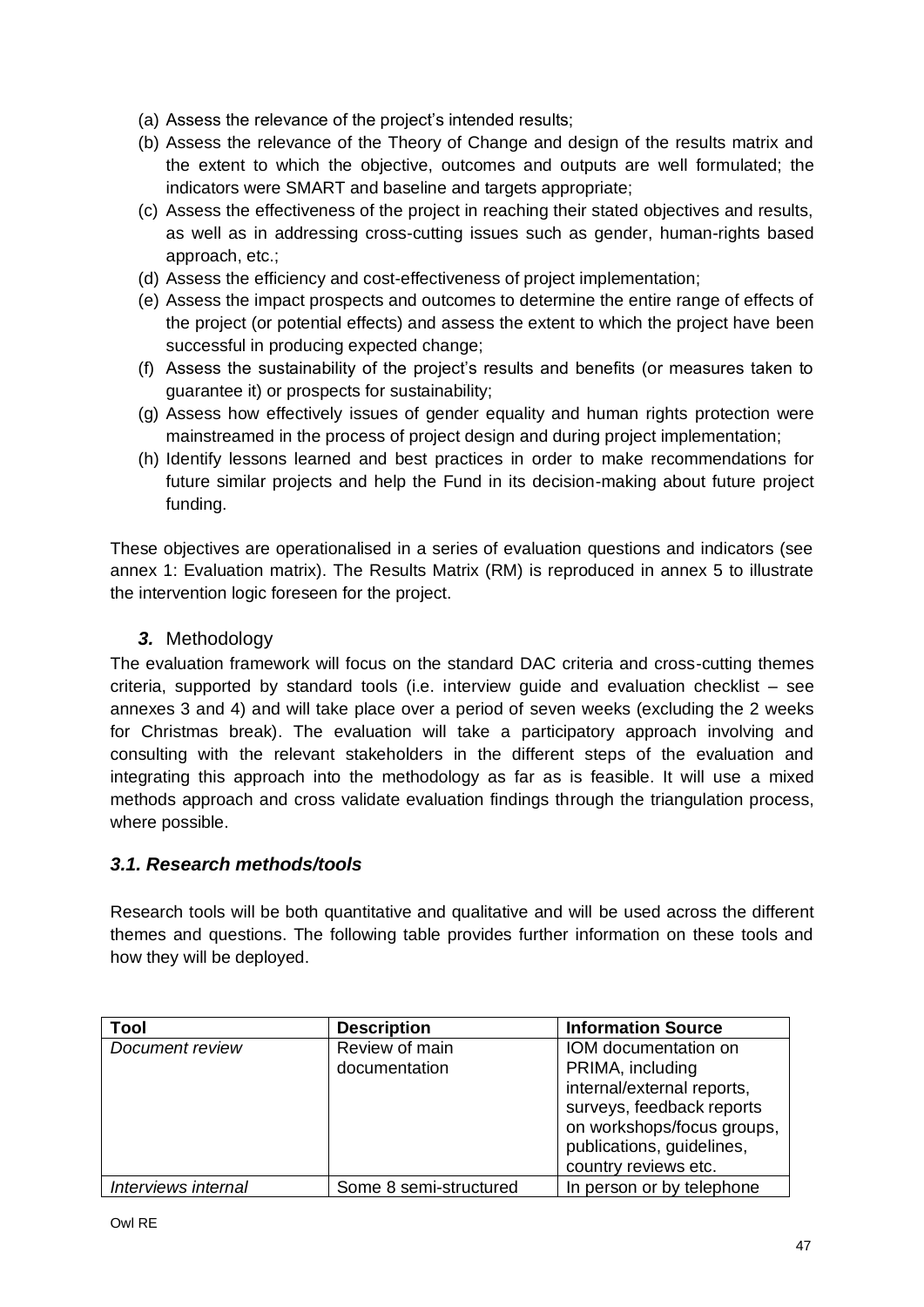|                     | interviews using an<br>interview guide                            | -IOM country office program<br>staff Georgia (4), Armenia<br>(1) and Azerbaijan (1)<br>-IOM Regional and Global<br>staff $(2)$               |
|---------------------|-------------------------------------------------------------------|----------------------------------------------------------------------------------------------------------------------------------------------|
| Interviews external | Some 11 semi-structured<br>interviews using an<br>interview guide | In person or by telephone:<br>-Consultant (1)<br>- Project partners in<br>Georgia, Armenia and<br>Azerbaijan (8)<br>- UN health partners (2) |

# *3.2. Sampling*

Overall sampling will be purposeful in that the stakeholders will be selected for the evaluation, based on their involvement as staff, consultants, experts, partners or beneficiaries of the project. If a survey is carried out, the approach will be to aim for a maximum number of responses (and not a random sampling) given the relatively small number of potential survey respondents. The selection of participating stakeholders will be led by the project co-ordinator and will aim to be representative, to ensure that a balance is found in terms of gender, race/ethnicity, age range and other project-specific criteria.

# *3.3. Analysis*

The findings from the desk review, key informant interviews will be collated and analysed using appropriate quantitative and qualitative techniques and the evaluation criteria used will be rated by the evaluator based on the scale in the table below, with supporting evidence described. Where the evidence is weak or limited, it will be stated.

Findings will be used to assess the achievements of results as articulated in the Results Matrix, both numeric and descriptive results and used to rate the project as a whole according to the assessing evaluation criteria.

| <b>Scaling</b> | <b>Evaluation</b><br><b>Criteria</b>            | <b>Explanation</b>                                                                                                         | <b>Supporting evidence</b>                                     |
|----------------|-------------------------------------------------|----------------------------------------------------------------------------------------------------------------------------|----------------------------------------------------------------|
| 5              | Excellent<br>(Always)                           | There is an evidence of strong<br>contribution and/or contributions<br>exceeding the level expected by<br>the intervention | Supporting evidence will be<br>detailed for each rating given. |
| 4              | <b>Very</b><br>good<br>(Almost always)          | There is an evidence of good<br>contribution but with some areas<br>for improvement remaining                              |                                                                |
| 3              | (Mostly,<br>Good<br>with<br>some<br>exceptions) | There is an evidence of satisfactory<br>contribution but requirement for<br>continued improvement                          |                                                                |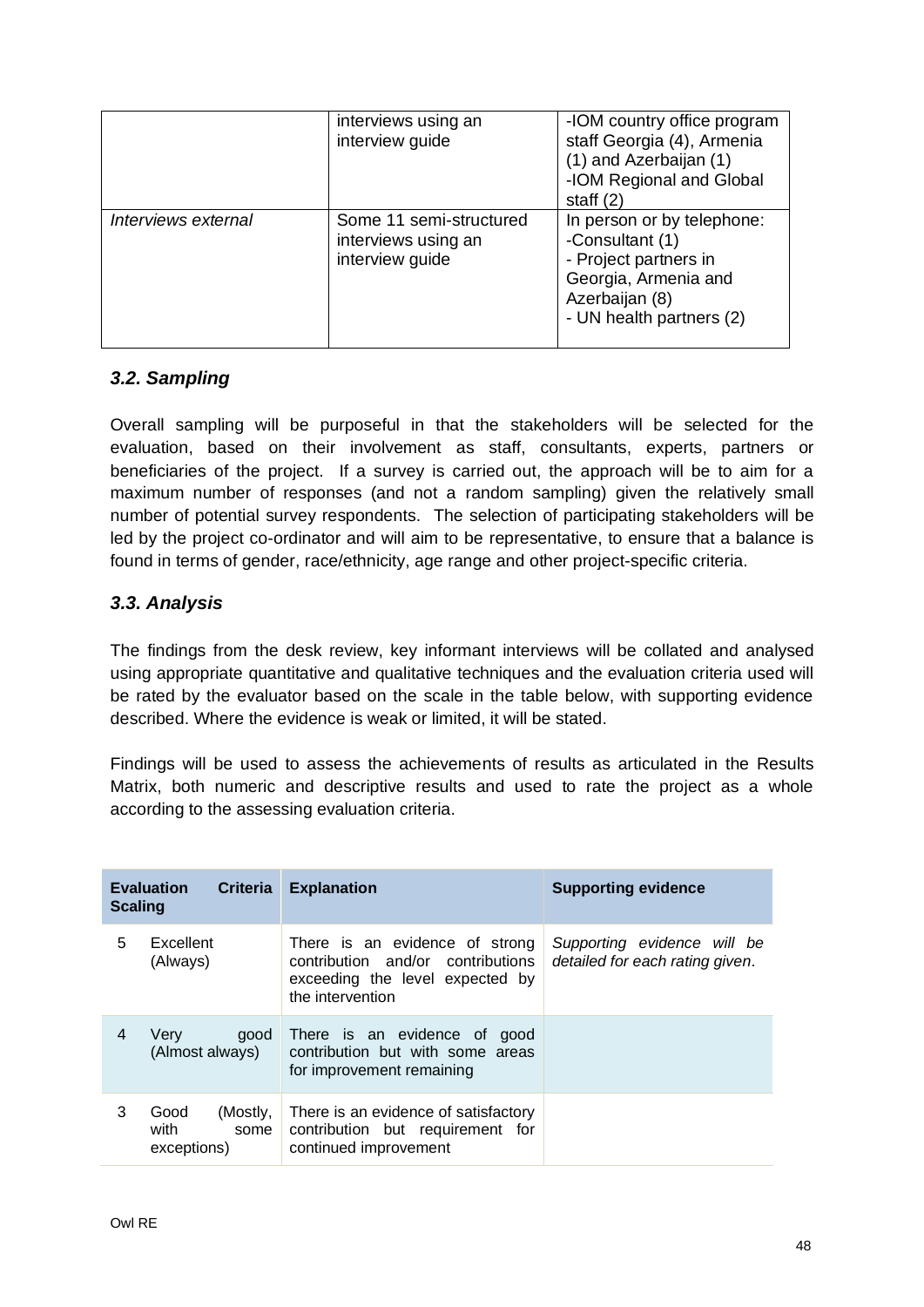| Adequate<br>(Sometimes, with<br>many exceptions)               | There is an evidence of some<br>contribution<br>but<br>significant<br>improvement required |
|----------------------------------------------------------------|--------------------------------------------------------------------------------------------|
| Poor<br>occasionally with contribution<br>clear<br>weaknesses) | (Never or There is low or no observable                                                    |

# *3.4. Limitations and proposed mitigation strategies*

The following limitations have been identified with accompanying mitigation strategies to minimise the impact described where possible. If it is not possible to fully rectify the limitations identified, findings will have to be reached based on partial information. Where this occurs the evaluation will seek to be transparent about the limitations of the evaluation and to describe how these may have affected the overall findings, conclusions and recommendations.

(a) Timing: IOM staff / stakeholders and beneficiaries might not be available at all times to provide inputs

*Mitigation strategy:* Early and close involvement of the project manager to help coordinate meetings and ensure availability of key stakeholders. When timing prevents interviews taking place in person, interviews will be conducted at a later date by skype.

(b) General problem of insufficient data or insufficient representative data collected, owing to poor response rate from interviewees.

*Mitigation strategy:* Triangulation with other data gathering tools from different sources will help address data gaps.

(c) Objective feedback– interviewees may be reticent to reveal the factors that motivate them or any problems they are experiencing or being transparent about their motivation or about internal processes.

*Mitigation strategy:* Anonymizing sources if necessary and ensuring interviews are conducted on a one to one basis where possible can help address issues of confidentiality.

(d) General bias in the application of causality analysis

*Mitigation strategy:* Judgements will be informed by the team and all findings will be reviewed jointly, as well as by the project manager and the main evidence for ratings will be described.

# *4. Workplan*

The workplan is divided into three phases, covering an 9 week period, (excluding a 2 week Christmas break):

**Phase 1 – Inception:** An initial meeting with the project manager and IOM Development Fund staff to discuss the evaluation framework, identify stakeholders and to ensure involvement and ownership from the start. From this, a methodology, timeline, standard tools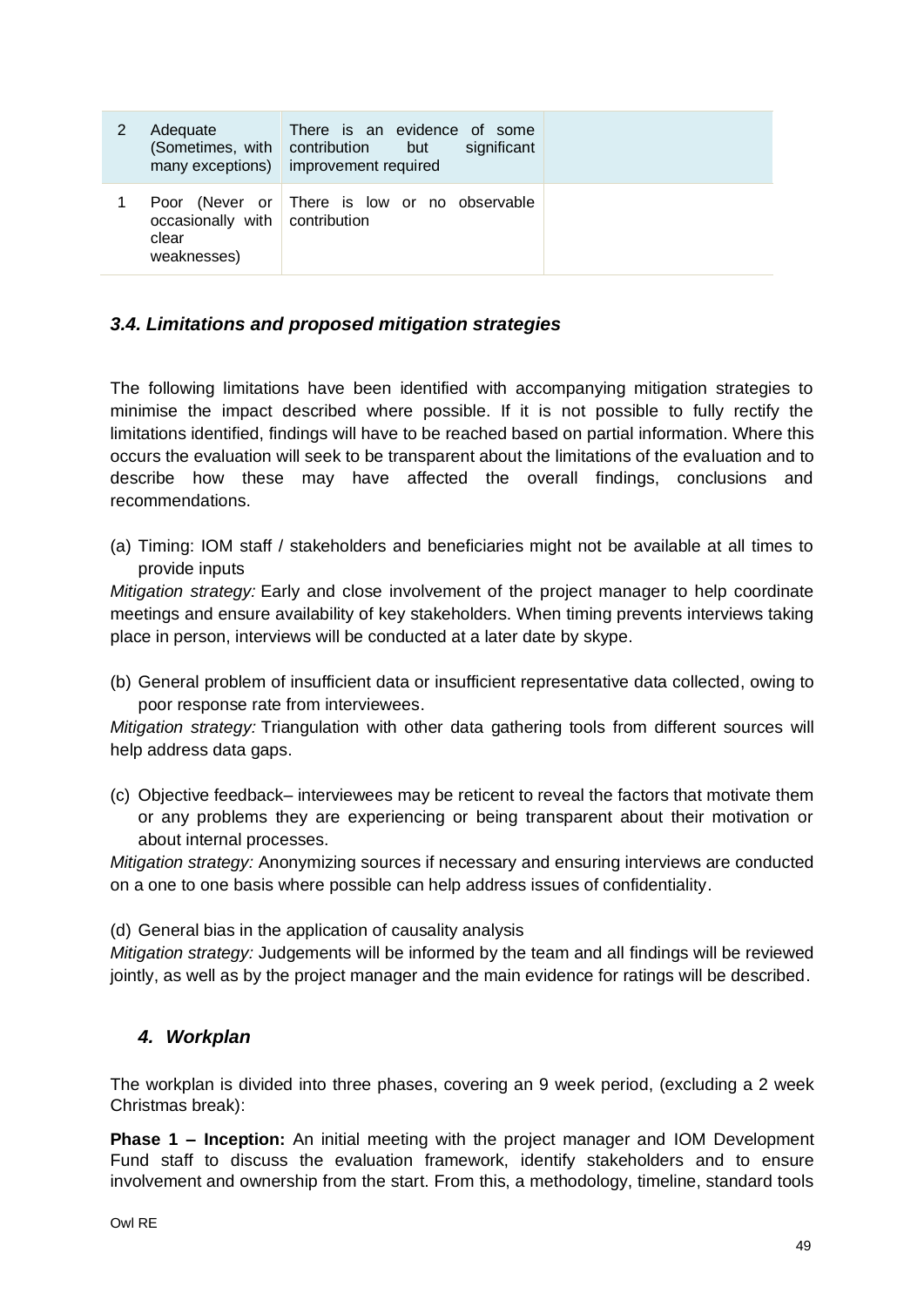and evaluation approach has been developed and detailed in the inception report (this document).

**Phase 2 – Data collection**: During the second phase of the evaluation field work will be undertaken in Georgia. Interviews will be conducted either in person or by Skype, including interviewees located in Azerbaijan and Armenia, and all relevant project data will be collected and reviewed.

**Phase 3 - Report writing and presentation**: During the final phase collected data will be analysed and a report drafted for validation. The results of the evaluation will be disseminated by means of the report and a presentation made to the evaluation users.

The key tasks and timing are described in the following table:

|                                                                                                                | November - January 2020<br>(Christmas break excluded) |   |   |                |       |   |                |
|----------------------------------------------------------------------------------------------------------------|-------------------------------------------------------|---|---|----------------|-------|---|----------------|
| <b>Week beginning</b>                                                                                          | 16.12<br>18.11.<br>25.11<br>02.12<br>09.12<br>06.01   |   |   |                | 13.01 |   |                |
| <b>Key tasks</b>                                                                                               |                                                       | 2 | 3 | $\overline{4}$ | 5     | 6 | $\overline{7}$ |
| Kick off meeting with project manager; document<br>review; briefing from Fund team                             |                                                       |   |   |                |       |   |                |
| Drafting and delivery of inception report                                                                      |                                                       |   |   |                |       |   |                |
| Field data collection (and remote interviews)                                                                  |                                                       |   |   |                |       |   |                |
| Data analysis and report writing                                                                               |                                                       |   |   |                |       |   |                |
| Delivery of draft report                                                                                       |                                                       |   |   |                |       |   |                |
| Validation of the report by the project manager and Fund<br>staff; finalisation of report and evaluation brief |                                                       |   |   |                |       |   |                |

# **4.1. Team management**

The evaluation will be carried out by Sharon McClenaghan with Glenn O'Neil as a support and for quality control.

# *5. Deliverables*

The following deliverables (draft and final), are foreseen for the consultancy: Inception report (this document), Executive summary, (2 pages), Evaluation report and Evaluation learning brief.

|    | <b>Deliverables</b>                                        | <b>Schedule of delivery</b> |
|----|------------------------------------------------------------|-----------------------------|
| 6. | Inception Report finalized                                 | 25.11.2019                  |
|    | 7. Completed field data collection                         | 06.12.2019                  |
|    | 8. De-briefing session with project manager delivered      | 06.12.2019                  |
| 9. | . Draft Evaluation Report                                  | 10.01.2020                  |
|    | 10. Final Evaluation Report and Evaluation Brief (2 pages) | 16.01.2020                  |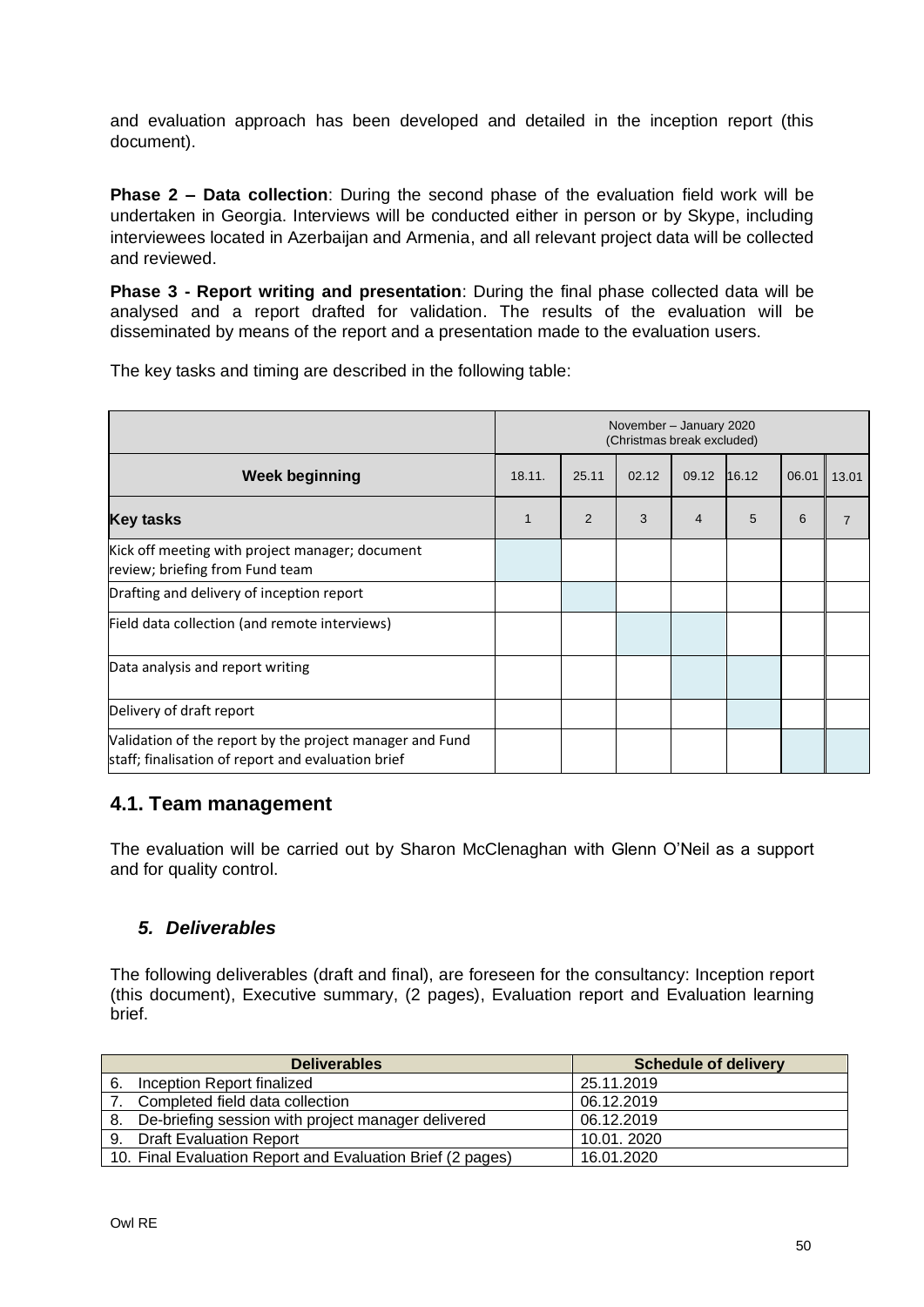# *Annex One: Evaluation Matrix*

| <b>Key Evaluation Questions and sub</b><br>questions                                                                                                                                                                                                                                                                                                                                                                                                                                                                                                                                                                                                  | <b>Indicators</b>                                                                                                                                                                                         | <b>Data Collection Tools</b>         | <b>Sources of Information</b>               |
|-------------------------------------------------------------------------------------------------------------------------------------------------------------------------------------------------------------------------------------------------------------------------------------------------------------------------------------------------------------------------------------------------------------------------------------------------------------------------------------------------------------------------------------------------------------------------------------------------------------------------------------------------------|-----------------------------------------------------------------------------------------------------------------------------------------------------------------------------------------------------------|--------------------------------------|---------------------------------------------|
|                                                                                                                                                                                                                                                                                                                                                                                                                                                                                                                                                                                                                                                       | RELEVANCE : Extent to which the project`s objective and intended results remain valid as originally planned or modified                                                                                   |                                      |                                             |
| 1.1 To what extent were the needs of<br>beneficiaries and stakeholders taken into<br>account during project design?                                                                                                                                                                                                                                                                                                                                                                                                                                                                                                                                   | Needs of beneficiaries and stakeholder<br>groups reflected in project design.<br>Evidence of consultation during project<br>development and of project activities and<br>outputs tailored to their needs. | Document review<br>Interviews        | Project documentation<br><b>KIIs</b>        |
| 1.2 Is the project aligned with the needs<br>and priorities of the Governments?                                                                                                                                                                                                                                                                                                                                                                                                                                                                                                                                                                       | Alignment of project with national policies,<br>strategies and programs on migration and<br>health, specifically on TB and HIV/AIDS                                                                       | Document review<br>Interviews        | <b>KIIs</b><br><b>Project Documentation</b> |
| 1.3 Was the project well designed<br>according to IOM project development<br>quidelines?<br>1.3.1 Was the results matrix used as a<br>management tool? Was the results matrix<br>clear and logical and did it show how<br>activities and outputs would effectively lead<br>to results and intended outcomes and<br>objective?<br>1.3.2 Were the outcomes and indicators<br>Specific, Measurable, Achievable, Realistic<br>Time-bound<br>(SMART)?<br>Were<br>and<br>indicators gender-disaggregated?<br>Were<br>baselines set and updated for each<br>indicator? Were targets values set and<br>were they realistic or did they need to be<br>updated? | Relevance of the RM, theory of change<br>and vertical logic to the identified needs<br>and priorities of the project overall.                                                                             | Document review                      | Project documentation                       |
| 1.4. To what extent do the expected<br>outcomes and outputs remain valid and<br>pertinent as originally intended in terms of<br>direct beneficiary needs?                                                                                                                                                                                                                                                                                                                                                                                                                                                                                             | Current relevance of project outputs and<br>outcomes to current national priorities.                                                                                                                      | Document review<br><b>Interviews</b> | KIIs<br><b>Project Documentation</b>        |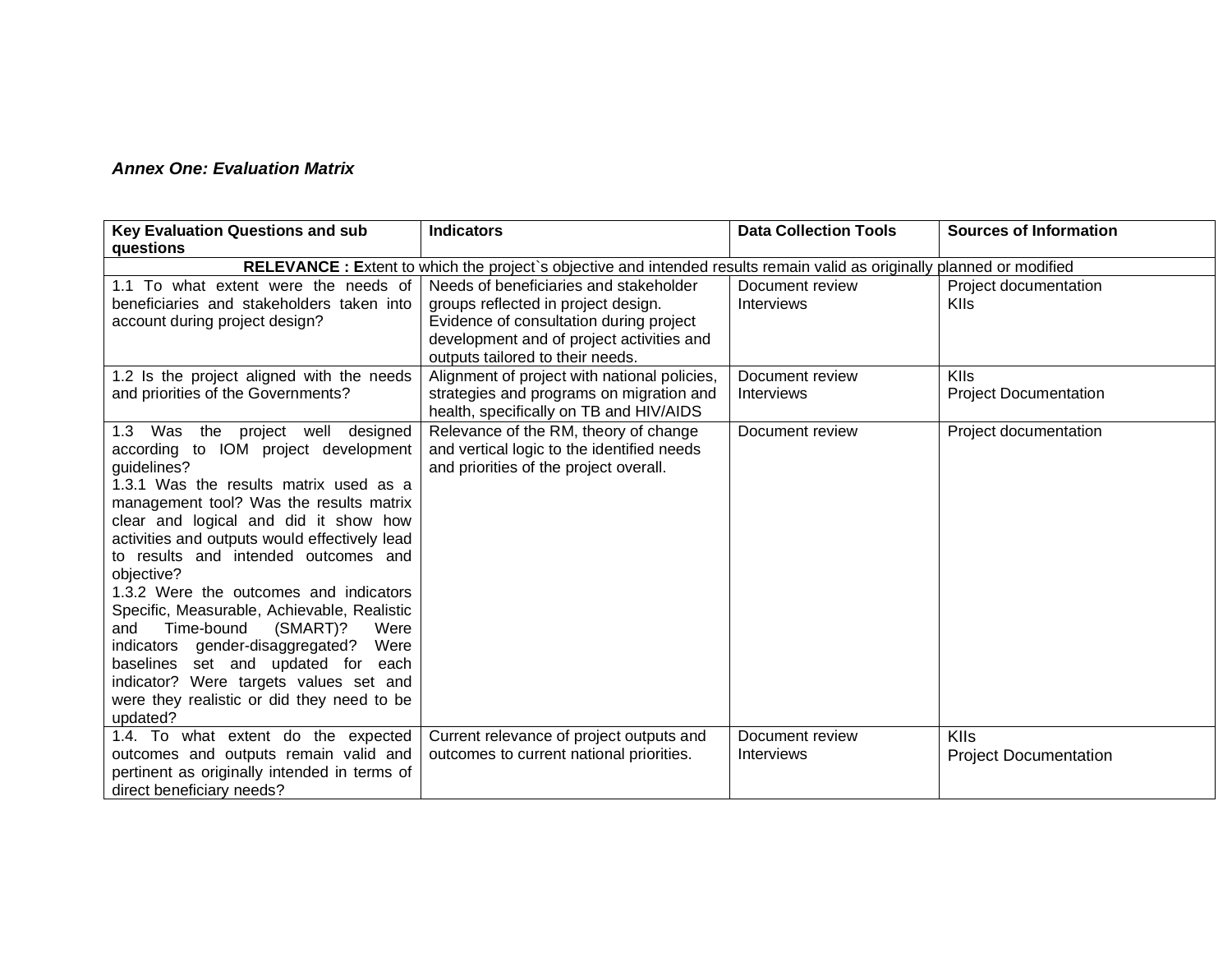| 1.4.1. To what extent if any, was the project                      |                                                                                         |                   |                                 |
|--------------------------------------------------------------------|-----------------------------------------------------------------------------------------|-------------------|---------------------------------|
| revised/ amended from the first to the                             |                                                                                         |                   |                                 |
| second phase to be more relevant to<br>stakeholder and beneficiary |                                                                                         |                   |                                 |
| 1.5. Were the management practices                                 | Extent to which project management                                                      | Document review   | <b>KIIs</b>                     |
| appropriate for achieving the expected                             | practices are appropriate for achieving                                                 | <b>Interviews</b> | <b>Project Documentation</b>    |
| outcomes?                                                          | expected outcomes.                                                                      |                   |                                 |
| 1.5.1. Were the indicators/targets used to                         |                                                                                         |                   |                                 |
| measure progress in reporting?                                     |                                                                                         |                   |                                 |
| 1.5.2. Was a work plan and resource                                |                                                                                         |                   |                                 |
| schedule available and used by the project                         |                                                                                         |                   |                                 |
| management and other relevant parties? If                          |                                                                                         |                   |                                 |
| not, why not?<br>1.5.3Were the risks and/or assumptions            |                                                                                         |                   |                                 |
| holding true? Were risk management                                 |                                                                                         |                   |                                 |
| arrangements in place?                                             |                                                                                         |                   |                                 |
|                                                                    |                                                                                         |                   |                                 |
| 1.6 How adequately were human rights and                           | Reference to human rights and gender                                                    | Document review   | <b>KIIs</b>                     |
| gender equality taken into consideration                           | equality concerns in key project                                                        | Interviews        | <b>Project Documentation</b>    |
| during<br>the<br>design<br>and<br>project                          | documents and deliverables. Informed                                                    |                   |                                 |
| implementation?                                                    | opinion/perceptions of PM, and key<br>informants.                                       |                   |                                 |
| 1.7. Is the project in line with IOM/IOM                           | Adherence to IOM's/ IOM Development                                                     | Document review   | IDF eligibility criteria, MIGOF |
| Development Fund priorities and criteria?                          | fund mandates and strategic goals as                                                    | Interviews        | <b>KIIs</b>                     |
|                                                                    | demonstrated by the IDF`s objectives and                                                |                   | <b>Project Documentation</b>    |
|                                                                    | <b>MIGOF</b>                                                                            |                   |                                 |
|                                                                    |                                                                                         |                   |                                 |
|                                                                    | <b>EFFECTIVENESS</b> : The extent to which the project achieves its intended results    |                   |                                 |
| 2.1. Have the<br>project's outputs<br>and                          | Extent to which project outputs and                                                     | Document review   | <b>KIIs</b>                     |
| outcomes been achieved in accordance                               | outcomes have been achieved and the                                                     | Interviews        | <b>Project Documentation</b>    |
| with the stated plans and results matrix?                          | deliverables<br>and<br>projects<br>results<br>(expected and unexpected) led to benefits |                   |                                 |
| $2.1.1$ To<br>what<br>extent<br>have<br>project                    | for stakeholders and beneficiaries.                                                     |                   |                                 |
| monitoring tools and systems in place to                           | Effectiveness of project monitoring tools.                                              |                   |                                 |
| track project implementation and inform                            |                                                                                         |                   |                                 |
| decisions?                                                         |                                                                                         |                   |                                 |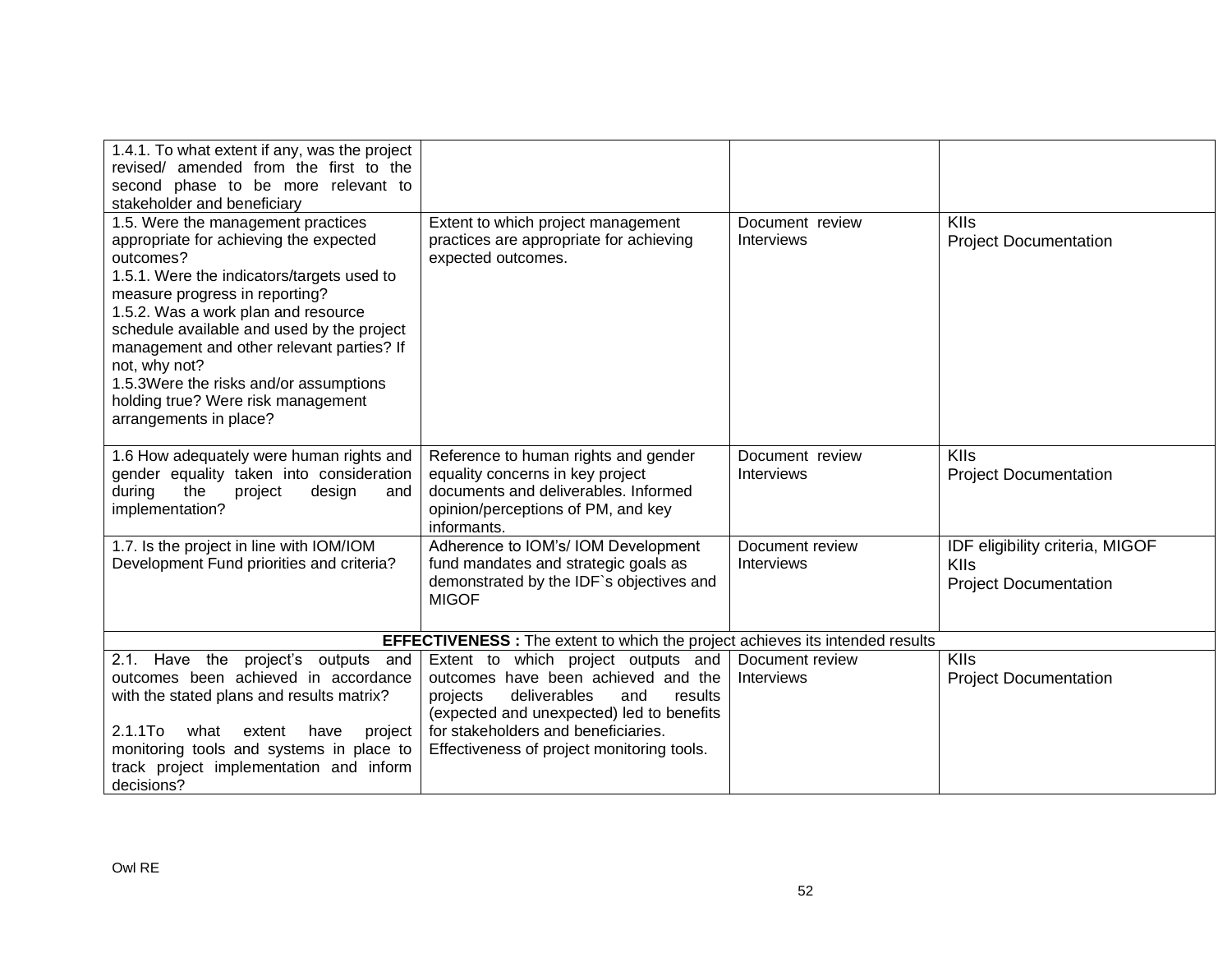| 2.2 Was the collaboration and coordination<br>with partners (including project<br>implementing partners) and stakeholders<br>effective, and to what extent have the<br>target beneficiaries been involved in the<br>processes?                                   | Level of Involvement and extent of<br>effectiveness of target beneficiaries,<br>partners and stakeholders in collaboration<br>and coordination processes.                                                                                               | Interviews<br>Document review        | <b>KIIs</b><br><b>Project Documentation</b> |
|------------------------------------------------------------------------------------------------------------------------------------------------------------------------------------------------------------------------------------------------------------------|---------------------------------------------------------------------------------------------------------------------------------------------------------------------------------------------------------------------------------------------------------|--------------------------------------|---------------------------------------------|
| 2.3 What major internal and external<br>factors have influenced (positively or<br>negatively) the achievement of the project's<br>objectives and how have they been<br>managed?                                                                                  | Identification of influential a) internal<br>factors (positive and negative) and b)<br>external factors (positive and negative).<br>Effectiveness of project management of<br>internal and external factors.                                            | <b>Interviews</b>                    | KIIs                                        |
| 2,4. Are there any factors that prevent(ed)<br>beneficiaries and project partners from<br>accessing the results/services/products?<br>2.4.1How do the project`s beneficiaries and<br>stakeholders perceive the project<br>implementation and results?            | Identification of factors which<br>prevented/impacted beneficiaries and<br>partners from accessing results/services/<br>products.                                                                                                                       | Interviews                           | <b>KIIs</b>                                 |
|                                                                                                                                                                                                                                                                  | EFFICIENCY & COST EFFECTIVENESS: How resources (human, financial) are used to undertake activities and how well these are converted to outputs                                                                                                          |                                      |                                             |
| 3.1. How cost-effective was the project?<br>activities<br>have<br>Could<br>the<br>been<br>implemented with fewer resources without<br>reducing the quality and quantity of the<br>results?                                                                       | Adherence to original budget- Level of<br>budget variance.<br>Extent to which the resources required for<br>project activities could have achieved the<br>same results with less inputs/funds, on a<br>sustainable basis.                               | Document review<br><b>Interviews</b> | <b>KIIs</b><br><b>Project Documentation</b> |
| efficient<br>How<br>3.2.<br>the<br>overall<br>was<br>management of the project?<br>3.2.1. Were project activities implemented<br>as scheduled? To what degree were inputs<br>provided/available on time to/from all<br>parties involved to implement activities? | Degree of timeliness of project inputs<br>provided by stakeholders /beneficiaries<br>needed to implement activities.<br>Level of efficiency of project management<br>rated by the stakeholders and<br>beneficiaries. Adherence to original<br>workplan. | Document review<br><b>Interviews</b> | KIIs<br><b>Project Documentation</b>        |
| 3.3. Were project resources monitored<br>regularly and managed in a transparent<br>and accountable manner to guarantee<br>efficient implementation of activities? Did                                                                                            | Level and quality of monitoring of project<br>resources.<br>Incidence of no cost/ costed extension<br>allocated                                                                                                                                         | Document review                      | <b>Project Documentation</b>                |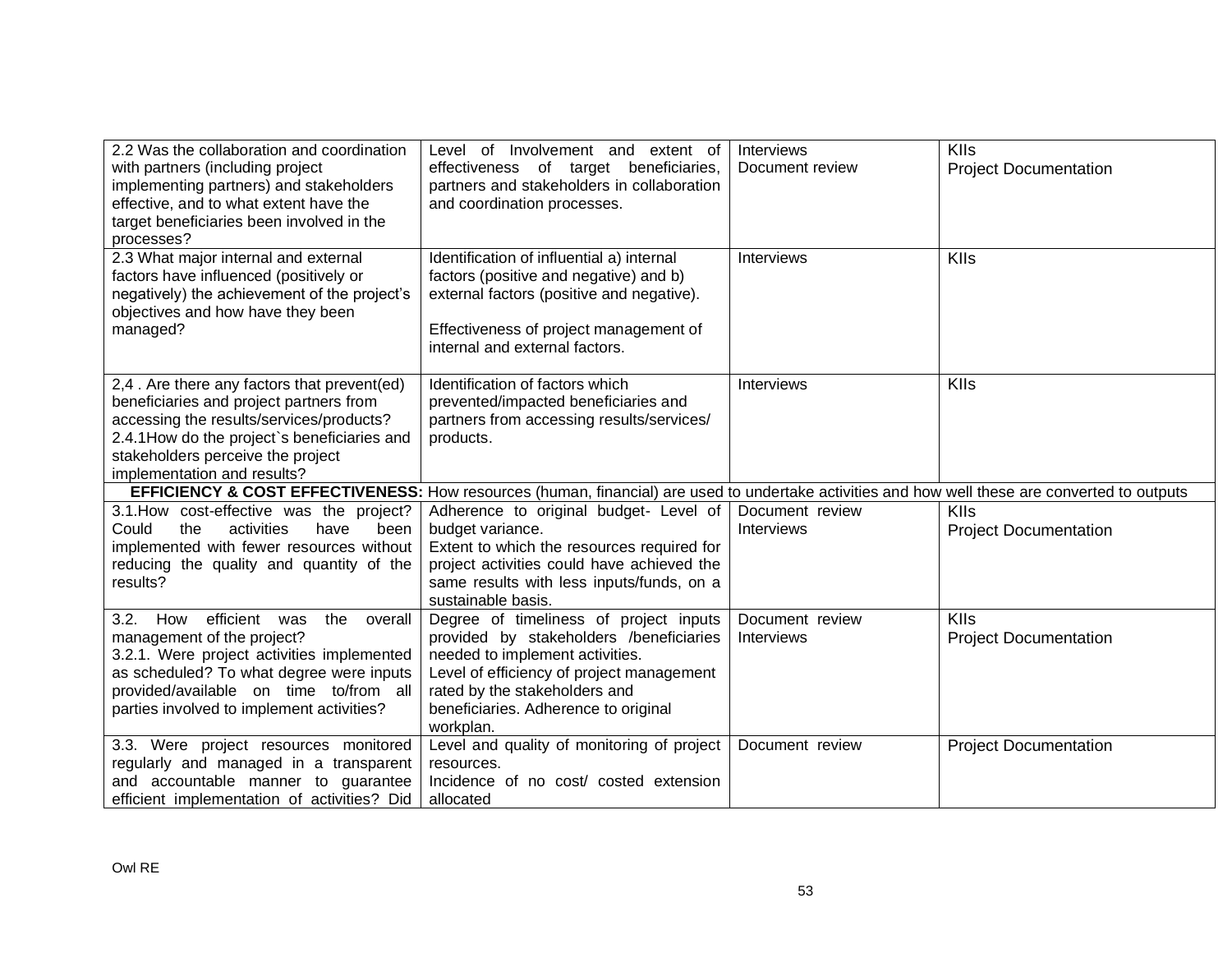| the project require a no-cost extension? If<br>so, why?                                                                                                                      |                                                                                                                                                     |                                    |                                             |
|------------------------------------------------------------------------------------------------------------------------------------------------------------------------------|-----------------------------------------------------------------------------------------------------------------------------------------------------|------------------------------------|---------------------------------------------|
| 3.4. Were the costs proportionate to the<br>results achieved?                                                                                                                | Comparison of costs with identified<br>results.                                                                                                     | Document review<br>Interviews      | <b>KIIs</b><br><b>Project Documentation</b> |
| <b>IMPACT</b> : How the project intervention affects outcome and whether these effects are intended or unintended.                                                           |                                                                                                                                                     |                                    |                                             |
| 4.1 Which positive/negative and intended<br>/unintended effects/changes are visible<br>(short and long-term) as a result of the<br>project?                                  | Incidence of positive and negative<br>effects /changes (short and long-term,<br>intended and unintended) to which the<br>project contributes.       | Document review<br>Interviews<br>S | <b>KIIs</b><br><b>Project Documentation</b> |
| 4.2 Were results achieved in adherence to<br>gender equality and other human rights? And<br>how sustainable are these likely to be?                                          | Extent to results achieved adherence to<br>gender equality and other human rights<br>and their sustainability.                                      | Document review<br>Interviews      | KIIs<br><b>Project Documentation</b>        |
| 4.3 Can those changes /outcomes/ expected<br>impact be attributed to the project's<br>activities? Are there any contribution from<br>external factors?                       | Estimation of contribution of project and<br>identified external factors.                                                                           | Interviews<br>Document review      | <b>KIIs</b><br><b>Project Documentation</b> |
| SUSTAINABILITY : If the project's benefits will be maintained after the project ends                                                                                         |                                                                                                                                                     |                                    |                                             |
| 5.1 Did the project take specific measures to<br>guarantee sustainability?                                                                                                   | Number<br>of<br>documented<br>specific<br>measures taken to ensure sustainability.                                                                  | Document review<br>Interviews      | <b>KIIs</b><br><b>Project Documentation</b> |
| 5.2. Have the benefits generated by the<br>project deliverables continued once external<br>support ceased? (training etc).                                                   | Extent to which the benefits generated<br>by the project have continued post<br>external support.                                                   | Interviews                         | KIIs                                        |
| 5.3 Was the project supported by<br>national/local institutions and well-integrated<br>into national/local social and cultural<br>structures?                                | Extent of sustainability measures taken<br>by national /local institutions to support<br>the project. Level of commitment by key                    | Interviews                         | KIIs                                        |
|                                                                                                                                                                              | stakeholders to sustain project result.                                                                                                             |                                    |                                             |
| 5.4 How far was the project embedded in<br>institutional structures and thus sustained<br>beyond the life of the project?                                                    | Degree of embeddedness of project into<br>institutional structures and likelihood of<br>sustainability, re. structures, processes<br>and resources. | Interviews                         | KIIs                                        |
| 5.5 Did the project's partners have financial<br>capacity, and continued to maintain the<br>benefits of the project in the long run?<br>5.6 Have adequate levels of suitable | Extent of level of financial capacity of<br>partners and ability to maintain project in<br>the future                                               | Interviews<br>Document review      | KIIs<br><b>Project Documentation</b>        |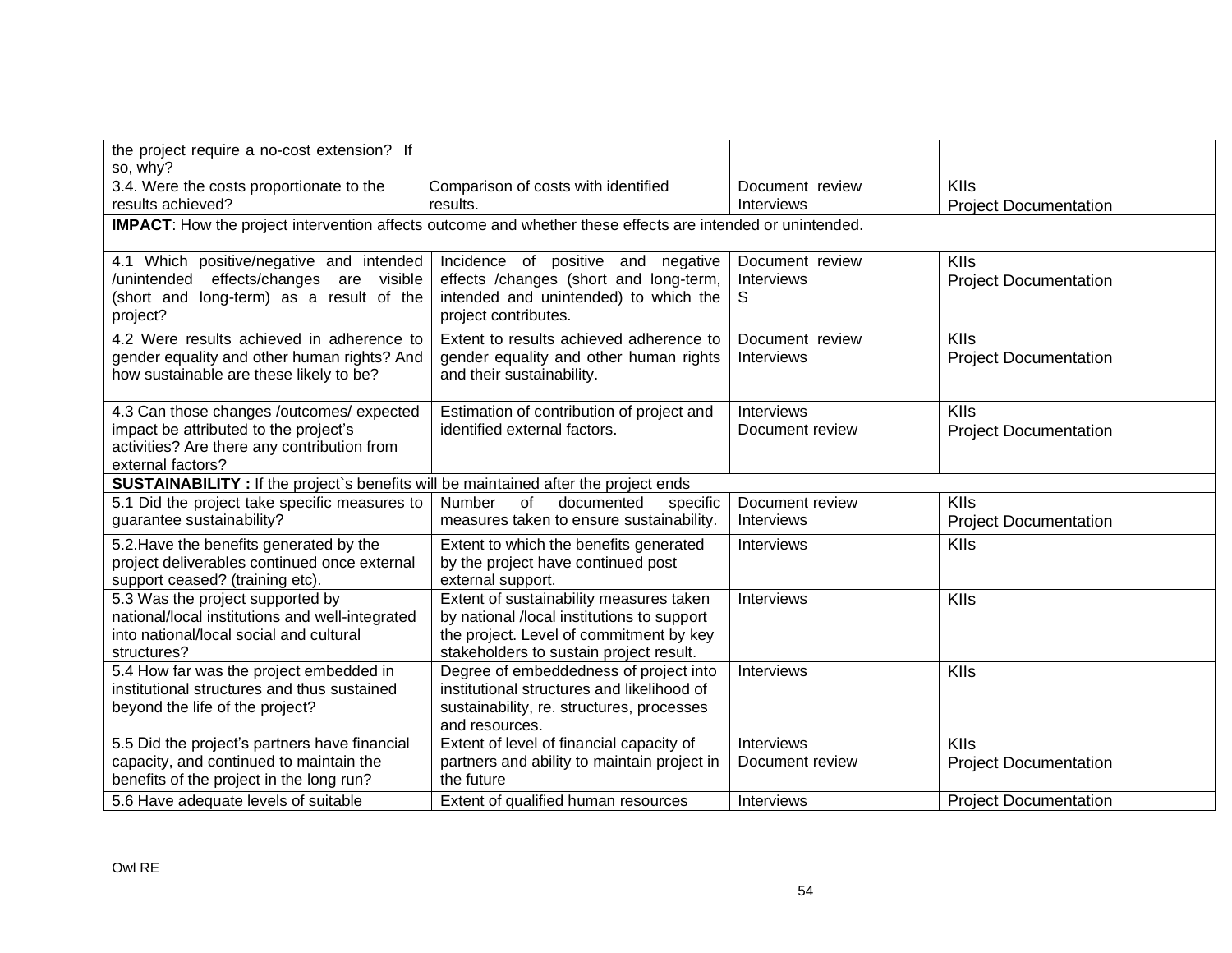| qualified human resources been available to<br>continue to deliver the project' stream of<br>benefits?                                                                                                       | sufficient to continue delivering project<br>benefits.                                               |                   |                                             |
|--------------------------------------------------------------------------------------------------------------------------------------------------------------------------------------------------------------|------------------------------------------------------------------------------------------------------|-------------------|---------------------------------------------|
|                                                                                                                                                                                                              | <b>Cross Cutting Criteria</b>                                                                        |                   |                                             |
| 6.1 How were the various stakeholders<br>involved in designing and/or implementing<br>the project?                                                                                                           | Level and quality of involvement of<br>stakeholders in designing and/or<br>implementing the project. | <b>Interviews</b> | <b>KIIs</b><br><b>Project Documentation</b> |
| 6.2. Data Collection: were the persons<br>diverse<br>interviewed<br>or surveyed<br>and<br>representative of all concerned project's<br>partners and beneficiaries?                                           |                                                                                                      |                   | <b>KIIs</b><br><b>Project Documentation</b> |
| 6.2.1. If personal data was collected or<br>otherwise processed during implementation<br>of the projects, has this been done in<br>accordance with IOM's Data Protection<br>Principles?                      |                                                                                                      |                   |                                             |
| 6.2.2. Has the<br>data collected<br>(during<br>implementation)<br>been<br>appropriately<br>disaggregated (e.g. by age,<br>disability,<br>displacement, ethnicity, gender, nationality,<br>migration status)? |                                                                                                      |                   |                                             |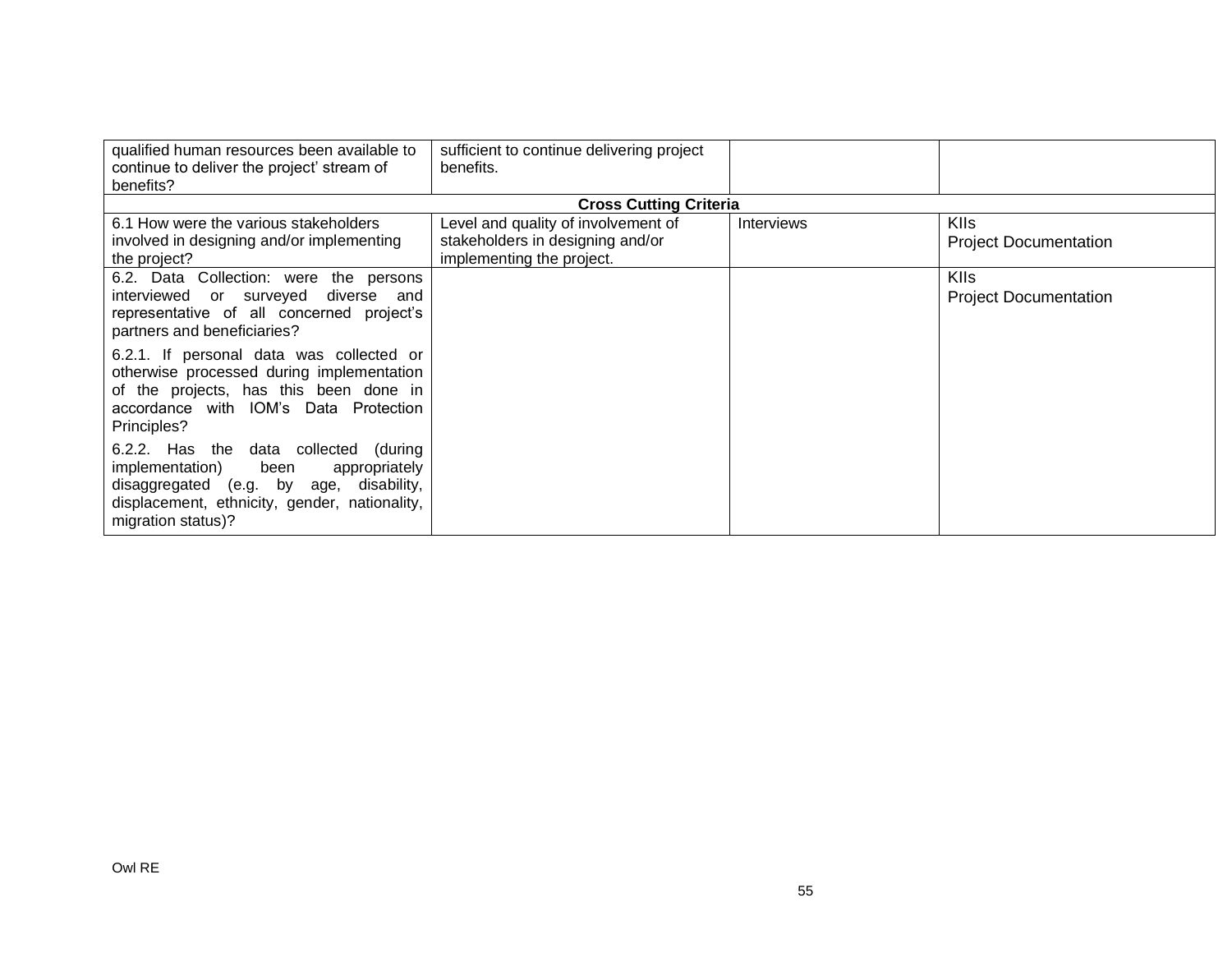#### *Annex Two: Draft structure for evaluation report*

- 1. Executive summary
- 2. List of acronyms
- 3. Introduction
- 4. Context and purpose of the evaluation
	- context
	- evaluation purpose
	- evaluation scope
	- evaluation criteria
- 5. Evaluation framework and methodology
	- Data sources and collection
	- Data analysis
	- Sampling
	- Limitations and proposed mitigation strategies
- 6. Findings
- 7. Conclusions and recommendations
- 8. Annexes:
- Evaluation terms of reference;
- Evaluation inception report;
- Evaluation matrix;
- Timeline,
- List of persons interviewed or consulted;
- List of documents/publications consulted;
- Research instruments used (interview guidelines, survey, etc).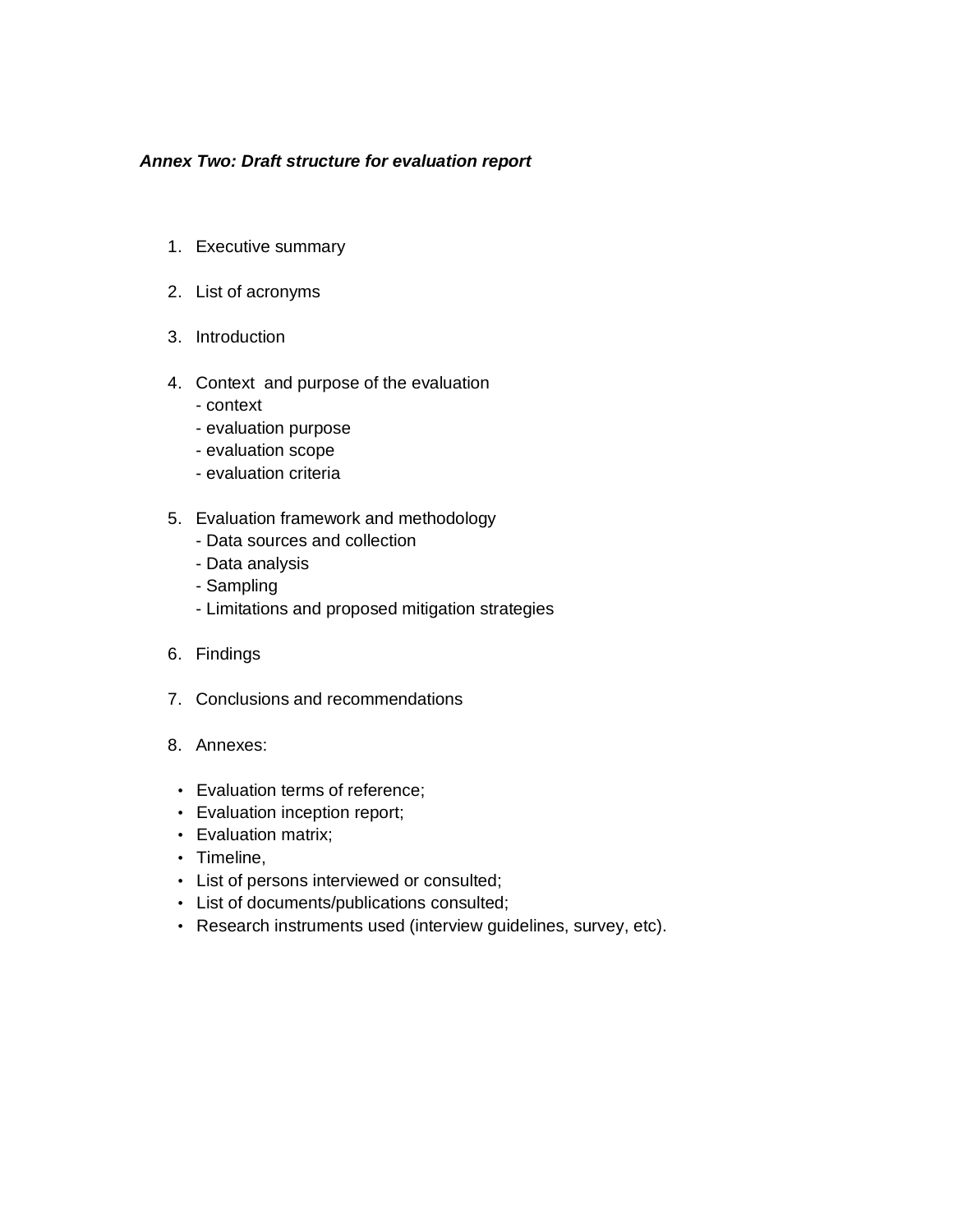# *Annex Three: Interview guide*

This guide is intended for interviews with internal and external stakeholders. The questions will be adapted on the basis of the persons being interviewed.

| <b>Interview Questions</b> |                                                                                                                                                                                                                                                                                                            | <b>Informants</b>                                                    |
|----------------------------|------------------------------------------------------------------------------------------------------------------------------------------------------------------------------------------------------------------------------------------------------------------------------------------------------------|----------------------------------------------------------------------|
| General                    |                                                                                                                                                                                                                                                                                                            |                                                                      |
|                            | Please briefly explain your work at IOM/external organisation (and<br>how long have you been in this position?).                                                                                                                                                                                           | All                                                                  |
|                            | What has been your role and involvement in the project being<br>evaluated? At what stage did you become involved in the project?                                                                                                                                                                           | All                                                                  |
| <b>Relevance</b>           |                                                                                                                                                                                                                                                                                                            |                                                                      |
| 1.1.                       | How relevant was the project to the needs and priorities of<br>stakeholders and beneficiaries, (the Government, health partners and<br>for migrants themselves)                                                                                                                                            | <b>IOM COM</b><br><b>IOM PO</b>                                      |
|                            | - Were stakeholders and beneficiaries consulted during the<br>development of the project? If so, were the project activities/outputs<br>tailored to their needs? Did they change at different stages of the<br>project?<br>- To what extent were their needs reflected in project design?                  | <b>Stakeholders</b>                                                  |
| 1.2.                       | How well aligned is the project with relevant national/regional<br>policies, organisational mandates and global commitments?                                                                                                                                                                               | <b>IOM COM</b><br><b>IOM PO</b><br>Government                        |
|                            | - What were the national / regional policies the project aligned to?<br>- How well aligned is the project to the IOM mandate and relevant<br>country and regional strategies/ MIGOF?                                                                                                                       |                                                                      |
| 1.3.                       | Were the project activities and outputs consistent with the intended<br>outcomes and objective?                                                                                                                                                                                                            | <b>IOM COM</b><br><b>IOM PO</b>                                      |
|                            | -Is the original project logic still relevant? Did the assumptions hold<br>true? If not, how were the results affected and how did the project<br>respond?<br>- To what extent, if any, was the project revised/amended from the<br>first to the second phase, to be more relevant to stakeholders' needs? |                                                                      |
| 1.4.                       | How did the project consider human rights and gender equality during<br>the project design and development (and implementation?)                                                                                                                                                                           | <b>IOM COM</b><br><b>IOM PO</b><br>Consultant                        |
| 1.5.                       | How relevant is the project (health survey, awareness campaign etc)<br>to government priorities and the current migrant health context?                                                                                                                                                                    | <b>IOM COM</b><br><b>IOM PO</b><br>Partners/<br><b>Beneficiaries</b> |
| <b>Effectiveness</b>       |                                                                                                                                                                                                                                                                                                            |                                                                      |
| 2.1.                       | Did the project produce the intended results, compared to its plan and<br>target outputs? What were the quality of results?                                                                                                                                                                                | <b>IOM COM</b><br>IOM PO<br>Consultants<br>Partners/                 |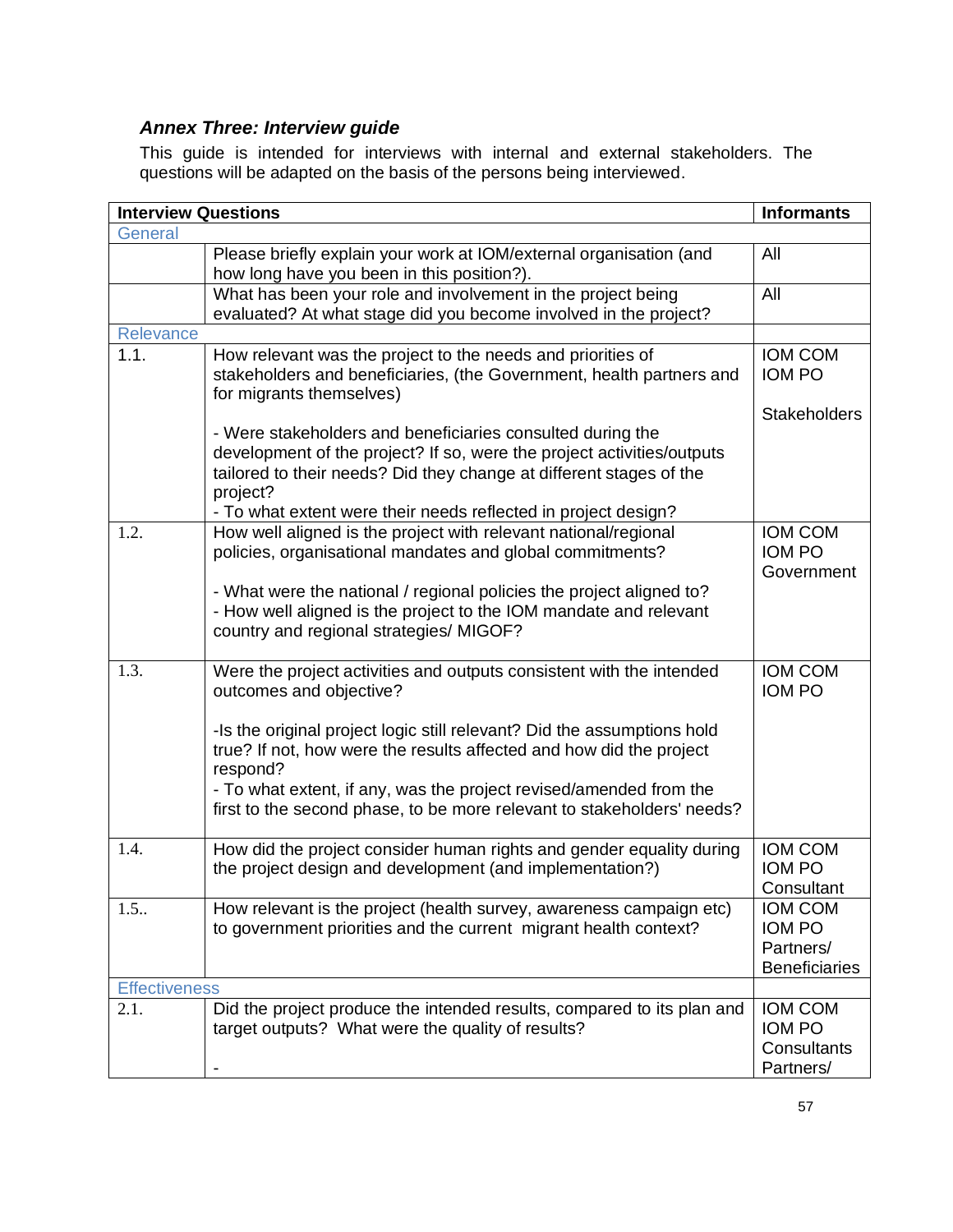|                       | -Does this include gender and HR considerations?                                                                                                                                                                                                                                                                                                                                                                                                                                                                                                               | <b>Beneficiaries</b>                                                        |
|-----------------------|----------------------------------------------------------------------------------------------------------------------------------------------------------------------------------------------------------------------------------------------------------------------------------------------------------------------------------------------------------------------------------------------------------------------------------------------------------------------------------------------------------------------------------------------------------------|-----------------------------------------------------------------------------|
| 2.2.                  | What role did collaboration and coordination play in the project's<br>achievements?                                                                                                                                                                                                                                                                                                                                                                                                                                                                            | <b>IOM PO</b><br>Partners/<br><b>Beneficiaries</b>                          |
| 2.3.                  | What would you describe as the factors [Classify by internal or<br>external] in the achievement of the output, outcome and objective<br>results? And, how did the project respond / adapt to those factors?                                                                                                                                                                                                                                                                                                                                                    | <b>IOM COM</b><br><b>IOM PO</b>                                             |
|                       |                                                                                                                                                                                                                                                                                                                                                                                                                                                                                                                                                                | Partners/<br><b>Beneficiaries</b>                                           |
| 2.4.                  | What would you describe as the factors (Classify by internal or<br>external] that hindered the output, outcome and objective results?<br>And, how did the project respond/ adapt to those hindering factors.                                                                                                                                                                                                                                                                                                                                                   | <b>IOM COM</b><br>IOM PO<br>Partners/<br><b>Beneficiaries</b>               |
| 2.5.                  | How adequate were consideration of the human rights and gender<br>equality made during project implementation? Does the health survey/<br>campaign material allow for different experiences of male female and<br>migrants and those of different gender identities?                                                                                                                                                                                                                                                                                           | <b>IOM COM</b><br>IOM PO<br>Consultant<br>Partners/<br><b>Beneficiaries</b> |
|                       | <b>Efficiency and Cost Efficiency</b>                                                                                                                                                                                                                                                                                                                                                                                                                                                                                                                          |                                                                             |
| 12.                   | To what extent did the project represent the best possible use of<br>available resources to achieve results of the greatest possible value<br>to stakeholders and beneficiaries involved?                                                                                                                                                                                                                                                                                                                                                                      | <b>IOM RMO</b><br><b>IOM PO</b>                                             |
| 13.                   | How well was the project implemented; were all inputs delivered on<br>time?<br>-Were the project activities undertaken and were the project outputs<br>delivered on time / within budget, as planned?<br>-Were all reports submitted in time? And updated with changes? Was<br>the budget spent according to the workplan/was the budget updated?<br>-If any of the activities/outputs were delayed, what was the cause, and<br>what, if any, were the negative effects on the project? How did the<br>project cope/manage the delays and/or negative effects? | <b>IOM RMO</b><br><b>IOM PO</b>                                             |
| 14.                   | Are the costs proportionate to the results achieved?                                                                                                                                                                                                                                                                                                                                                                                                                                                                                                           | <b>IOM RMO</b><br><b>IOM PO</b>                                             |
|                       | <b>Outcomes and Impacts</b>                                                                                                                                                                                                                                                                                                                                                                                                                                                                                                                                    |                                                                             |
| 15.                   | What would you describe as the positive changes resulting from the                                                                                                                                                                                                                                                                                                                                                                                                                                                                                             | <b>IOM PO</b>                                                               |
|                       | project in the short term and longer term?[Classify by intended or<br>unintended] (what factors contributed to them?)                                                                                                                                                                                                                                                                                                                                                                                                                                          | Partners/<br><b>Beneficiaries</b>                                           |
| 16.                   | What would you describe as the negative impacts of the project in the<br>short term and longer term? [Classify by intended or unintended]                                                                                                                                                                                                                                                                                                                                                                                                                      | IOM PO<br>Partners/<br><b>Beneficiaries</b>                                 |
| <b>Sustainability</b> |                                                                                                                                                                                                                                                                                                                                                                                                                                                                                                                                                                |                                                                             |
| 17.                   | How likely are the benefits of the project to continue and what are the                                                                                                                                                                                                                                                                                                                                                                                                                                                                                        | IOM PO                                                                      |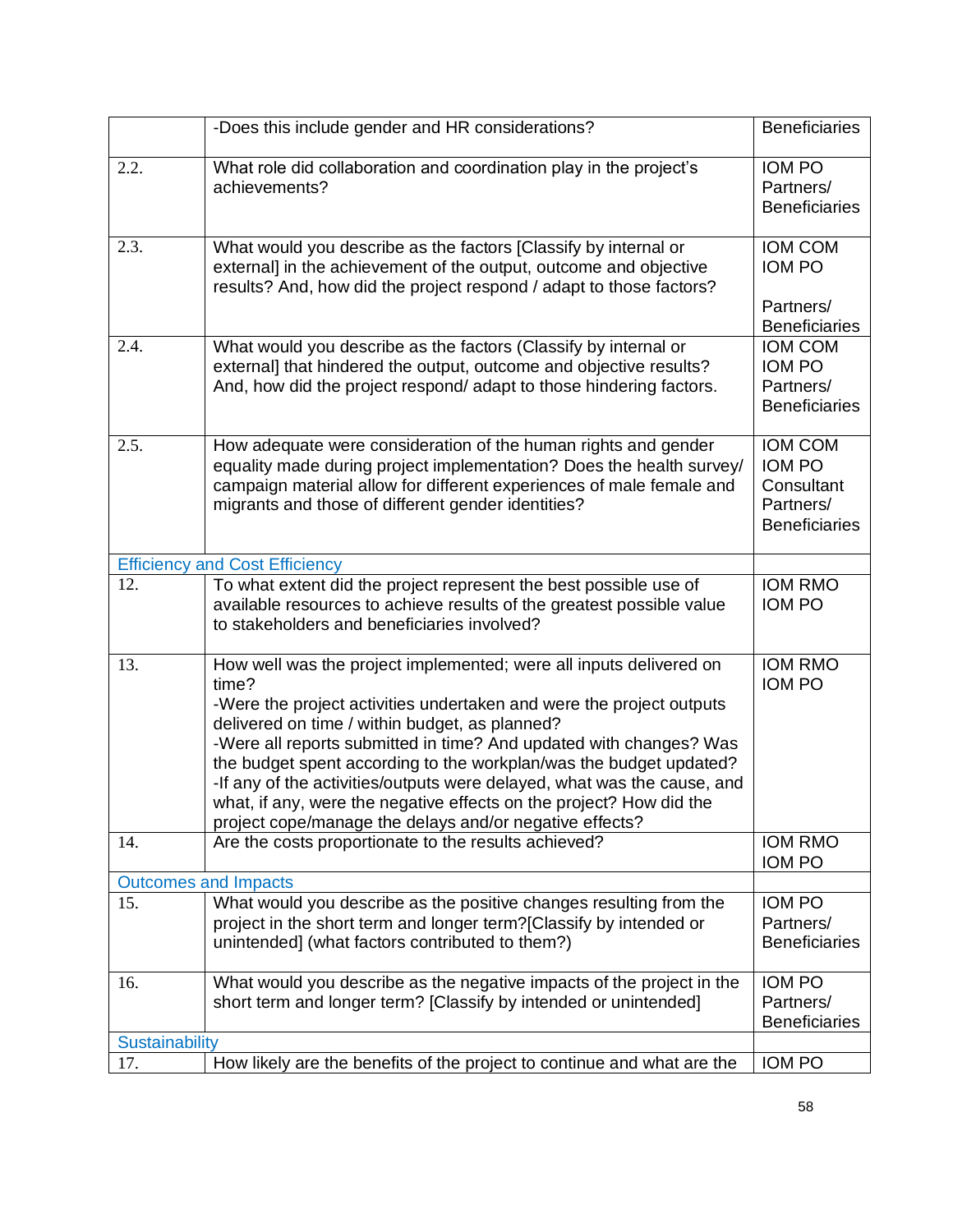|                       | main factors that influence the achievement or non-achievement of<br>project sustainability?                                                                                                                                                                                                                                                                                               | Partners/<br><b>Beneficiaries</b>                  |
|-----------------------|--------------------------------------------------------------------------------------------------------------------------------------------------------------------------------------------------------------------------------------------------------------------------------------------------------------------------------------------------------------------------------------------|----------------------------------------------------|
| 18.                   | How well has the project been supported by national/local institutions<br>and how well is it integrated?<br>-What sustainability mechanisms/options were put in place by the<br>Government and/or health partners to ensure that project results are<br>sustained?<br>-Are there sufficient resources in place to ensure sustainability of the<br>project ? financial and human resources? | <b>IOM PO</b><br>Partners/<br><b>Beneficiaries</b> |
| 19.                   | To what extent have the partners and beneficiaries been able to 'own'<br>the outcomes of the project post funding?                                                                                                                                                                                                                                                                         | IOM PO<br>Partners/<br><b>Beneficiaries</b>        |
| <b>Other</b>          |                                                                                                                                                                                                                                                                                                                                                                                            |                                                    |
| 20.                   | What would you recommend for the continued success for this<br>project's results (and other similar)?                                                                                                                                                                                                                                                                                      | All                                                |
| 21.                   | What would you say are the main lessons learnt from this project? 1)<br>for the management of the project and 2) the results achieved?                                                                                                                                                                                                                                                     | All                                                |
| Any other<br>comments |                                                                                                                                                                                                                                                                                                                                                                                            |                                                    |

# *Annex Four: Checklist for evaluation*

Following is a checklist that will be followed by the evaluation team for the evaluation.

| #                                     | <b>Step</b>                                                       | Yes / No         | <b>Explanation /</b> |  |  |
|---------------------------------------|-------------------------------------------------------------------|------------------|----------------------|--|--|
|                                       |                                                                   | <b>Partially</b> | comment              |  |  |
|                                       |                                                                   | (specify         |                      |  |  |
|                                       |                                                                   | date)            |                      |  |  |
| Inception and preparatory phase       |                                                                   |                  |                      |  |  |
| 1.                                    | Initial briefing from Fund team                                   |                  |                      |  |  |
| 2.                                    | Document review by Owl RE team                                    |                  |                      |  |  |
| 3.                                    | Kick-off meeting with project manager                             |                  |                      |  |  |
| 4.                                    | Creation of inception report                                      |                  |                      |  |  |
| 5.                                    | Validation of inception report by project<br>manager              |                  |                      |  |  |
| 6.                                    | Validation of inception report by Fund team                       |                  |                      |  |  |
| 7.                                    | Creation of country visit schedule by project<br>manager          |                  |                      |  |  |
| 8.                                    | Reception and comment on visit schedule by<br>the evaluation team |                  |                      |  |  |
| Data collection phase - country visit |                                                                   |                  |                      |  |  |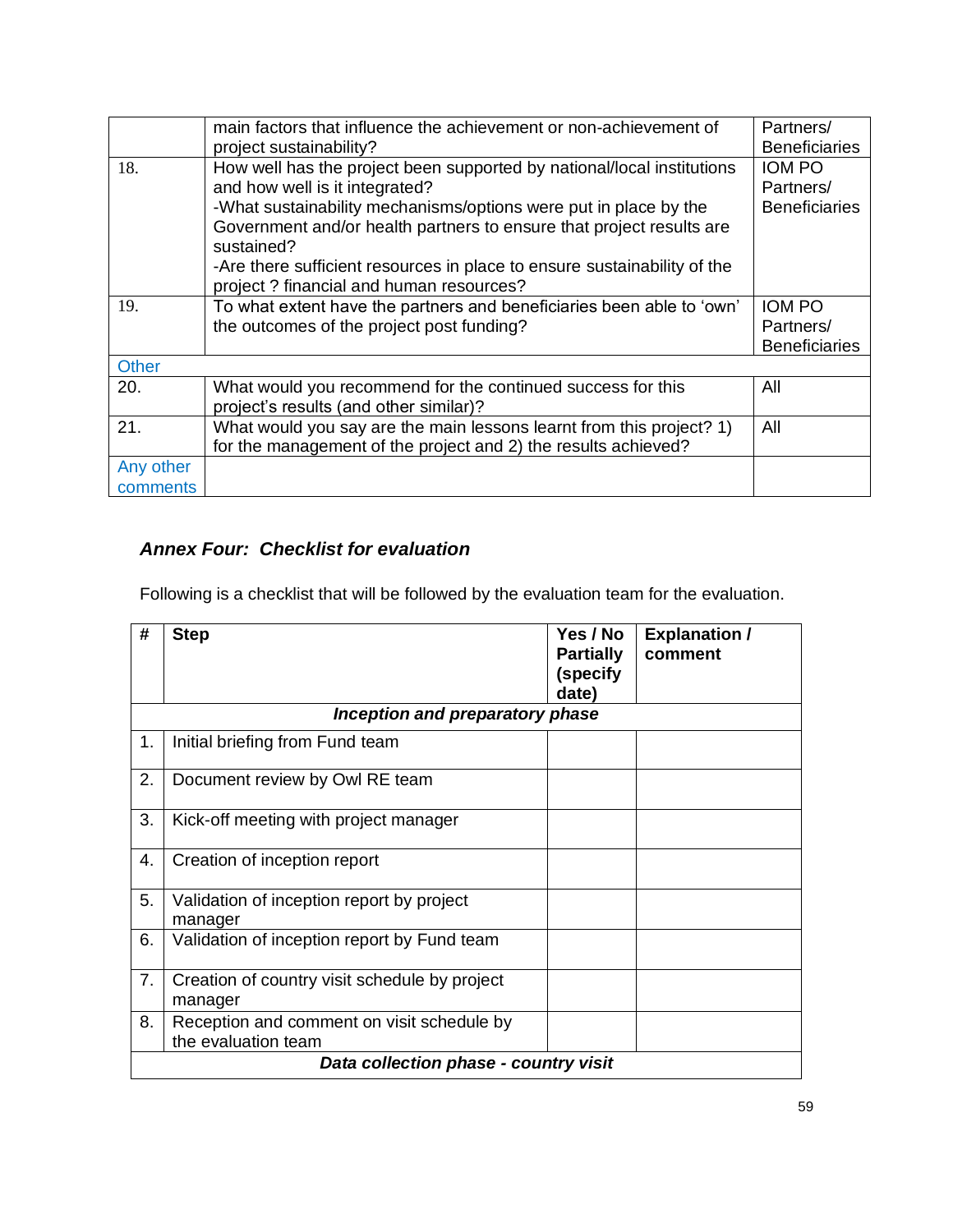| 9.                           | Initial briefing with IOM manager/staff                                                       |  |  |  |
|------------------------------|-----------------------------------------------------------------------------------------------|--|--|--|
| 10.                          | Data collection conducted with main stakeholder<br>groups                                     |  |  |  |
|                              | 11. Feedback presentation/discussion with IOM<br>manager/staff at conclusion of country visit |  |  |  |
| Analysis and reporting phase |                                                                                               |  |  |  |
| 12.                          | Compilation and analysis of data /information.                                                |  |  |  |
|                              | 13. Quality control check of evidence by evaluation                                           |  |  |  |
|                              | team leader                                                                                   |  |  |  |
|                              | 14. Submission of draft report to project manager<br>and Fund team                            |  |  |  |
| 15.                          | Reception of comments from project manager<br>and Fund team                                   |  |  |  |
|                              | 16. Consideration of comments received and                                                    |  |  |  |
|                              | evaluation report adjusted                                                                    |  |  |  |
| 17.                          | Validation of final report by project manager                                                 |  |  |  |
|                              | 18. Validation of final report by Fund team                                                   |  |  |  |
|                              | Production of learning brief                                                                  |  |  |  |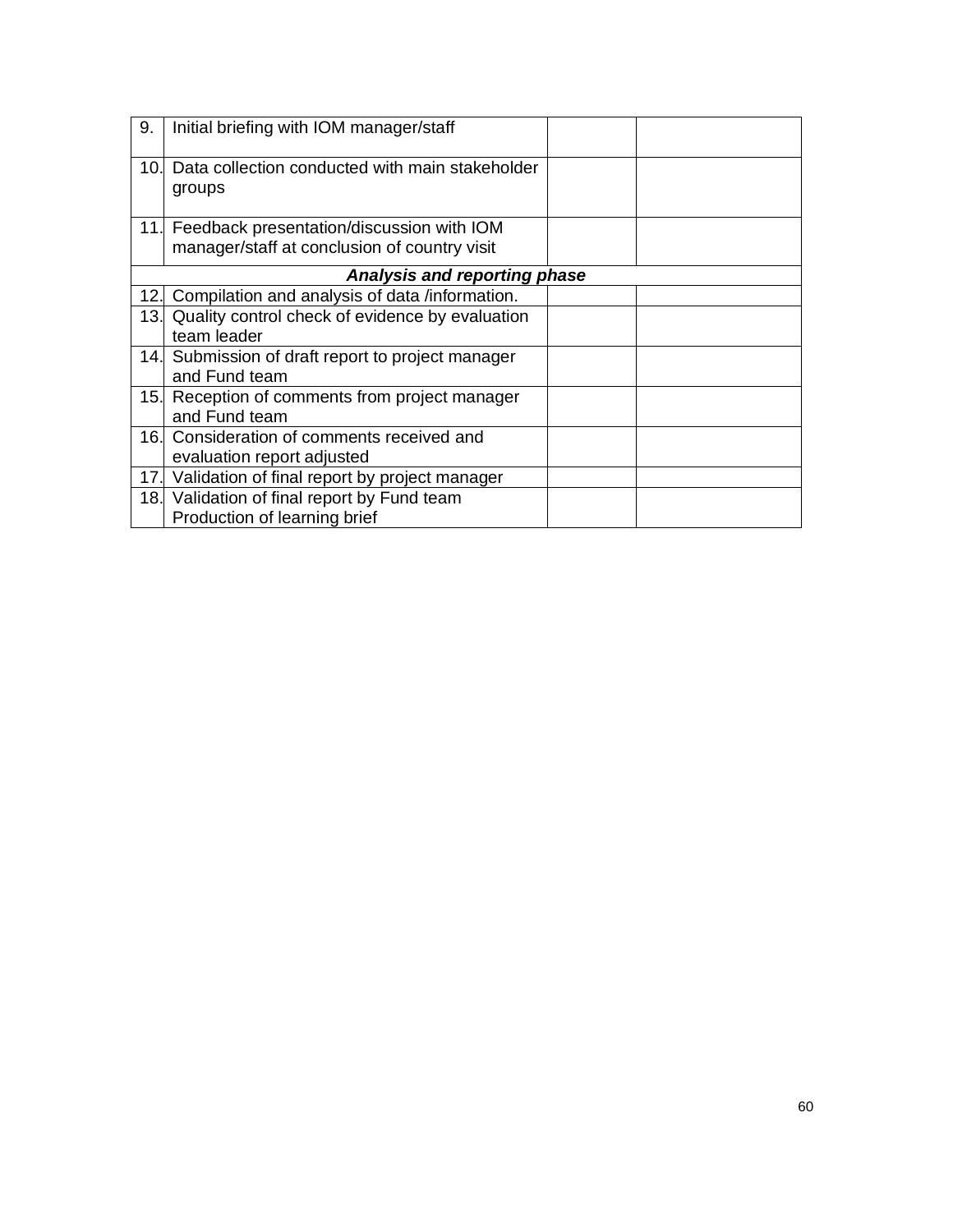## *Annex Five: The Results Matrix*

#### *Output 1.1*

Migrant populations throughout the South Caucasus countries are well informed on HIV/AIDS and TB preventive and early detection measures and are willing to undergo preventive screening to scale up screening and referral mechanism.

**OBJECTIVE** Contribution to enhancement of cross border mechanisms for prevention for increased detection, referral and treatment of HIV/AIDS and TB among migrant and mobile populations in the South Caucasus region



#### *Output 2.1*

South Caucasus HIV/AIDS and TB healthcare systems are advanced owing to the applied cross-border Migrant Health Survey results serving as evidence base for relevant policy and programme formulation.

#### *Activities*

2.1.1.Conduct regional preparatory meeting of the regional project team of key national stakeholders and IOM, to define cooperation modalities, outline cross-border Migrant Health Survey design and regional health promotion campaign, incorporating gender specific considerations, in the framework of the regional project action plan;

2.1.2.Conduct three national stakeholders' meetings to plan and prepare for the cross-border Migrant Health Survey and the regional health promotion campaign;

2.1.3.Plan, design and conduct South Caucasus regional cross-border and in-country Migrant Health Survey on the incidence and prevalence of HIV/AIDS and TB in migrants and people on the move.

2.1.4.Survey mobile and prone to migration target groups in the South Caucasus countries, including through mobile clinics at key border check-points at Georgia-Armenia, Georgia-Azerbaijan and Georgia-Turkey providing voluntary counselling, testing and diagnostic services for promotion of HIV/AIDS and TB early detection and referrals;

2.1.5.Conduct three national conferences (one per S. Caucasus country) to discuss cross-border survey outcomes and plan country specific actions;

2.1.6.Conduct two bilateral workshops (one in Armenia for Georgian and Armenian authorities and one in Azerbaijan for Georgian and Azerbaijani authorities) to draw bilateral recommendations along migratory routes;

2.1.7.Compile and publish multilingual (Armenian, Azerbaijani, English and Georgian) cross-border Migrant Health Survey report, including recommendations mainstreaming gender specific components to inform further migrant-inclusive policy and healthcare programme planning;

2.1.8.Disseminate cross-border Migrant Health Survey results among relevant stakeholders and healthcare professionals in the South Caucasus region.

**Output 2.2**

Healthcare personnel & border authorities of all three South Caucasus countries are capacitated to enhance crossborder referral mechanisms and to provide migrantfriendly HIV/AIDS and TB voluntary counselling and testing services.

#### *Activities*

2.2.1 Conduct one regional workshop in Tbilisi gathering relevant professionals from all three S. Caucasus countries aiming at elaboration and validation of guidelines and country specific plans on provision of HIV/AIDS and TB voluntary counselling and testing services to migrant populations considering their needs and geographic dislocation;

through capacity building of 2.2.2. Organize and conduct Regional Concluding Conference in Tbilisi to promote cross-border cooperation on prevention and early detection of infectious diseases in migrants, including facilitation of referrals and treatment continuity support healthcare providers and border authorities;

2.2.3. Conduct Internal Evaluation (beyond the project's lifetime – 6 to 12 months after project' completion.)

#### *Activities*

1.1.1 Draft, design, coordinate, translate and print 12,000 copies (4,000 per country) of multilingual health promotion booklet on the importance of preventive screening and early case detection of HIV/AIDS and TB considering gender related issues and cultural context of South Caucasus countries including referral mechanisms in place; 1.1.2 Disseminate multilingual booklet among migrant populations and people on the move, including at border check points and along the South Caucasus transit corridors in a targeted manner;

1.1.3 Produce and print posters, information and promotional materials, including public announcements;

1.1.4 Conduct promotional HIV/AIDS and TB prevention events (one per each country); 1.1.5 Web-based information provision.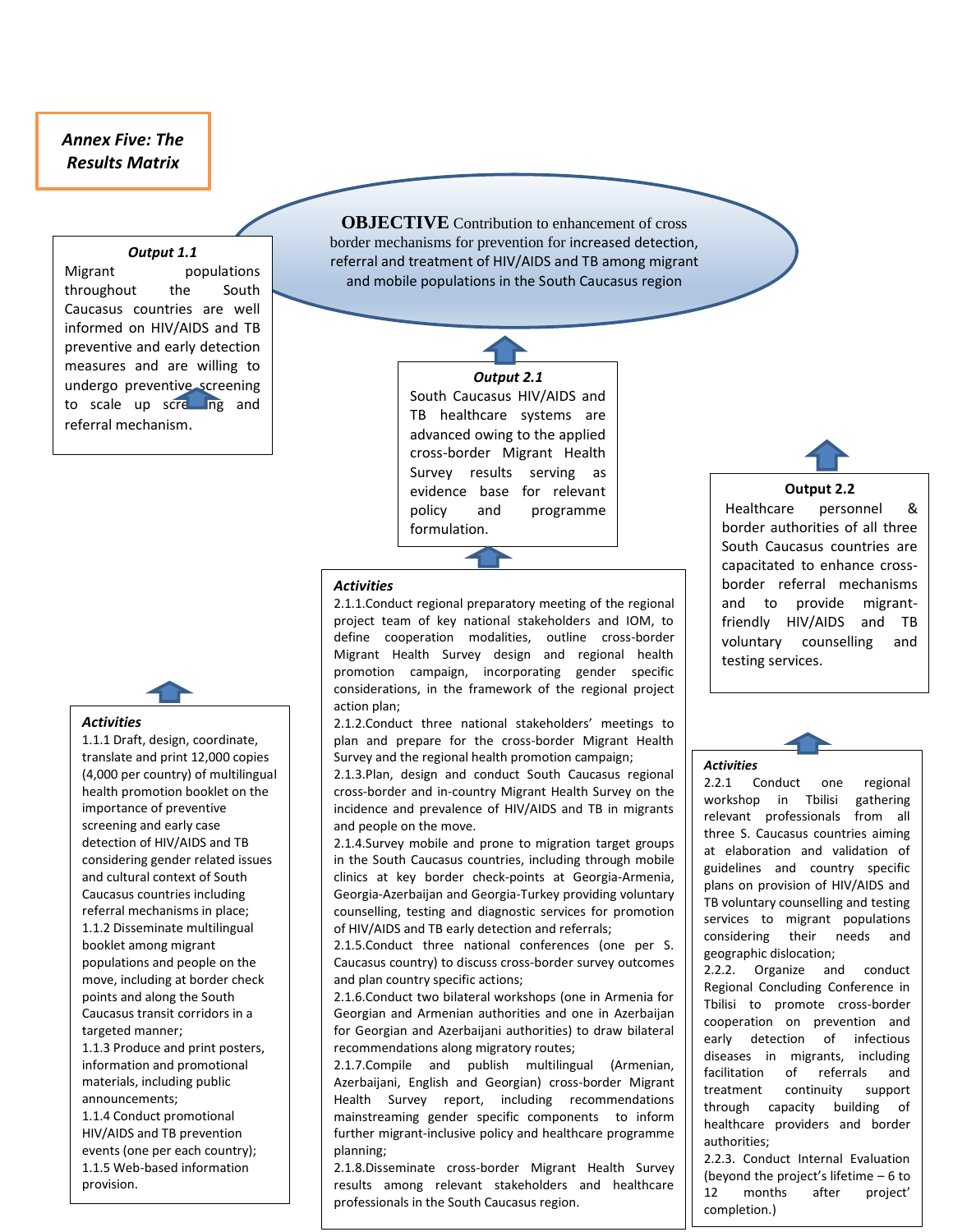# **Annex Three: List of persons interviewed**

<span id="page-61-0"></span>IOM Staff

- 1. Sanja Celebic Lukovac, Chief of Mission, IOM Georgia
- 2. Sophie Kharashvili- Resource Management Officer (RMO)
- 3. Nino Shushania, former coordinator of regional migration health project
- 4. Dr. Kolitha Prabhash Wickramage, Migration Health and Epidemiology Coordinator, Migration Health Division. IOM
- 5. Dr. Jaime Calderon, Regional Migration Health Advisor, IOM Regional Office for South-Eastern Europe, Eastern Europe and Central Asia

#### **Georgia**

- 6. Khatuna Zakhashvili, Head of Communicable Diseases Department; National Center for Disease Control and Public Health, NCDC
- 7. Maia Tsereteli, Head of HCV, HIV, STI Division, National Center for Disease Control and Public Health, NCDC
- 8. Tsira Merabishvili, Chief Specialist HCV, HIV, STI Division, National Center for Disease Control and Public Health, NCDC
- 9. Keti Stvilia, HIV project manager, Global Fund/ National Center for Disease Control and Public Health, NCDC.

#### Armenia

- 10. Nune Asatryan, Project Coordinator, IOM Armenia
- 11. Ilona Ter-Minasyan, Head of Office, IOM Armenia
- 12. Naira Sergeeva, Ministry of Health.
- 13. National Center for AIDS prevention, Armenian Government counterpart

#### Azerbaijan

- 14. Farida Babayeva- Project officer, IOM Azerbaijan
- 15. Esmira Almamedova, Director National Center to Fight Aıds, Azerbaijani Government counterpart
- 16. Irada Akhundova, Deputy director, National Research Instiute of Lung Deseases institute, Azerbaijani Government counterpart

#### Georgia

- 17. Dr. Nino Nizharadze, Deputy Minister of Health and Social Care of the Autonomous Republic of Adjara in Georgia,
- 18. Dr. Zaza Avaliani -Director and Nestani Tukvadze Head of Research Unit, National Center of Tuberculosis and Lung Diseases, Tbilisi, Georgia.
- 19. Dr. Lisa G. Johnston, lead researcher, consultant
- 20. Lela Bakradze, Head of the Country Office in Georgia, UNFPA
- 21. Nino Mamulashvili, WHO